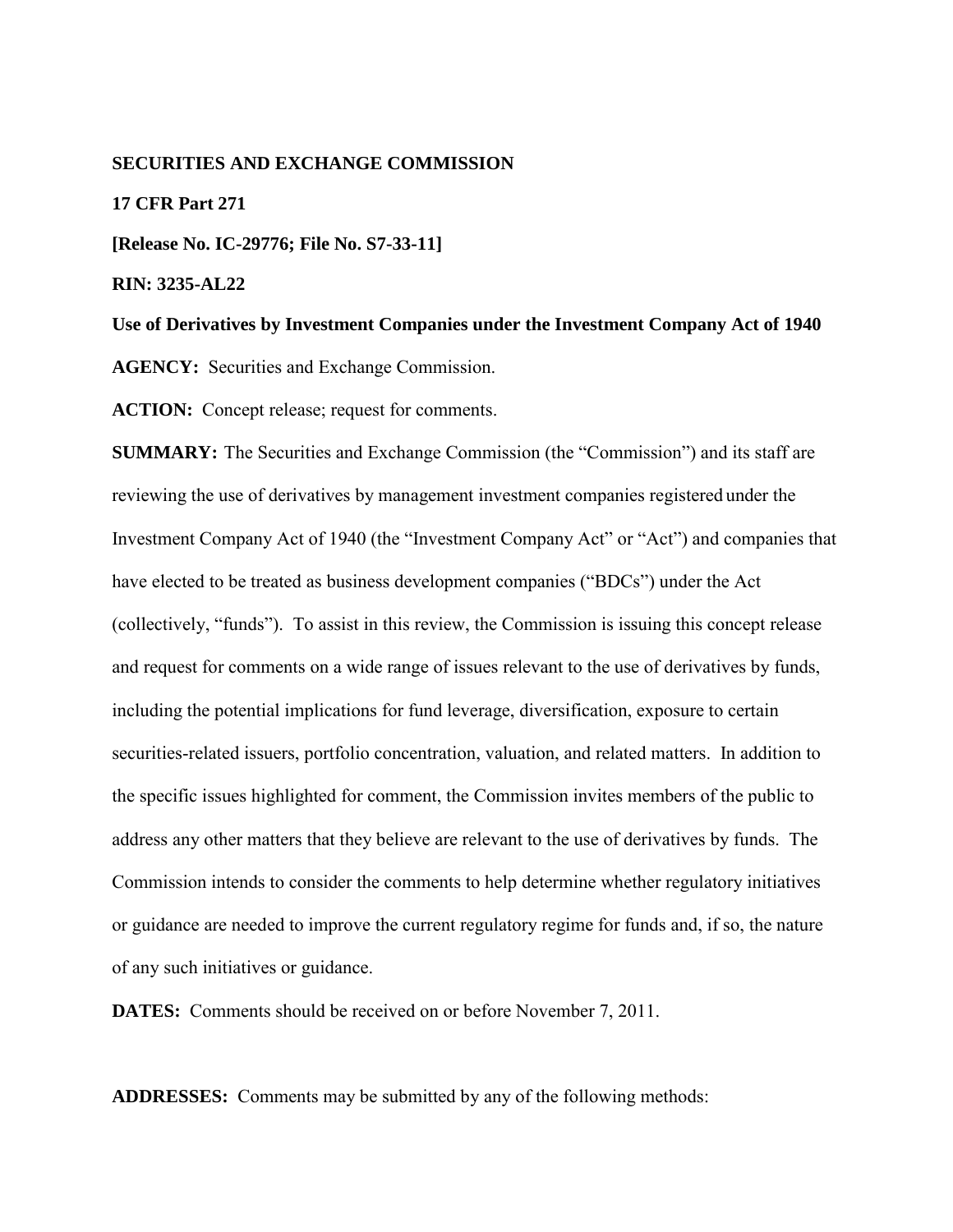Electronic Comments:

- Use the Commission's Internet comment form (http://www.sec.gov/rules/concept.shtml);
- Send an e-mail to rule-comments  $(a)$  sec.gov; or
- Use the Federal eRulemaking Portal [\(http://www.regulations.gov\)](http://www.regulations.gov/). Follow the instructions for submitting comments.

Paper Comments:

• Send paper comments in triplicate to Elizabeth M. Murphy, Secretary, Securities and Exchange Commission, 100 F Street, NE, Washington, DC 20549-1090.

All submissions should refer to File Number S7-33-11. This file number should be included on the subject line if comments are submitted by e-mail. To help us process and review your comments more efficiently, please use only one method. The Commission will post all comments on the Commission's Internet Web site [\(http://www.sec.gov/rules/concept.shtml\)](http://www.sec.gov/rules/concept.shtml). Comments are also available for public inspection and copying in the Commission's Public Reference Room, 100 F Street, NE, Washington, DC 20549, on official business days between the hours of 10:00 am and 3:00 pm. All comments received will be posted without change; the Commission does not edit personal identifying information from submissions. Therefore, you should only submit information that you wish to make available publicly.

**FOR FURTHER INFORMATION CONTACT:** Edward J. Rubenstein, Senior Special Counsel, or Michael S. Didiuk, Senior Counsel, at (202)-551-6825, Office of Chief Counsel, Division of Investment Management, Securities and Exchange Commission, 100 F Street, NE, Washington, DC 20549-5030.

2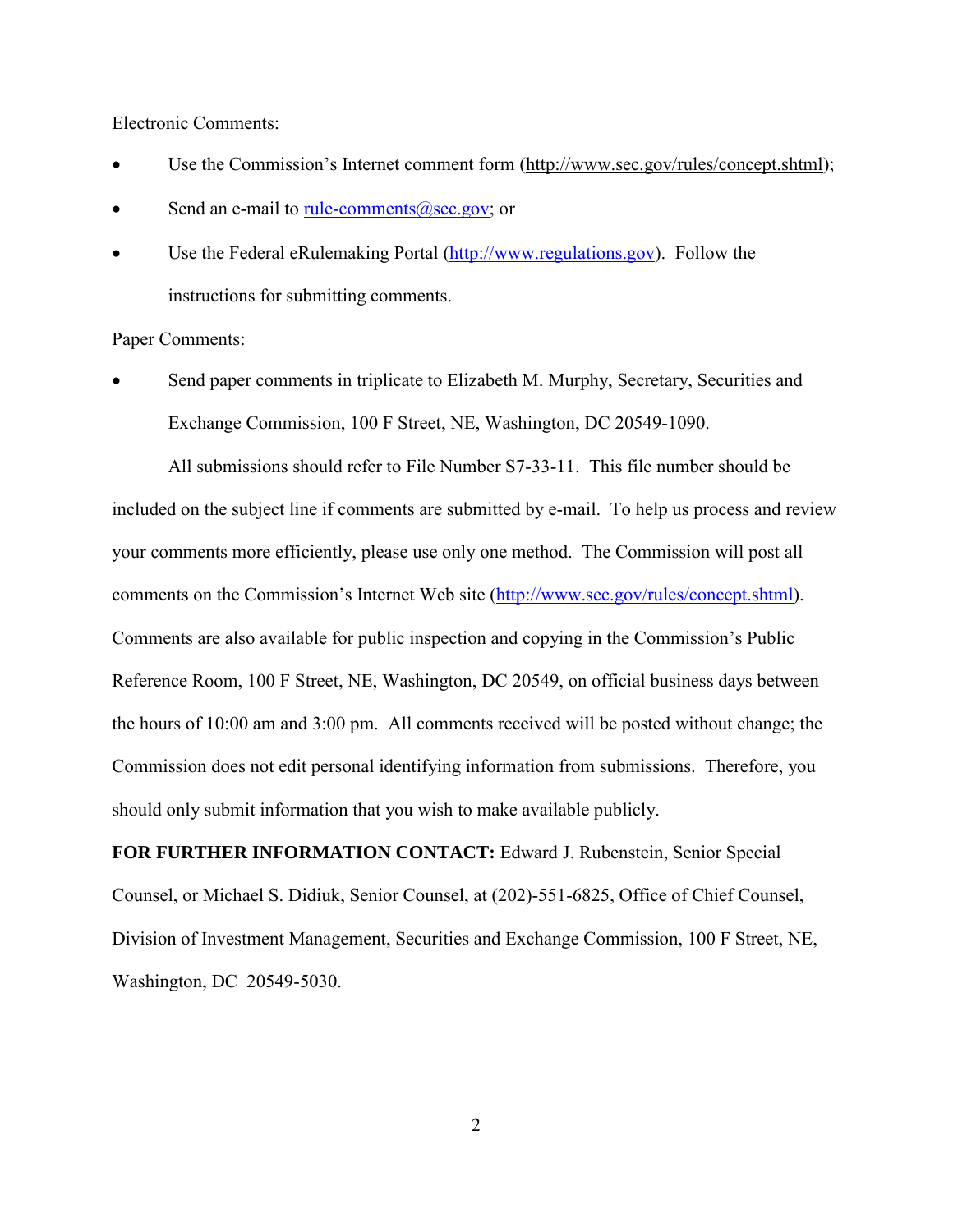# **SUPPLEMENTARY INFORMATION:**

# **TABLE OF CONTENTS**

# **I. INTRODUCTION**

- A. Purpose and Scope of the Concept Release
- B. Background Concerning the Use of Derivatives by Funds
- C. Request for Comment

# **II. DERIVATIVES UNDER THE SENIOR SECURITIES RESTRICTIONS OF THE INVESTMENT COMPANY ACT**

- A. Purpose, Scope, and Application of the Act's Senior Securities Limitations
	- 1. Statutory Restrictions on Senior Securities and Related Commission Guidance
	- 2. Staff No-Action Letters Concerning the Segregated Account Approach
- B. Alternative Approaches to the Regulation of Portfolio Leverage
	- 1. The Current Asset Segregation Approach
		- 2. Other Approaches
- C. Request for Comment
	- 1. Issues Concerning the Current Asset Segregation Approach
	- 2. Alternatives to the Current Asset Segregation Approach
	- 3. Related Matters

## **III. DERIVATIVES UNDER THE INVESTMENT COMPANY ACT'S DIVERSIFICATION REQUIREMENTS**

# A. The Diversification Requirements

- B. Application of the Diversification Requirements to a Fund's Use of Derivatives
	- 1. Valuation of Derivatives for Purposes of Determining a Fund's Classification as Diversified or Non-Diversified
	- 2. Identification of the Issuer of a Derivative for Purposes of Determining a Fund's Classification as Diversified or Non-Diversified
- C. Request for Comment

# **IV. EXPOSURE TO SECURITIES-RELATED ISSUERS THROUGH DERIVATIVES**

- A. Investment Company Act Limitations on Investing in Securities-Related Issuers
- B. Counterparty to a Derivatives Investment
- C. Exposure to Other Securities-Related Issuers Through Derivatives
- D. Valuation of Derivatives for Purposes of Rule 12d3-1 under the Investment Company Act
- E. Request for Comment

# **V. PORTFOLIO CONCENTRATION**

- A. Investment Company Act Provisions Regarding Portfolio Concentration
- B. Issues Relating to the Application of the Act's Concentration Provisions to a Fund's Use of Derivatives
- C. Request for Comment

# **VI. VALUATION OF DERIVATIVES**

A. Investment Company Act Valuation Requirements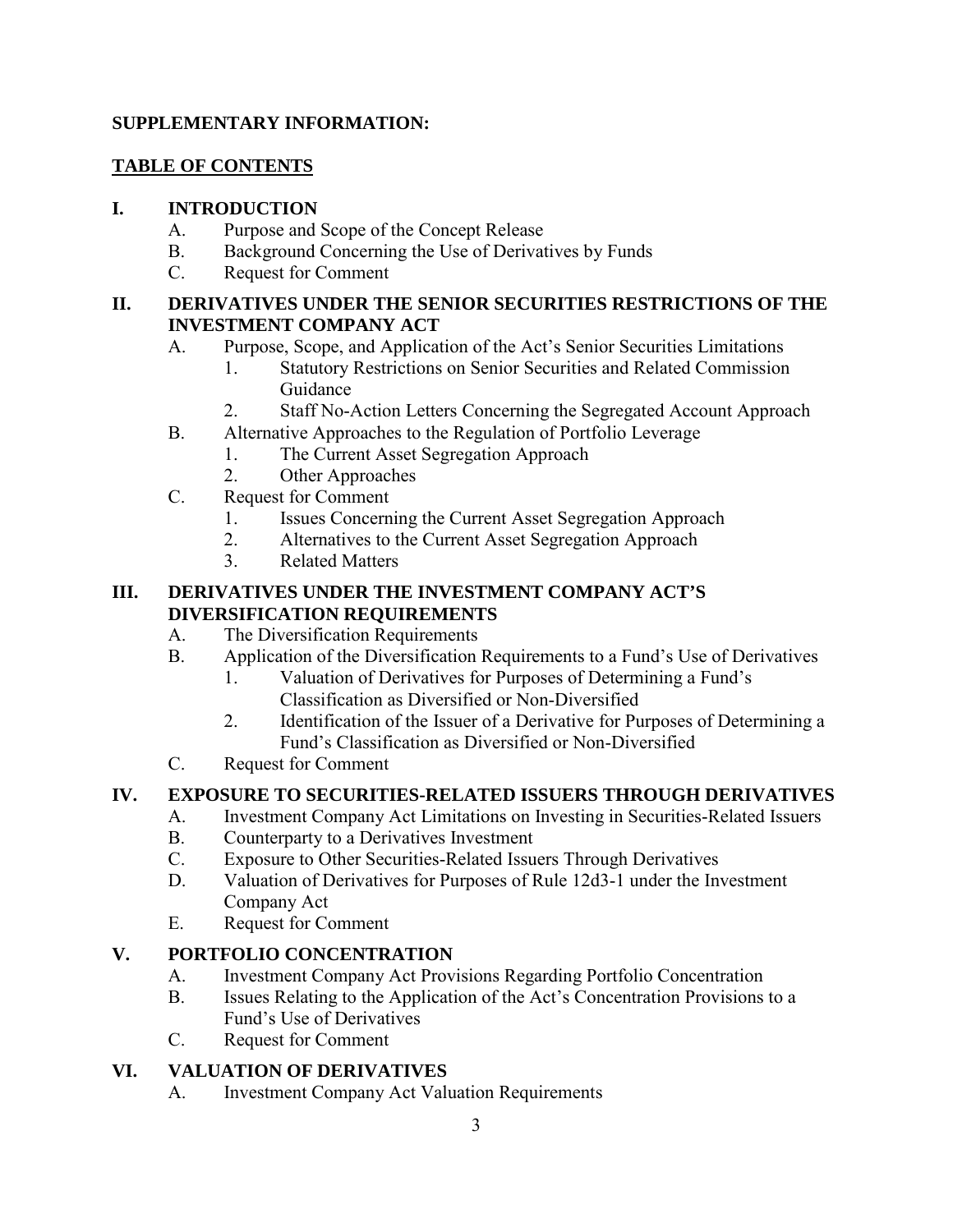- B. Application of the Valuation Requirements to a Fund's Use of Derivatives
- C. Request for Comment

# **VII. GENERAL REQUEST FOR COMMENT**

<span id="page-3-4"></span><span id="page-3-0"></span>**\* \* \*** 

# **I. INTRODUCTION**

<span id="page-3-1"></span> $\frac{1}{1}$ 

The activities of funds, including their use of derivatives, are regulated extensively under

the Investment Company Act,<sup>[1](#page-3-1)</sup> Commission rules, and Commission guidance.<sup>[2](#page-3-2)</sup> Derivatives may

be broadly described as instruments or contracts whose value is based upon, or derived from,

some other asset or metric (referred to as the "underlier," "underlying," or "reference asset").<sup>[3](#page-3-3)</sup>

<span id="page-3-2"></span>2 The staff has also issued no-action and other letters that relate to fund use of derivatives. In addition to Investment Company Act provisions, funds using derivatives must comply with all other applicable statutory and regulatory requirements, such as other federal securities law provisions, the Internal Revenue Code (the "IRC"), Regulation T of the Federal Reserve Board ("Regulation T"), and the rules and regulations of the Commodity Futures Trading Commission (the "CFTC"). *See also* Title VII of the Dodd-Frank Wall Street Reform and Consumer Protection Act, Pub. L. No. 111-203, 124 Stat. 1376 (2010) (the "Dodd-Frank Act"), *available at* [http://www.sec.gov/about/laws/wallstreetreform-cpa.pdf.](http://www.sec.gov/about/laws/wallstreetreform-cpa.pdf)

<span id="page-3-3"></span>3 *See, e.g., Board Oversight of Derivatives*, Independent Directors Council Task Force Report (July 2008) ("2008 IDC Report") at 1, 3, *available at* [http://www.ici.org/pdf/ppr\\_08\\_derivatives.pdf.](http://www.ici.org/pdf/ppr_08_derivatives.pdf) *See also Mutual Funds and Derivative Instruments*, Division of Investment Management Memorandum transmitted by Chairman Levitt to Representatives Markey and Fields (Sept. 26, 1994) ("1994 Report") at text accompanying n. 1 ("[t]he term 'derivative' is generally defined as an instrument whose value is based upon, or derived from, some underlying index, reference rate (*e.g*., interest rates or currency exchange rates), security, commodity, or other asset."), and at n. 2 ( the "term 'derivative' generally is used to embrace forward contracts, futures, swaps, and options"), *available at* [http://www.sec.gov/news/studies/deriv.txt;](http://www.sec.gov/news/studies/deriv.txt) John C. Hull, *Options, Futures, and Other Derivatives*  $(7<sup>th</sup>$  ed. 2009) ("Hull") at 1, 779 ("A *derivative* can be defined as a financial instrument whose value depends on (or derives from) the values of other, more basic underlying variables," and a derivative is an "instrument whose price depends on, or is derived from, the price of another asset") (italics in original); rule 3b-13 under the Exchange Act, which defines "eligible OTC derivative instrument," and rule 16a-1(c) under the Exchange Act, which defines "derivative securities;" section 5200(b) of the Revised Statutes of the United States [12 U.S.C. 84(b)] (as amended by section 610(a)(3) of the Dodd-Frank Act, *supra* note [2\)](#page-3-0), which

 <sup>15</sup> U.S.C. 80a. All statutory references to the Investment Company Act are to 15 U.S.C. 80a, and, unless otherwise stated, all references to rules under the Investment Company Act are to Title 17, Part 270 of the Code of Federal Regulations [17 CFR 270]. All references to the Securities Act of 1933 (the "Securities Act") are to 15 U.S.C. 77a, and, unless otherwise stated, all references to rules under the Securities Act are to Title 17, Part 230 of the Code of Federal Regulations [17 CFR 230]. All references to the Securities Exchange Act of 1934 (the "Exchange Act") are to 15 U.S.C. 78a, and, unless otherwise stated, all references to rules under the Exchange Act are to Title 17, Part 240 [17 CFR 240].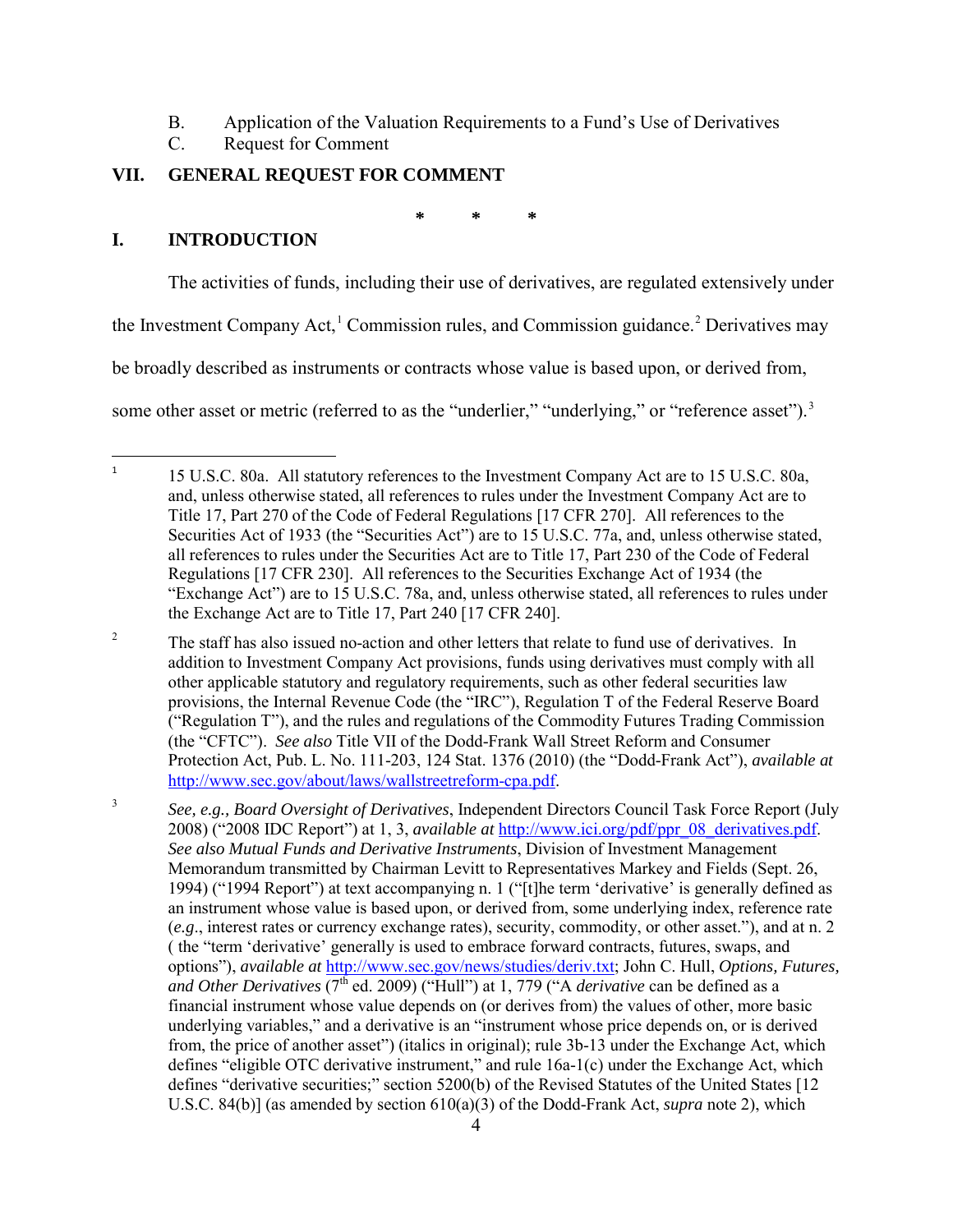As detailed below,<sup>[4](#page-4-0)</sup> funds employ derivatives for a variety of purposes, including to increase leverage to boost returns, gain access to certain markets, achieve greater transaction efficiency, and hedge interest rate, credit, and other risks.<sup>[5](#page-4-1)</sup> At the same time, derivatives can raise risk management issues for a fund relating, for example, to leverage, illiquidity (particularly with respect to complex OTC derivatives), and counterparty risk, among others.<sup>[6](#page-4-2)</sup>

<span id="page-4-5"></span><span id="page-4-4"></span>The dramatic growth in the volume and complexity of derivatives investments over the

past two decades, and funds' increased use of derivatives, [7](#page-4-3) have led the Commission and its staff

defines a "derivative transaction" to include "any transaction that is a contract, agreement, swap, warrant, note, or option that is based, in whole or in part, on the value of, any interest in, or any quantitative measure or the occurrence of any event relating to, one or more commodities, securities, currencies, interest or other rates, indices, or other assets."

 $\overline{a}$ 

[http://www.fdic.gov/bank/analytical/cfr/2011/wp2011/CFR\\_WP\\_2011\\_01.pdf;](http://www.fdic.gov/bank/analytical/cfr/2011/wp2011/CFR_WP_2011_01.pdf) *Assess the Risks: Key Strategies for Overseeing Derivatives*, Board IQ at 1 (Jan. 15, 2008) ("In recent years, the use of derivatives by mutual funds has soared."), *available at*

<span id="page-4-0"></span><sup>4</sup> For a definition, and examples of types, of derivatives, *see infra* Section I.B.

<span id="page-4-1"></span><sup>5</sup>*See* 2008 IDC Report, *supra* note [3,](#page-3-4) at 8-11. *See also infra* Section I.B.

<span id="page-4-2"></span><sup>6</sup> *See* 2008 IDC Report, *supr*a note [3,](#page-3-4) at 12-13. *See also Mutual Fund Derivative Holdings: Fueling the Need for Improved Risk Management*, JPMorgan Thought Magazine (Summer 2008) ("2008 JPMorgan Article"), *available at* [http://www.jpmorgan.com/cm/BlobServer?blobcol=urldata&blobtable=MungoBlobs&blobkey=i](http://www.jpmorgan.com/cm/BlobServer?blobcol=urldata&blobtable=MungoBlobs&blobkey=id&blobwhere=1158494213964&blobheader=application%2Fpdf&blobnocache=true&blobheadername1=Content) [d&blobwhere=1158494213964&blobheader=application%2Fpdf&blobnocache=true&blobheader](http://www.jpmorgan.com/cm/BlobServer?blobcol=urldata&blobtable=MungoBlobs&blobkey=id&blobwhere=1158494213964&blobheader=application%2Fpdf&blobnocache=true&blobheadername1=Content) [name1=Content.](http://www.jpmorgan.com/cm/BlobServer?blobcol=urldata&blobtable=MungoBlobs&blobkey=id&blobwhere=1158494213964&blobheader=application%2Fpdf&blobnocache=true&blobheadername1=Content)

<span id="page-4-3"></span><sup>7</sup> While complete data concerning the nature of derivatives activities of funds is unavailable, for a partial snapshot of derivatives activity by selected fund complexes *see Commodity Pool Operators and Commodity Trading Advisors: Amendments to Compliance Obligations,* Investment Company Institute ("ICI") Comment Letter to the CFTC at 18 (Apr. 12, 2011), *available at* [http://www.ici.org/pdf/25107.pdf.](http://www.ici.org/pdf/25107.pdf) *See also, e.g.,* Tim Adam and Andre Guettler, *The Use of Credit Default Swaps by U.S. Fixed-Income Mutual Funds,* FDIC Ctr. for Fin. Research, Working Paper No. 2011-01, (Nov. 19, 2010) ("Adam and Guettler Article"), *available at* [http://www.fdic.gov/bank/analytical/cfr/2011/wp2011/CFR\\_WP\\_2011\\_01.pdf](http://www.fdic.gov/bank/analytical/cfr/2011/wp2011/CFR_WP_2011_01.pdf) (study of the use of credit default swaps ("CDS") by the largest 100 U.S. corporate bond funds between 2004 and 2008 reflects an increase from about 20% of funds using credit default swaps in 2004 to 60% of funds using them in 2008; among CDS users, the average size of CDS positions (measured by their notional values) increased from 2% to almost 14% of a fund's NAV over the same period, with the CDS positions representing less than 10% of NAV for most funds, but with some funds exceeding this level by a wide margin, particularly in 2008; CDS are predominantly used to increase a fund's exposure to credit risks (net sellers of CDS) rather than to hedge credit risk (net buyers); the frequency of credit default swap usage by the largest bond funds is comparable to that of most hedge funds), *available at*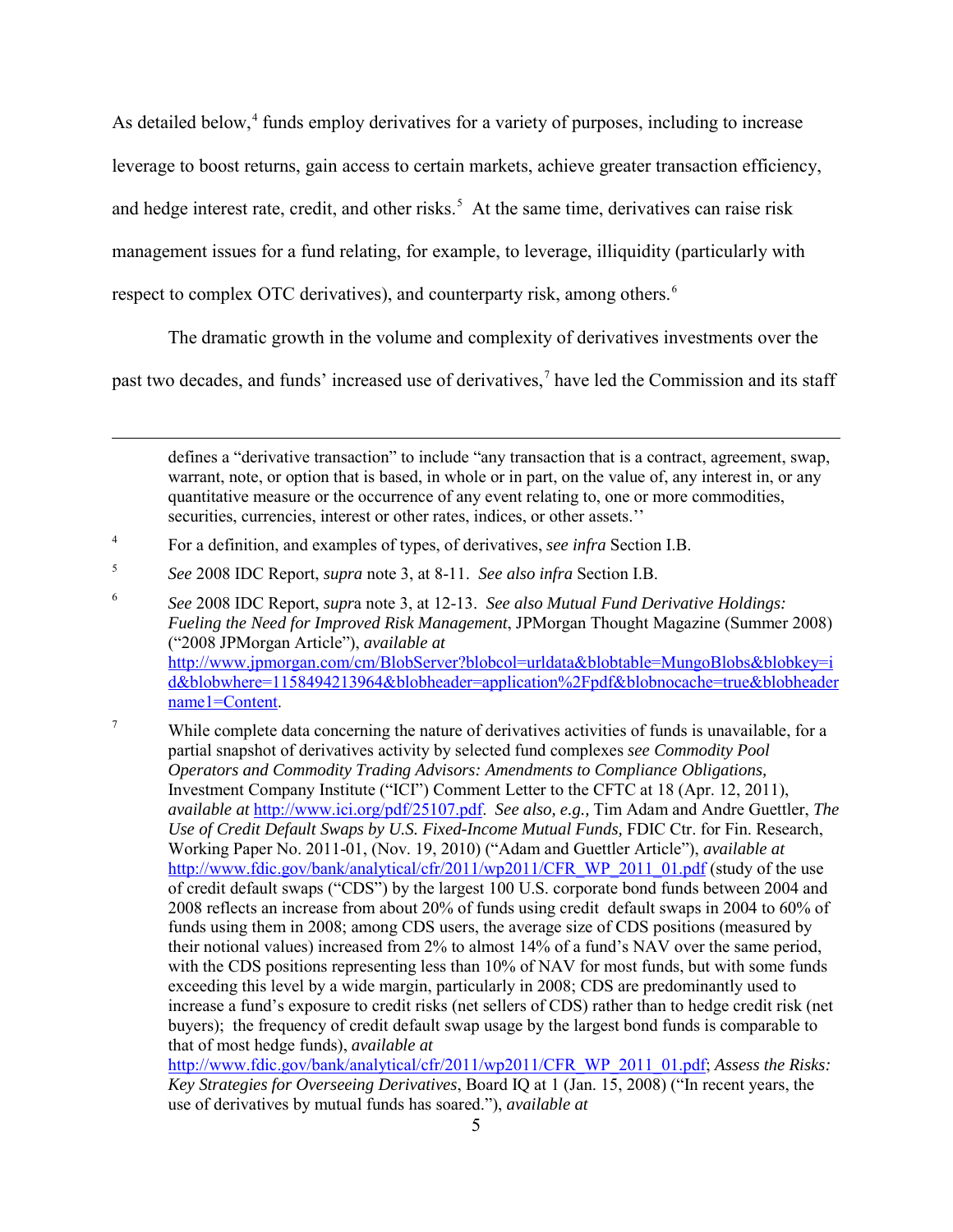<span id="page-5-1"></span>to initiate a review of funds' use of derivatives under the Investment Company Act.<sup>[8](#page-5-0)</sup> The staff generally has been exploring the benefits, risks, and costs associated with funds' use of derivatives. The staff also has been exploring issues relating to the use of derivatives by funds such as: whether current market practices involving derivatives are consistent with the leverage, concentration, and diversification provisions of the Investment Company Act; whether funds that rely substantially upon derivatives, particularly those that seek to provide leveraged returns, maintain and implement adequate risk management and other procedures in light of the nature and volume of their derivatives investments; whether funds' boards of directors are providing appropriate oversight of the use of derivatives by the funds; whether existing rules sufficiently address matters such as the proper procedures for a fund's pricing and liquidity determinations regarding its derivatives holdings; whether existing prospectus disclosures adequately address the particular risks created by derivatives; and whether funds' derivative activities should be subject to any special reporting requirements.

<http://www.interactivedata.com/uploads/BoardIQ1207.pdf> ; 2008 JPMorgan Article, *supra* not[e 6.](#page-4-4)

<span id="page-5-0"></span><sup>8</sup> In a press release issued in March 2010, the Commission announced that the staff was conducting a review to evaluate the use of derivatives by mutual funds, registered exchange-traded funds ("ETFs"), and other investment companies. The press release indicated that the review would examine whether and what additional protections are necessary for those funds under the Investment Company Act. The press release further indicated that pending completion of this review, the staff would defer consideration of exemptive requests under the Act relating to ETFs that would make significant investments in derivatives. *See* SEC Press Release 2010-45, *SEC Staff Evaluating the Use of Derivatives by Funds* (Mar. 25, 2010) ("2010 Derivatives Press Release"), *available at* [http://www.sec.gov/news/press/2010/2010-45.htm.](http://www.sec.gov/news/press/2010/2010-45.htm) As part of the staff's review to evaluate fund use of derivatives, and to further enhance its knowledge of how funds are using, and managing their use of, derivatives, the staff met with industry groups as well as with some fund complexes that use OTC derivatives. The staff also reviewed fund disclosures relating to the use of derivatives and their risks. In addition, the staff considered *The Report of the Task Force on Investment Company Use of Derivatives and Leverage*, Committee on Federal Regulation of Securities, ABA Section of Business Law (July 6, 2010) ("2010 ABA Derivatives Report"), *available at*

[http://meetings.abanet.org/webupload/commupload/CL410061/sitesofinterest\\_files/DerivativesTF](http://meetings.abanet.org/webupload/commupload/CL410061/sitesofinterest_files/DerivativesTF_July_6_2010_final.pdf) July  $62010$  final.pdf.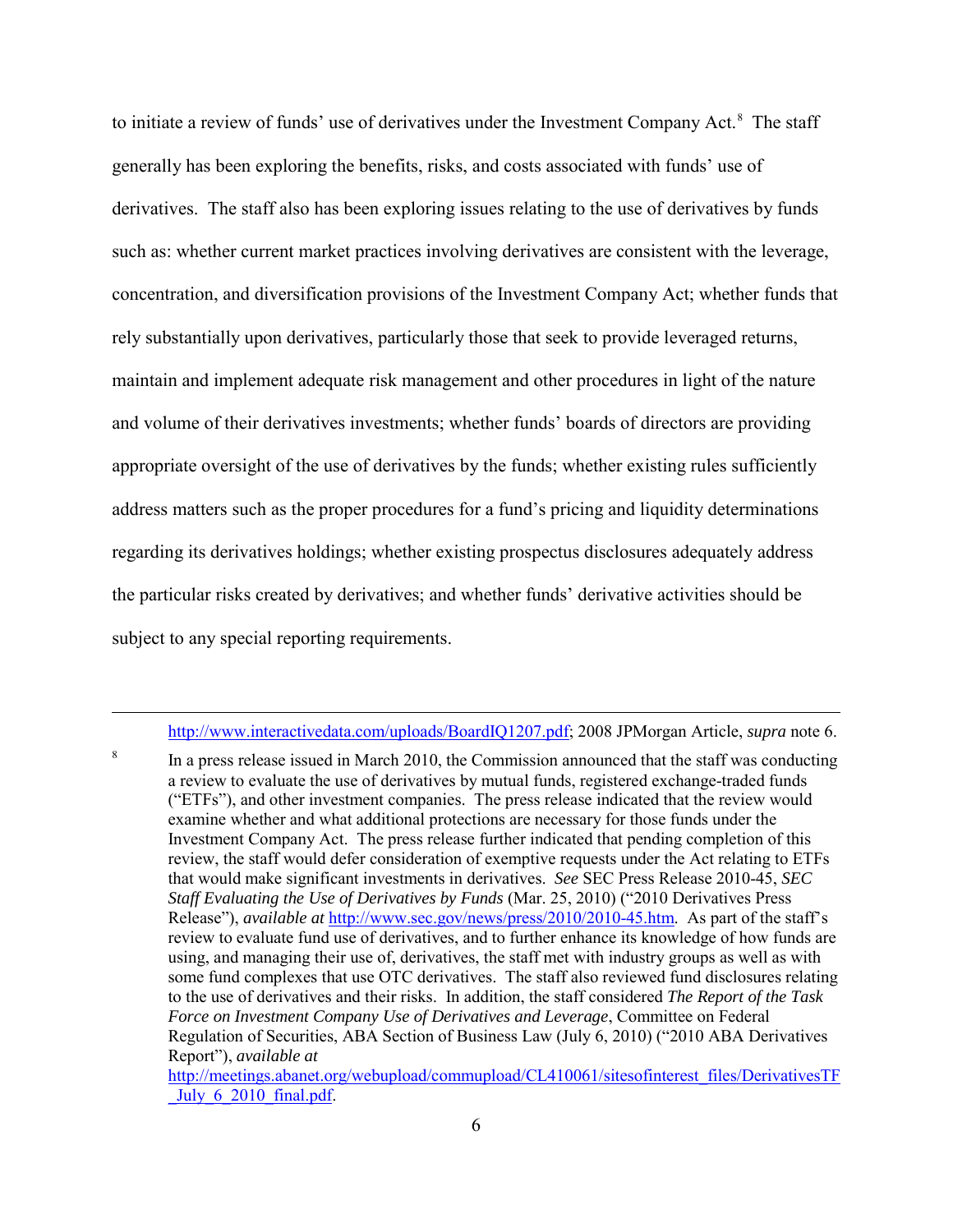### **A. Purpose and Scope of the Concept Release**

 The goal of the Commission's and staff's review is to evaluate whether the regulatory framework, as it applies to funds' use of derivatives, continues to fulfill the purposes and policies underlying the Act and is consistent with investor protection. The purpose of this concept release is to assist with this review and solicit public comment on the current regulatory regime under the Act as it applies to funds' use of derivatives. We intend to use the comments to help determine whether regulatory initiatives or guidance are needed to improve the current regulatory regime and the specific nature of any such initiatives.<sup>[9](#page-6-0)</sup>

<span id="page-6-4"></span> A fund that invests in derivatives must take into consideration various provisions of the Investment Company Act and Commission rules under the Act. The fund must consider the leverage limitations of section 18 of the Investment Company Act, which governs the extent to which a fund may issue "senior securities."<sup>[10](#page-6-1)</sup> A fund's use of derivatives also may raise issues under Investment Company Act provisions governing diversification,<sup>[11](#page-6-2)</sup> concentration,<sup>[12](#page-6-3)</sup> investing

<span id="page-6-0"></span><sup>-&</sup>lt;br>9 Section 2(c) of the Investment Company Act provides that "[w]henever pursuant to this title the Commission is engaged in rulemaking and is required to consider or determine whether an action is consistent with the public interest, the Commission shall also consider, in addition to the protection of investors, whether the action will promote efficiency, competition, and capital formation."

<span id="page-6-1"></span><sup>10</sup>*See* sections 18(a)(1) and 18(f)(1) of the Investment Company Act. *See also Securities Trading Practices of Registered Investment Companies*, Investment Company Act Release No. 10666 (Apr. 18, 1979) ("Release 10666") [44 FR 25128 (Apr. 27, 1979)], and *Registered Investment Company Use of Senior Securities–Select Bibliography* ("Senior Security Bibliography"), *available at* <http://www.sec.gov/divisions/investment/seniorsecurities-bibliography.htm>(prepared by the staff). *See also* discussion *infra* at Section II. (Derivatives under the Senior Securities Restrictions of the Investment Company Act).

<span id="page-6-2"></span><sup>11</sup> *See* sections 5(b)(1) and 13(a)(1) of the Investment Company Act. *See also infra* discussion at Section III. (Derivatives under the Investment Company Act's Diversification Requirements).

<span id="page-6-3"></span><sup>12</sup>*See* sections 8(b)(1)(E) and 13(a)(3) of the Investment Company Act. *See also* Form N-1A, Item  $4(a)$ , instruction 4 to Item  $9(b)(1)$ , and Item  $16(c)(1)(iv)$ ; Form N-2, Item 8.2.b (2), and Item 17.2.e. *See also infra* discussion at Section V. (Portfolio Concentration).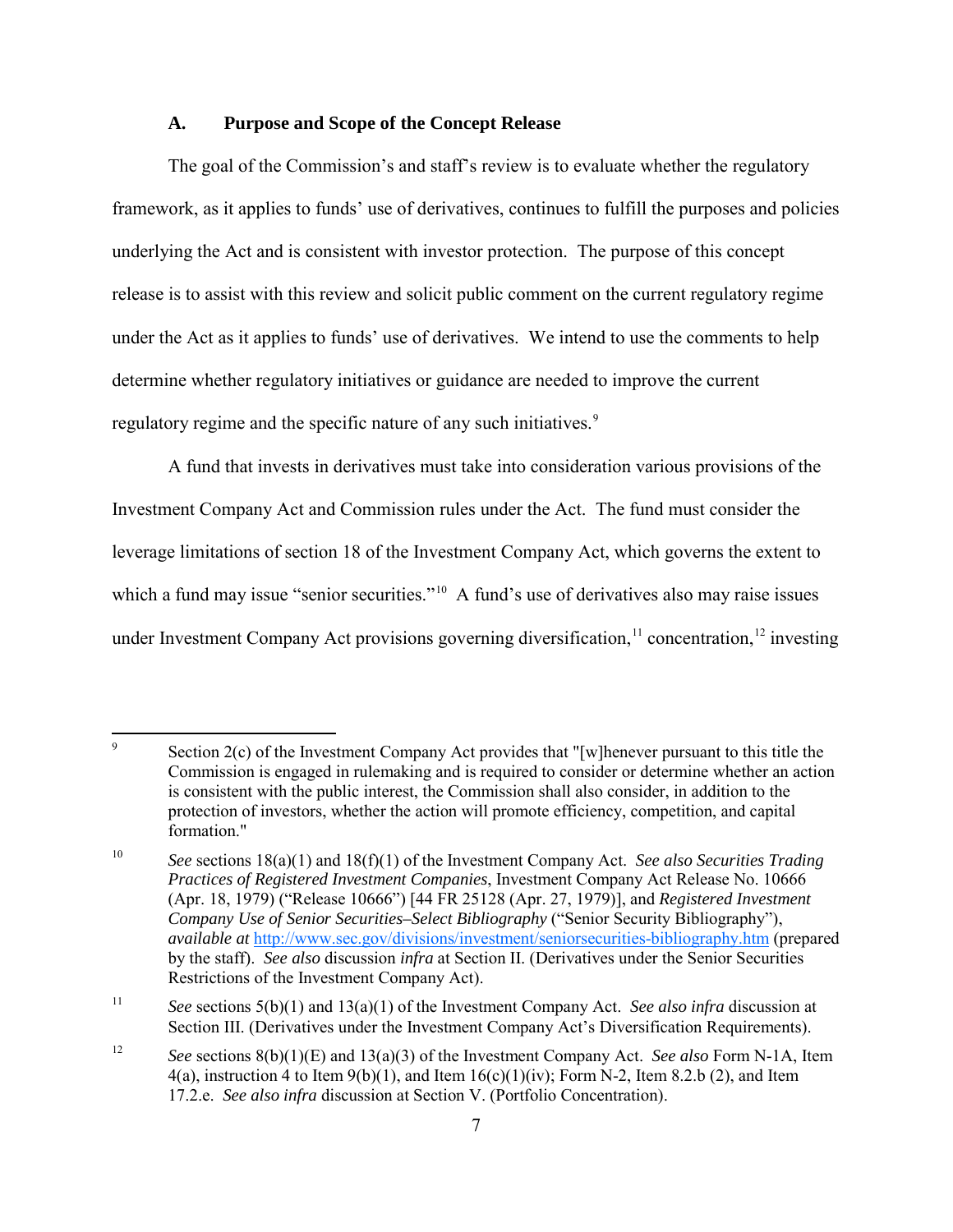<span id="page-7-7"></span>in certain types of securities-related issuers, $13$  valuation, $14$  and accounting and financial statement reporting,  $15$  among others,  $16$  as well as under applicable disclosure provisions.<sup>[17](#page-7-4)</sup>

Derivatives generally entail the potential for leveraged future gains and/or losses that may significantly impact the overall risk/reward profile of a fund. Applying the Act's provisions relating to diversification, concentration, and investments in securities-related issuers, among others, may require determining what value to assign to the derivative and which of the derivative's multiple exposures should be measured for purposes of the relevant provision. This determination may be complex because there are at least two potential measures of the "value" [18](#page-7-5)

<span id="page-7-6"></span><span id="page-7-0"></span><sup>13</sup> 13 *See* section 12(d)(3) of the Investment Company Act and rule 12d3-1 thereunder. *See also infra* discussion at Section IV. (Exposure to Securities-Related Issuers Through Derivatives).

<span id="page-7-1"></span><sup>14</sup>*See* section 2(a)(41) of the Investment Company Act. *See also Restricted Securities*, Investment Company Act Release No. 5847 (Oct. 21, 1969) [35 FR 19989 (Dec. 31, 1970)] ("ASR 113"), *available at* [http://www.sec.gov/rules/interp/1969/ic-5847.pdf;](http://www.sec.gov/rules/interp/1969/ic-5847.pdf) *Accounting for Investment Securities by Registered Investment Companies*, Investment Company Act Release No. 6295 (Dec. 23, 1970) [35 FR 19986 (Dec. 31, 1970)] ("ASR 118"), *available at* [http://www.sec.gov/rules/interp/1970/ic-6295.pdf.](http://www.sec.gov/rules/interp/1970/ic-6295.pdf) *See also infra* discussion at Section VI. (Valuation of Derivatives).

<span id="page-7-2"></span><sup>&</sup>lt;sup>15</sup> See generally section 30(e) of the Investment Company Act.

<span id="page-7-3"></span><sup>16</sup> *See*, *e.g.,* Investment Company Act provisions relating to custody (section 17(f) and related rules), and fund names (section 35(d) and rule 35d-1). Also, an open-end fund should consider the effect that the use of derivatives may have on the liquidity of the fund's portfolio. For general guidance on liquidity and open-end funds, *see, e.g.*, *Resale of Restricted Securities; Changes to Method of Determining Holding Period of Restricted Securities Under Rules 144 and 145*, Investment Company Act Release No. 17452 (Apr. 23, 1990) [55 FR 17933 (Apr. 30, 1990)], *available at* [http://www.sec.gov/rules/final/1990/33-6862.pdf.](http://www.sec.gov/rules/final/1990/33-6862.pdf) *See also Revisions of Guidelines*, Investment Company Act Release No. 18612 (Mar. 12, 1992) [57 FR 9828 (Mar. 20, 1992)], *available at* [http://www.sec.gov/rules/other/1992/33-6927.pdf.](http://www.sec.gov/rules/other/1992/33-6927.pdf)

<span id="page-7-4"></span><sup>17</sup>*See, e.g*., section 8(b) of the Investment Company Act, and Items 4(a), 4(b), 9(b), 9(c), and 16(b) of Form N-1A. Certain derivatives-related disclosure issues were discussed in a 2010 staff letter to the ICI. *See Derivatives-Related Disclosures by Investment Companies*, Letter from Barry D. Miller, Associate Director, Division of Investment Management, U.S. Securities and Exchange Commission, to Karrie McMillan, General Counsel, ICI (July 30, 2010) ("2010 Staff Derivatives Disclosure Letter"), *available at* [http://www.sec.gov/divisions/investment/guidance/ici073010.pdf.](http://www.sec.gov/divisions/investment/guidance/ici073010.pdf)

<span id="page-7-5"></span><sup>&</sup>lt;sup>18</sup> The Bank for International Settlements (the "BIS") reports gross market values (positive and negative) for open derivative contracts, which are defined as "the sums of the absolute values of all open contracts with either positive or negative replacement values evaluated at market prices prevailing at the reporting date. Thus, the gross positive market value of a dealer's outstanding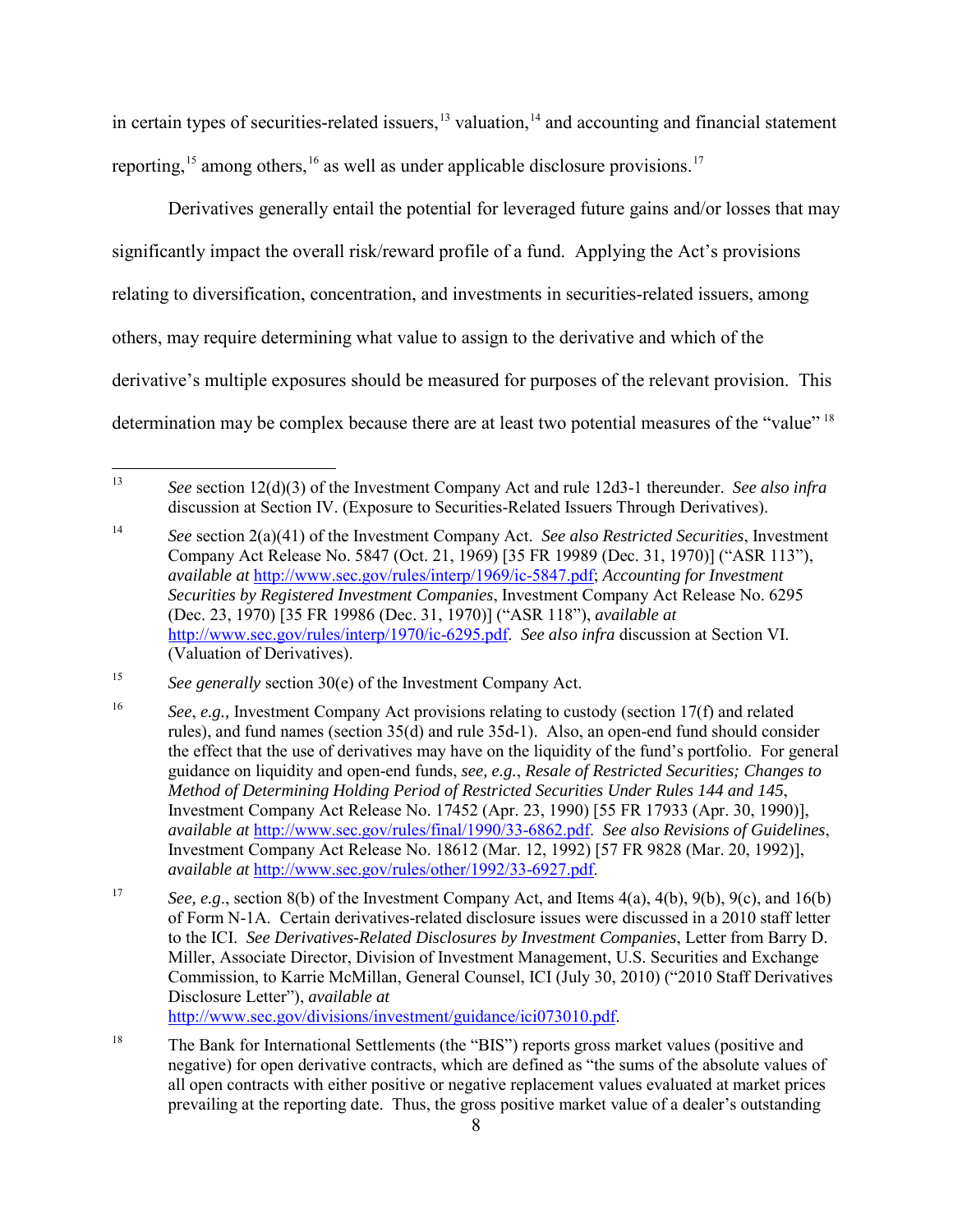of a derivative for purposes of applying various provisions of the Act: the current market value or fair value reflecting the price at which the derivative could be expected to be liquidated; and the notional amount reflecting the contract size (number of units per contract) multiplied by the current unit price of the reference asset on which payment obligations are calculated.<sup>[19](#page-8-0)</sup> In

contracts is the sum of the replacement values of all contracts that are in a current gain position to the reporter at current market prices . . . The gross negative market value is the sum of the values of all contracts that have a negative value on the reporting date. . . ." *Guide to the International Financial Statistics*, Bank for International Settlements (July 2009) ("BIS Guide") at 31, *available at* [http://www.bis.org/statistics/intfinstatsguide.pdf.](http://www.bis.org/statistics/intfinstatsguide.pdf) *See also* Sarah Sharer Curley and Elizabeth Fella, *Where to Hide? How Valuation of Derivatives Haunts the Courts – Even After BAPCPA*, 83 Am. Bankr. L.J. 297, 298-99 (Spring 2009)("In a simple interest rate swap… [t]he value of the swap is the net difference between the present value of the payments each party expects to receive and the present value of the payments each party expects to make. The value is generally zero to each party at the inception of the swap, and becomes positive to one party and negative to the other depending on what direction the interest rates move."); *CFTC Glossary, Mark-to-Market Definition*, *available at*

<http://www.cftc.gov/ConsumerProtection/EducationCenter/CFTCGlossary/index.htm>(stating that marking to market is accomplished for a futures or option contract by "calculating the gain or loss in each contract position resulting from changes in the price of the contracts at the end of each trading session. These amounts are added or subtracted to each account balance.").

<span id="page-8-0"></span><sup>19</sup> The BIS describes "notional amounts outstanding" as "a reference from which contractual payments are determined in derivatives markets." BIS Guide, *supra* note [18,](#page-7-6) at 30. "Notional value" can be defined as "the value of a derivative's underlying assets at the spot price." In the case of an options or futures contract, the notional value is the number of units of an asset underlying the contract, multiplied by the spot price of the asset. *See* [www.investorwords.com/5930/notional-value.htm.](http://www.investorwords.com/5930/notional-value.htm) The "spot price" of a derivative's underlying asset is the asset's price for immediate delivery, *i.e*., in the current market, in contrast with the asset's future or forward price. *See, e.g.,* Hull, *supra* note [3,](#page-3-4) at 789. "Notional value" is also defined as "the underlying value (face value), normally expressed in U.S. dollars, of the financial instrument or commodity specified in a futures or options on futures contract." *See CME Group Glossary*, *available at* [http://www.cmegroup.com/education/glossary.html.](http://www.cmegroup.com/education/glossary.html) "'Notional principal' or 'notional amount' of a derivative contract is a hypothetical underlying quantity upon which interest rate or other payment obligations are computed." ISDA Online Product Descriptions and Frequently Asked Questions a[t http://www.isda.org/educat/faqs.html#7.](http://www.isda.org/educat/faqs.html#7) *See also* Hull, *supra* not[e 3,](#page-3-4) at 786 ("Notional principal" is the "principal used to calculate payments in an interest rate swap. The principal is 'notional' because it is neither paid nor received"); Frank J. Fabbozzi, et al., *Introduction to Structured Finance*, at 27 (2006) ("[In an interest rate swap] [t]he dollar amount of the interest payments exchanged is based on some predetermined dollar principal, which is called the *notional amount*.") (italics in original); 2010 ABA Derivatives Report, *supra*  not[e 8,](#page-5-1) at n.11 (noting that the term "notional amount" is used differently by different people in different contexts, but is used, in the Report, to refer to "the nominal or face amount that is used to calculate payments made on a particular instrument, without regard to whether its obligation under the instrument could be netted against the obligation of another party to pay the fund under the instrument.").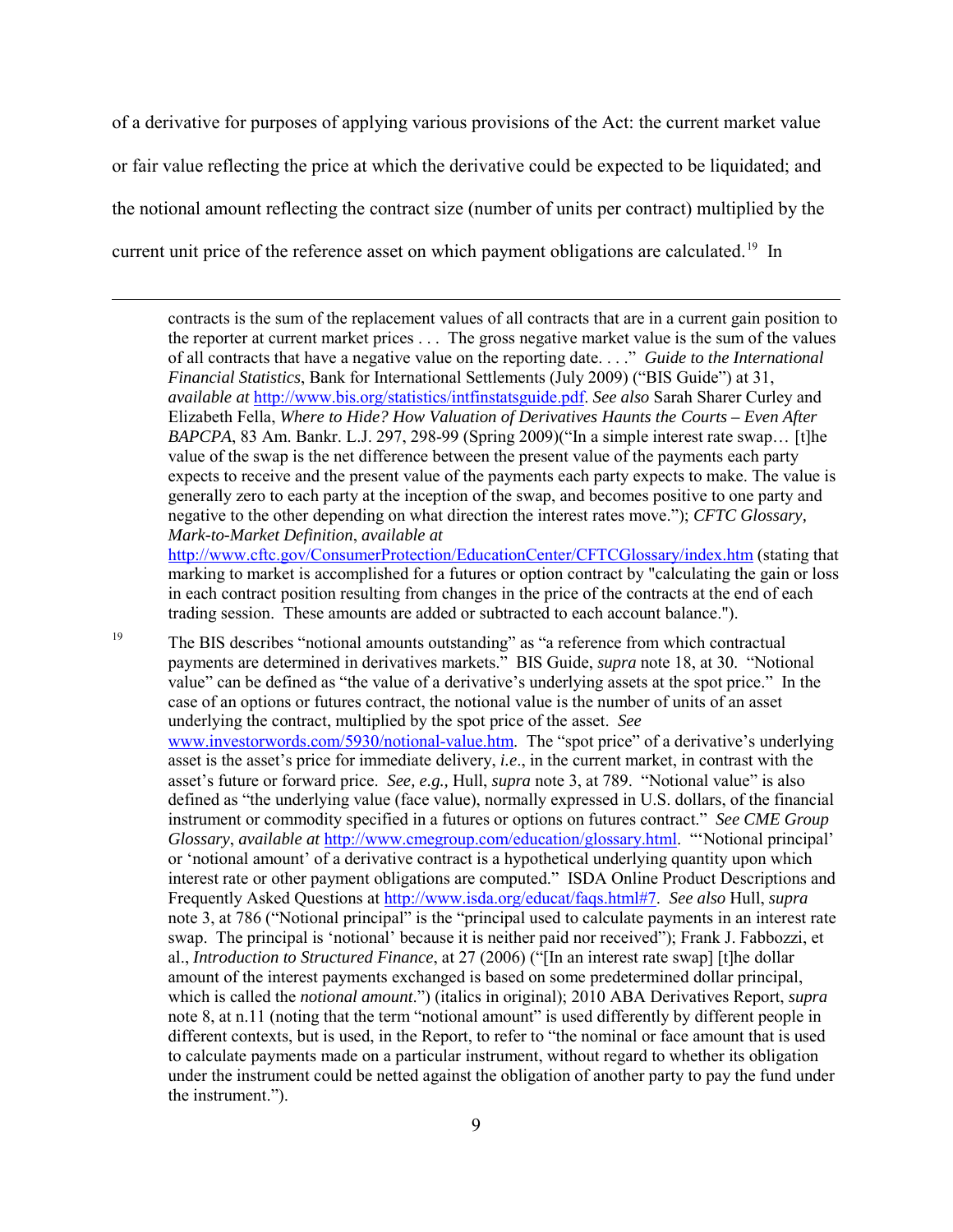addition, derivatives often create exposures to multiple variables, such as the credit of a counterparty as well as to a reference asset on which the derivative is based.

 The Commission or its staff, over the years, has addressed a number of issues relating to derivatives on a case-by-case basis. The Commission now seeks to take a more comprehensive and systematic approach to derivatives-related issues under the Investment Company Act. In particular, in this release the Commission discusses and seeks comment on the following issues, among others, relating to funds' use of derivatives:<sup>[20](#page-9-0)</sup>

- the attendant costs, benefits and risks;
- the application of the Act's prohibitions and restrictions on senior securities and leverage;
- the application of the Act's prohibition on investments in securities-related issuers;
- the application of the Act's provisions concerning portfolio diversification and concentration; and
- the application of the Act's provisions governing valuation of funds' assets.

In addition to the specific issues highlighted for comment, the Commission invites members of the public to address any other matters that they believe are relevant to the use of derivatives by funds.

<span id="page-9-0"></span> $20<sup>1</sup>$ The Commission recognizes that there are other significant derivatives-related issues under the Investment Company Act that this release does not address, such as disclosure-related issues, which the Commission may consider at a later date.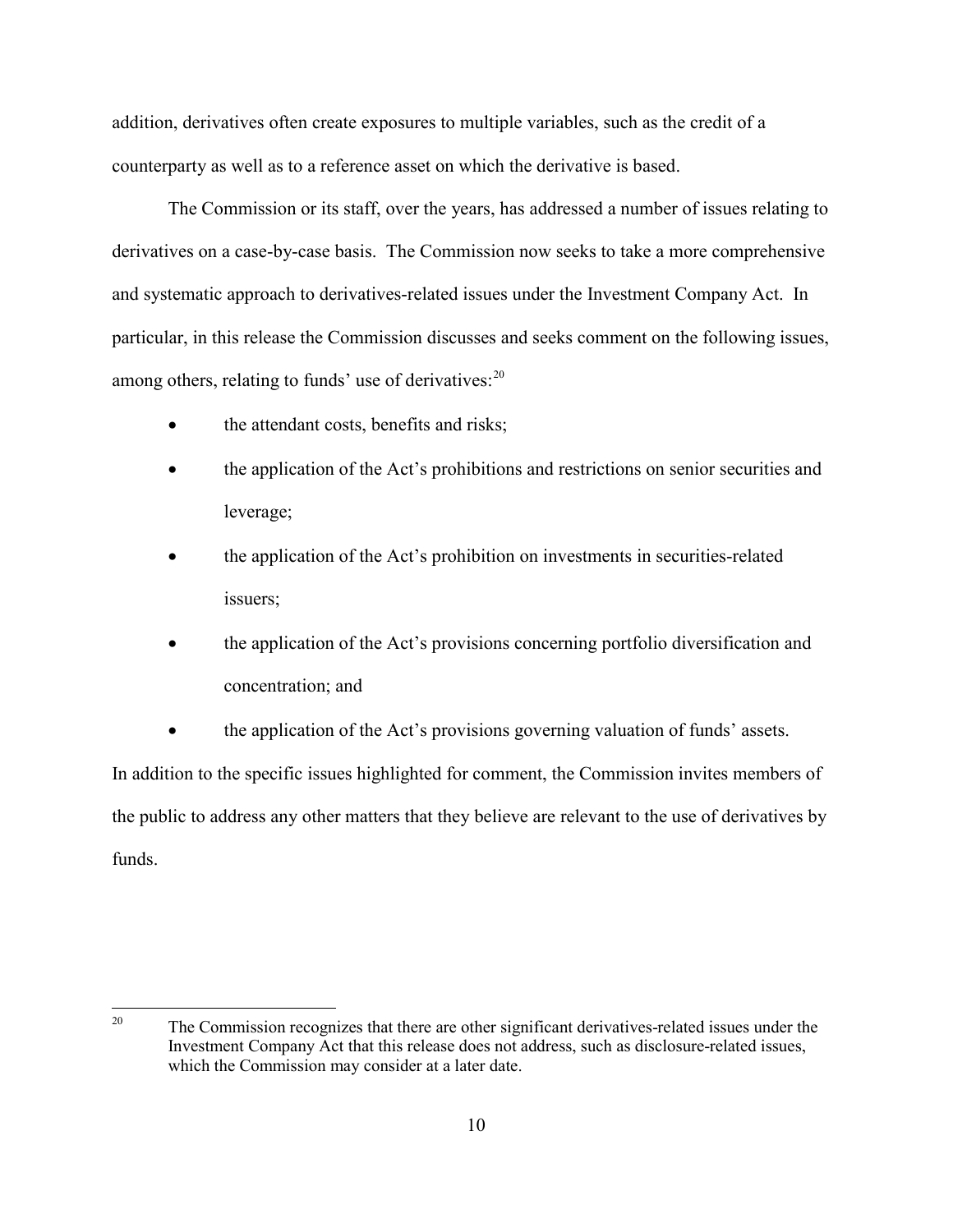#### <span id="page-10-0"></span>**B. Background Concerning the Use of Derivatives by Funds**

As noted above, derivatives may be broadly defined to include instruments or contracts whose value is based upon, or derived from, some reference asset. Reference assets can include, for example, stocks, bonds, commodities, currencies, interest rates, market indices, currency exchange rates, or other assets or interests, in virtually endless variety.<sup>[21](#page-10-1)</sup>

Derivatives are often characterized as either exchange-traded or  $\text{OTC}.^{22}$  Exchange-traded derivatives – such as futures, certain options,  $^{23}$  $^{23}$  $^{23}$  and options on futures<sup>24</sup> – are standardized contracts traded on regulated exchanges, such as the Chicago Mercantile Exchange and the Chicago Board Options Exchange. OTC derivatives  $-$  such as swaps,<sup>[25](#page-10-5)</sup> non-exchange traded

<span id="page-10-4"></span> $24$  Options on futures generally trade on the same exchange as the relevant futures contract. When a call option on a futures contract is exercised, the holder acquires from the writer a long position in the underlying futures contract plus a cash amount equal to the excess of the futures price over the strike price. When a put option on a futures contract is exercised, the holder acquires a short position in the underlying futures contract plus a cash amount equal to the excess of the strike price over the futures price. *See, e.g.,* Hull, *supra* note [3,](#page-3-4) at 184, 341-54, and 782.

<span id="page-10-6"></span><span id="page-10-1"></span> $21$ For example, the reference asset of a Standard & Poor's ("S&P") 500 futures contract is the S&P 500 index. 2008 IDC Report, *supra* note [3,](#page-3-4) at Appendix C at C5.

<span id="page-10-2"></span><sup>22</sup> *See, e.g.,* Robert W. Kolb & James A. Overdahl, *Financial Derivatives,* at 21 (2010) ("Kolb & Overdahl").

<span id="page-10-3"></span><sup>&</sup>lt;sup>23</sup> An option is the right to buy or sell an asset. There are two basic types of options, a "call option" and a "put option." A call option gives the holder the right (but does not impose the obligation) to buy the underlying asset by a certain date for a certain price. The seller, or "writer," of a call option has the obligation to sell the underlying asset to the holder if the holder exercises the option. A put option gives the holder the right (but does not impose the obligation) to sell the underlying asset by a certain date for a certain price. The seller, or "writer," of a put option has the obligation to buy from the holder the underlying asset if the holder exercises the option. The price that the option holder must pay to exercise the option is known as the "exercise" or "strike" price. The amount that the option holder pays to purchase an option is known as the "option premium," "price," "cost," or "fair value" of the option. For a basic explanation of options, s*ee, e.g.,* Hull, *supra* note [3,](#page-3-4) at 6-8, 179-236, and Kolb & Overdahl, *supra* note [22,](#page-10-0) at 13-16.

<span id="page-10-5"></span> $25$  A "swap" is generally an agreement between two counterparties to exchange periodic payments based upon the value or level of one or more rates, indices, assets, or interests of any kind. For example, counterparties may agree to exchange payments based on different currencies or interest rates. *See generally, e.g.,* Kolb & Overdahl, *supra* note [22,](#page-10-0) at 11-13; Hull, *supra* note [3,](#page-3-4) at 147- 73. *See also* section 3(a)(69) of the Exchange Act for the definition of "swap" (using the definition in section 1a of the Commodity Exchange Act, 7 U.S.C. 1a (the "CEA")); section 3(a)(68) of the Exchange Act for the definition of "security-based swap;" section 721(a)(3) of the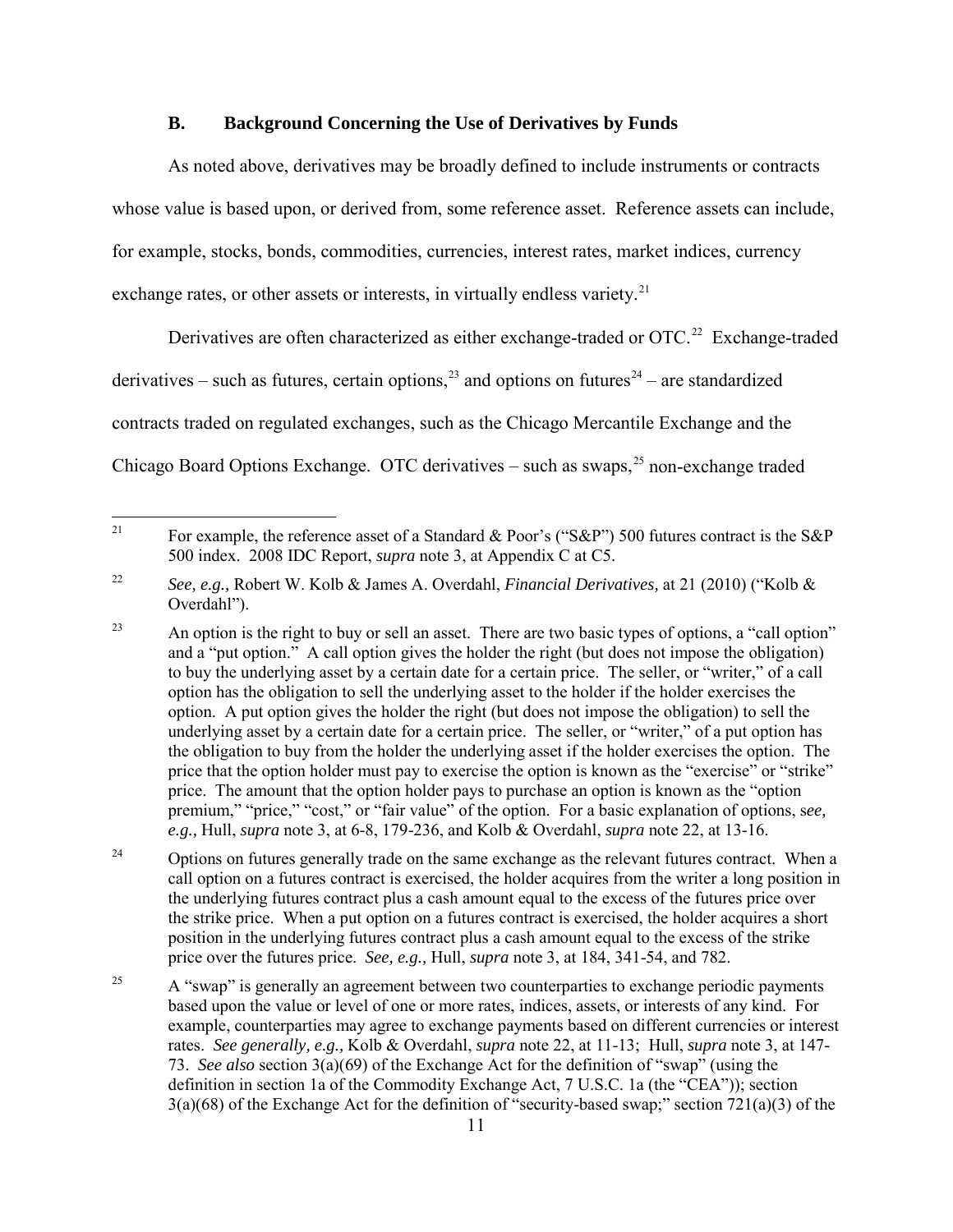options, and combination products such as swaptions<sup>[26](#page-11-0)</sup> and forward swaps<sup>27</sup> – are contracts negotiated and entered into outside of an organized exchange. Unlike exchange-traded derivatives, OTC derivatives may be significantly customized, and may not be guaranteed by a central clearing organization. OTC derivatives that are not centrally cleared, therefore, may involve greater counterparty credit risk, and may be more difficult to value, transfer, or liquidate than exchange-traded derivatives.<sup>[28](#page-11-2)</sup> The Dodd-Frank Act and Commission rules thereunder seek to establish a comprehensive new regulatory framework for two broad categories of derivatives – swaps and security-based swaps – designed to reduce risk, increase transparency, and promote market integrity within the financial system.<sup>[29](#page-11-3)</sup>

Dodd-Frank Act, *supra* note [2,](#page-3-0) for the definition of "cleared swap;" and section 721(a)(12) of the Dodd-Frank Act for the definition of "foreign exchange swap." *See also Further Definition of "Swap," "Security-Based Swap," and "Security-Based Swap Agreement;" Mixed Swaps; Security-Based Swap Agreement Recordkeeping*, Securities Act Release No. 9204 (Apr. 29, 2011) [*7*6 FR 29818 (May 23, 2011)] ("Swap Definition Release"), *available at* [http://www.sec.gov/rules/proposed/2011/33-9204.pdf.](http://www.sec.gov/rules/proposed/2011/33-9204.pdf)

<span id="page-11-0"></span><sup>26</sup> A "swaption" is an option to enter into an interest rate swap where a specified fixed rate is exchanged for a floating rate. *See, e.g.,* Hull, *supra* note [3,](#page-3-4) at 172, 658-62, 790.

- <span id="page-11-1"></span><sup>27</sup> A forward swap (or deferred swap) is an agreement to enter into a swap at some time in the future. *See* Swap Definition Release, *supra* note [25,](#page-10-6) at n. 147. *See also, e.g.,* Hull, *supra* note [3,](#page-3-4) at 171, 779 ("deferred swap").
- <span id="page-11-2"></span> $28$  An OTC derivative may be more difficult to transfer or liquidate than an exchange-traded derivative because, for example, an OTC derivative may provide contractually for nontransferability without the consent of the counterparty, or may be sufficiently customized that its value is difficult to establish or its terms too narrowly drawn to attract transferees willing to accept assignment of the contract, unlike most exchange-traded derivatives.
- <span id="page-11-3"></span><sup>29</sup> The Dodd-Frank Act, *supra* note [2,](#page-3-0) was signed into law on July 21, 2010. The Dodd-Frank Act mandates, among other things, substantial changes in the OTC derivatives markets, including new clearing, reporting, and trade execution mandates for swaps and security-based swaps, and both exchange-traded and OTC derivatives are contemplated under the new regime. *See* Dodd-Frank Act sections 723 (mandating clearing of swaps) and 763 (mandating clearing of security-based swaps). Some of these changes will require Commission action through rulemaking to become effective. *See Temporary Exemptions and Other Temporary Relief, Together With Information on Compliance Dates for New Provisions of the Securities Exchange Act of 1934 Applicable to Security-Based Swaps*, Exchange Act Release No. 64678 (June 15, 2011) [76 FR 36287 (June 22, 2011)], *available at* [http://www.sec.gov/rules/exorders/2011/34-64678.pdf.](http://www.sec.gov/rules/exorders/2011/34-64678.pdf) For summaries of other recent, pending, and future Commission and staff initiatives relating to derivatives, *see, e.g., Testimony on Enhanced Oversight after the Financial Crisis: The Wall Street Reform Act at One-*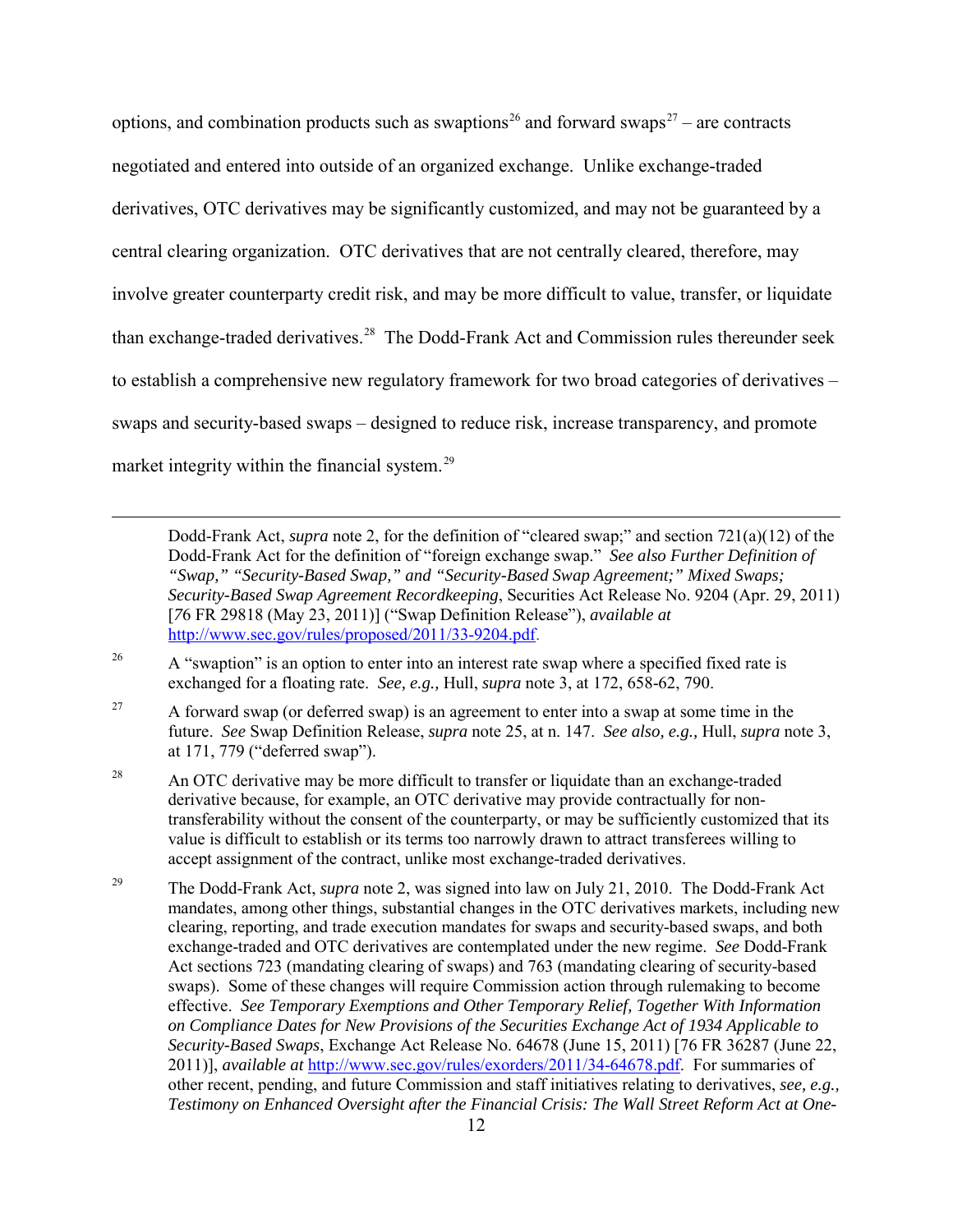A common characteristic of most derivatives is that they involve leverage.<sup>[30](#page-12-0)</sup> Certain derivatives investments entered into by a fund, such as futures contracts, swaps, and written options, create obligations, or potential indebtedness, to someone other than the fund's shareholders, and enable the fund to participate in gains and losses on an amount that exceeds the fund's initial investment.<sup>31</sup> Other derivatives entered into by a fund, such as purchased call options, provide the economic equivalent of leverage because they convey the right to a gain or loss on an amount in excess of the fund's investment but do not impose a payment obligation on the fund above its initial investment.<sup>[32](#page-12-2)</sup>

*Year*, by Chairman Mary L. Schapiro, Chairman, U.S. Securities and Exchange Commission, before the United States Senate Committee on Banking, Housing and Urban Affairs (July 21, 2011), *available at* [http://www.sec.gov/news/testimony/2011/ts072111mls.htm.](http://www.sec.gov/news/testimony/2011/ts072111mls.htm) *See also, e.g*., [http://www.sec.gov/spotlight/dodd-frank/accomplishments.shtml#derivatives;](http://www.sec.gov/spotlight/dodd-frank/accomplishments.shtml#derivatives) [http://www.sec.gov/spotlight/dodd-frank/dfactivity-upcoming.shtml#07-12-12;](http://www.sec.gov/spotlight/dodd-frank/dfactivity-upcoming.shtml#07-12-12) [http://www.sec.gov/spotlight/dodd-frank/dfactivity-upcoming.shtml#08-12-11;](http://www.sec.gov/spotlight/dodd-frank/dfactivity-upcoming.shtml#08-12-11) [http://www.sec.gov/spotlight/dodd-frank/dfactivity-upcoming.shtml#01-06-12;](http://www.sec.gov/spotlight/dodd-frank/dfactivity-upcoming.shtml#01-06-12) [http://www.sec.gov/news/press/2011/2011-137.htm;](http://www.sec.gov/news/press/2011/2011-137.htm) [http://www.sec.gov/rules/other/2011/34-](http://www.sec.gov/rules/other/2011/34-64926.pdf) [64926.pdf;](http://www.sec.gov/rules/other/2011/34-64926.pdf) and [http://www.sec.gov/spotlight/dodd-frank/derivatives.shtml.](http://www.sec.gov/spotlight/dodd-frank/derivatives.shtml)

<span id="page-12-0"></span><sup>&</sup>lt;sup>30</sup> The Commission has stated that "[l]everage exists when an investor achieves the right to a return on a capital base that exceeds the investment which he has personally contributed to the entity or instrument achieving a return." Release 10666, *supra* note [10,](#page-6-4) at n. 5.

<span id="page-12-1"></span><sup>&</sup>lt;sup>31</sup> The leverage created by such an arrangement is sometimes referred to as "indebtedness leverage." 1994 Report, *supra* not[e 3,](#page-3-4) at 22.

<span id="page-12-2"></span><sup>32</sup> This type of leverage is sometimes referred to as "economic leverage." *See* 1994 Report, *supra* not[e 3,](#page-3-4) at 23 ("Other derivatives provide the economic equivalent of leverage because they display heightened price sensitivity to market fluctuations . . . such as changes in stock prices or interest rates. In essence, these derivatives magnify a fund's gain or loss from an investment in much the same way that incurring indebtedness does."). The 1994 Report gives a leveraged inverse floating rate bond, with an interest rate that moves inversely to a benchmark rate, as another example of an instrument that displays economic leverage. *See also* 2010 ABA Derivatives Report, *supra* note [8,](#page-5-1) at 20-21 (discussion of "implied" or "economic" leverage"). For additional discussion of the leveraging effects of derivatives (not limited to "economic leverage"), *see* 2010 ABA Derivatives Report, *supra* note [8,](#page-5-1) at 8-9. *See also* 2008 IDC Report, *supra* note [3,](#page-3-4) at 3 ("Market participants are able to acquire exposure (either long or short) to a large dollar amount of an asset (the notional value) with only a small down payment, enabling parties to shift risk more efficiently and with lower costs. The leverage inherent in these instruments magnifies the effect of changes in the value of the underlying asset on the initial amount of capital invested. For example, an initial 5% collateral deposit on the total value of the commodity would result in 20:1 leverage, with a potential 80% loss (or gain) of the collateral in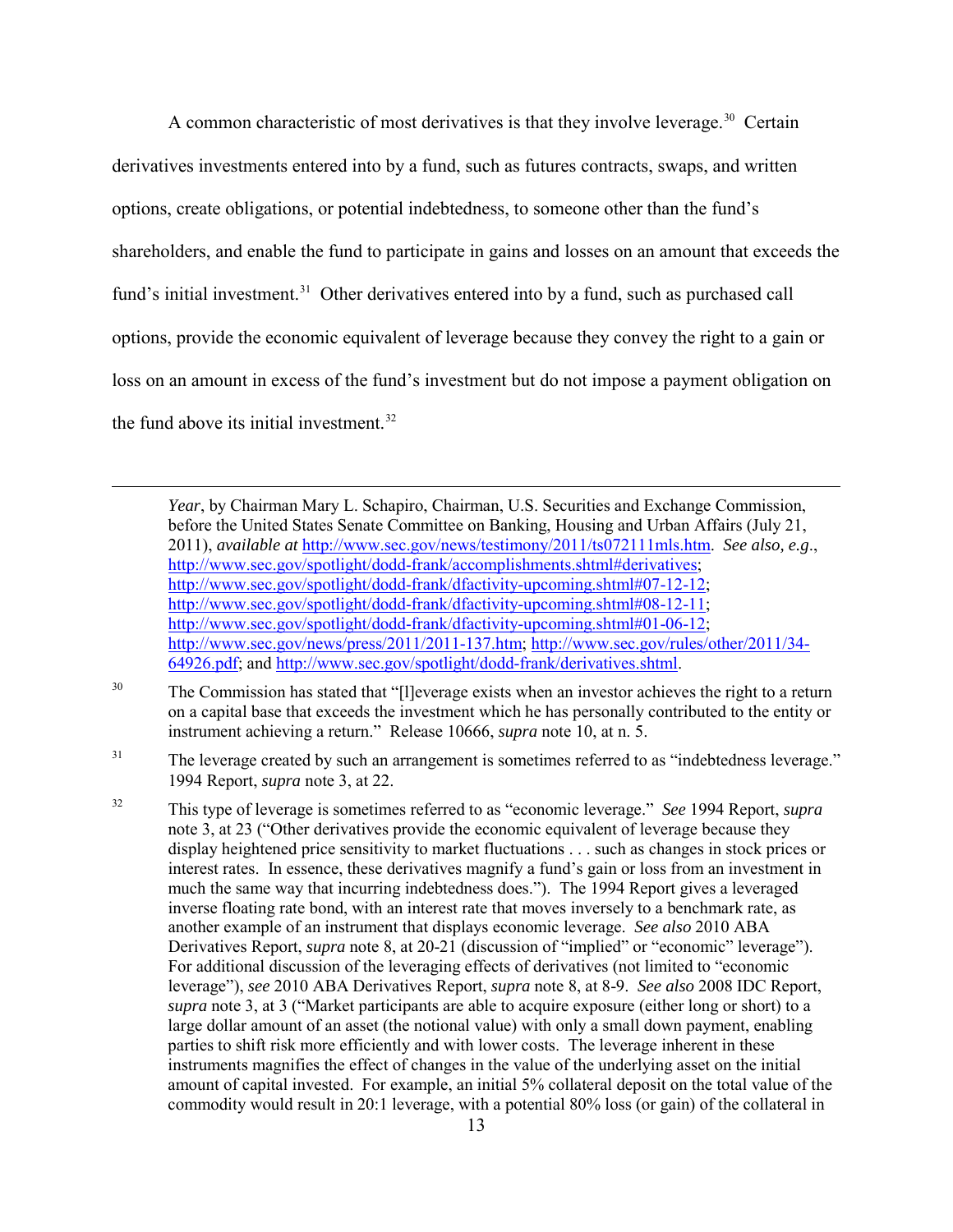Funds use derivatives to implement their investment strategies, and to manage risk.<sup>[33](#page-13-0)</sup> A fund may use derivatives to gain, maintain, or reduce exposure to a market, sector, or security more quickly and/or with lower transaction costs and portfolio disruption than investing directly through the securities markets. At the same time, use of derivatives may entail risks relating, for example, to leverage, illiquidity (particularly with respect to complex OTC derivatives), and counterparty risk, among others.<sup>[34](#page-13-1)</sup> A fund's use of derivatives presents challenges for its investment adviser and board of directors to ensure that the derivatives are employed in a manner consistent with the fund's investment objectives, policies, and restrictions, its risk profile, and relevant regulatory requirements, including those under federal securities laws. With respect to some primary types of reference assets, funds may use derivatives for the following purposes, among others:

• Currency derivatives.<sup>[35](#page-13-2)</sup> A fund may use currency derivatives to increase or decrease exposure to specific currencies, to hedge against adverse impacts on the

response to a 4% movement in the market price of the underlying commodity.").

<span id="page-13-0"></span><sup>&</sup>lt;sup>33</sup> 2008 IDC Report, *supra* note [3,](#page-3-4) at 7-11. A fund may also use derivatives to hedge current portfolio exposures (for example, when a fund's portfolio is structured to reflect the fund's longterm investment strategy and its investment adviser's forecasts, interim events may cause the fund's investment adviser to seek to temporarily hedge a portion of the portfolio's broad market, sector, and/or security exposures). Industry participants believe that derivatives may also provide a more efficient hedging tool than reducing exposure by selling individual securities, offering greater liquidity, lower round-trip transaction costs, lower taxes, and reduced disruption to the portfolio's longer-term positioning. *See id.* at 11.

<span id="page-13-1"></span><sup>34</sup>*See, e.g.,* 2008 IDC Report, *supr*a note [3,](#page-3-4) at 12-13. *See also* 2008 JPMorgan Article, *supra* note [6.](#page-4-4)

<span id="page-13-2"></span><sup>35</sup>*See* Swap Definition Release, *supra* note [25,](#page-10-6) at II.C.1, for a description of certain currency derivatives (foreign exchange swaps, foreign exchange forwards, foreign currency options, nondeliverable forwards, currency swaps, and cross-currency swaps). The 2010 ABA Derivatives Report, *supra* note [8](#page-5-1) at 6-7, gives as examples of currency derivatives forward currency contracts, currency futures contracts, currency swaps, and options on currency futures contracts. As a general matter, futures, forwards, swaps, and options can all be used to increase or decrease exposures to reference currencies. A fund's investment adviser selects the particular instrument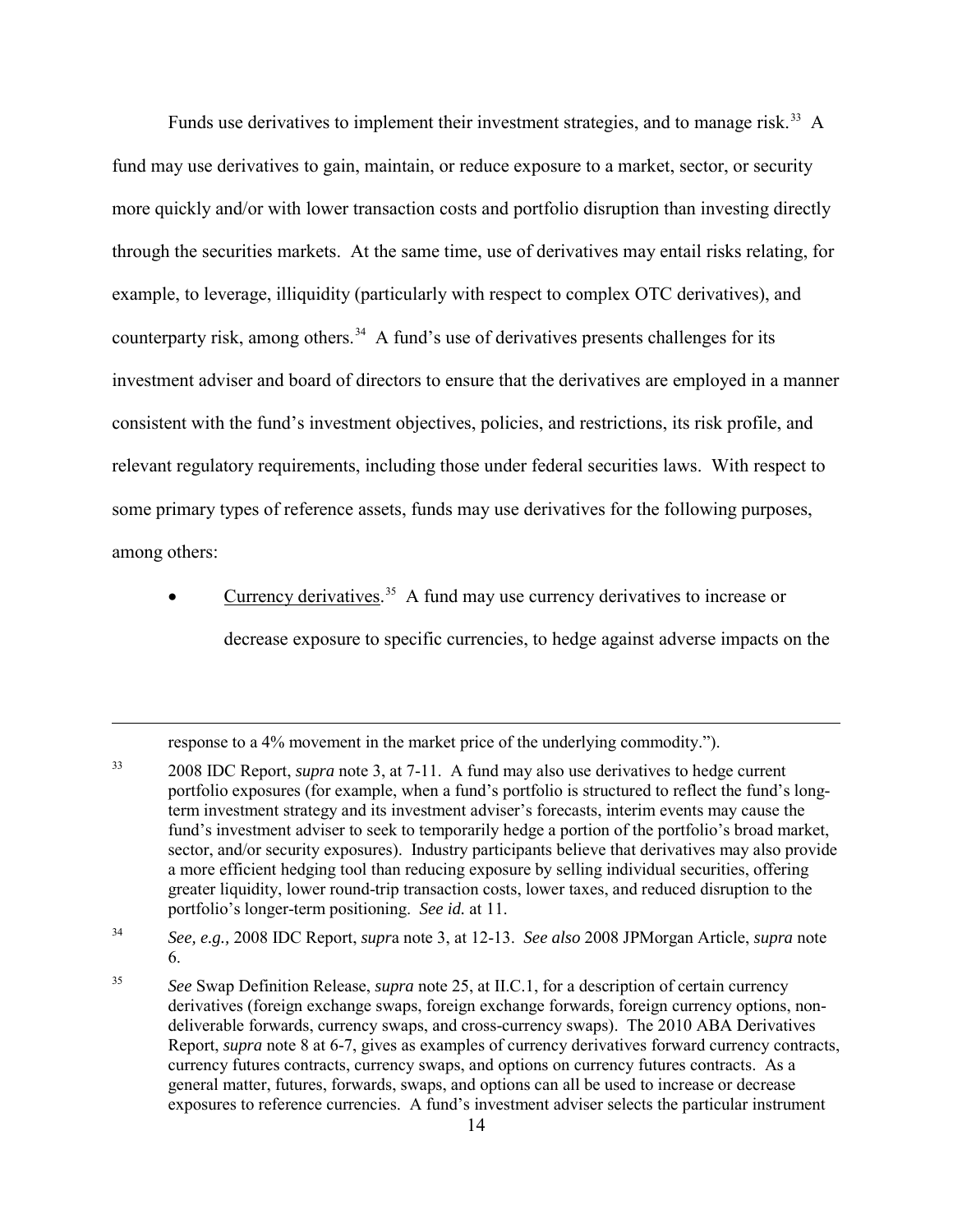fund's portfolio caused by currency fluctuations, and to seek additional returns. For example, currency derivatives can provide a hedge against the risk that a fund's investment in a foreign debt security will decline in value because of a decline in the value of the foreign currency in which the foreign debt security is denominated.[36](#page-14-0) Funds also may use currency derivatives to hedge against a rise in the value of a foreign currency, or may use "cross-currency" hedging or "proxy" hedging when, for instance, it is difficult or expensive to hedge a particular currency against the U.S. dollar.<sup>[37](#page-14-1)</sup> Apart from hedging, funds may use currency derivatives to seek returns on the basis of anticipated changes in the relative values of two currencies.<sup>[38](#page-14-2)</sup>

 $\bullet$  Interest rate derivatives.<sup>[39](#page-14-3)</sup> A fund may use interest rate derivatives to modify its exposure to the gains or losses arising from changes in interest rates and to seek enhanced returns. For example, a fund may use an interest rate swap to hedge against the risk of a decline in the prices of bonds owned by a fund due to rising

based on the level and type of exposure the adviser seeks to obtain and the costs that are associated with the particular instrument.

- <span id="page-14-0"></span><sup>36</sup> For example, if a fund enters into a short currency forward (which obligates the fund to sell the currency at a future date, at a predetermined price, and in the currency in which the foreign debt security is denominated), the fund's exposure to a decline in the value of the currency is reduced. *See* 2010 ABA Derivatives Report, *supra* note [8,](#page-5-1) at 6.
- <span id="page-14-1"></span><sup>37</sup> For example, a fund may use a forward contract on one foreign currency (or a basket of foreign currencies) to hedge against adverse changes in the value of another foreign currency (or basket of currencies). *See id.*
- <span id="page-14-2"></span><sup>38</sup>*Id*. at 7.

 $\overline{a}$ 

<span id="page-14-3"></span><sup>39</sup> Interest rate derivatives include interest rate or bond futures, Eurodollar futures, caps, floors, overnight indexed swaps, interest rate swaps, and options on futures and swaps. *See, e.g., id. See also* Swap Definition Release, *supra* note [25,](#page-10-6) at III.B.1 (briefly describing interest and other monetary rate swaps, and discussing that when payments exchanged under a Title VII (of the Dodd-Frank Act) instrument are based solely on the levels of certain interest rates or other monetary rates that are not themselves based on securities, the instrument would be a swap but not a security-based swap.).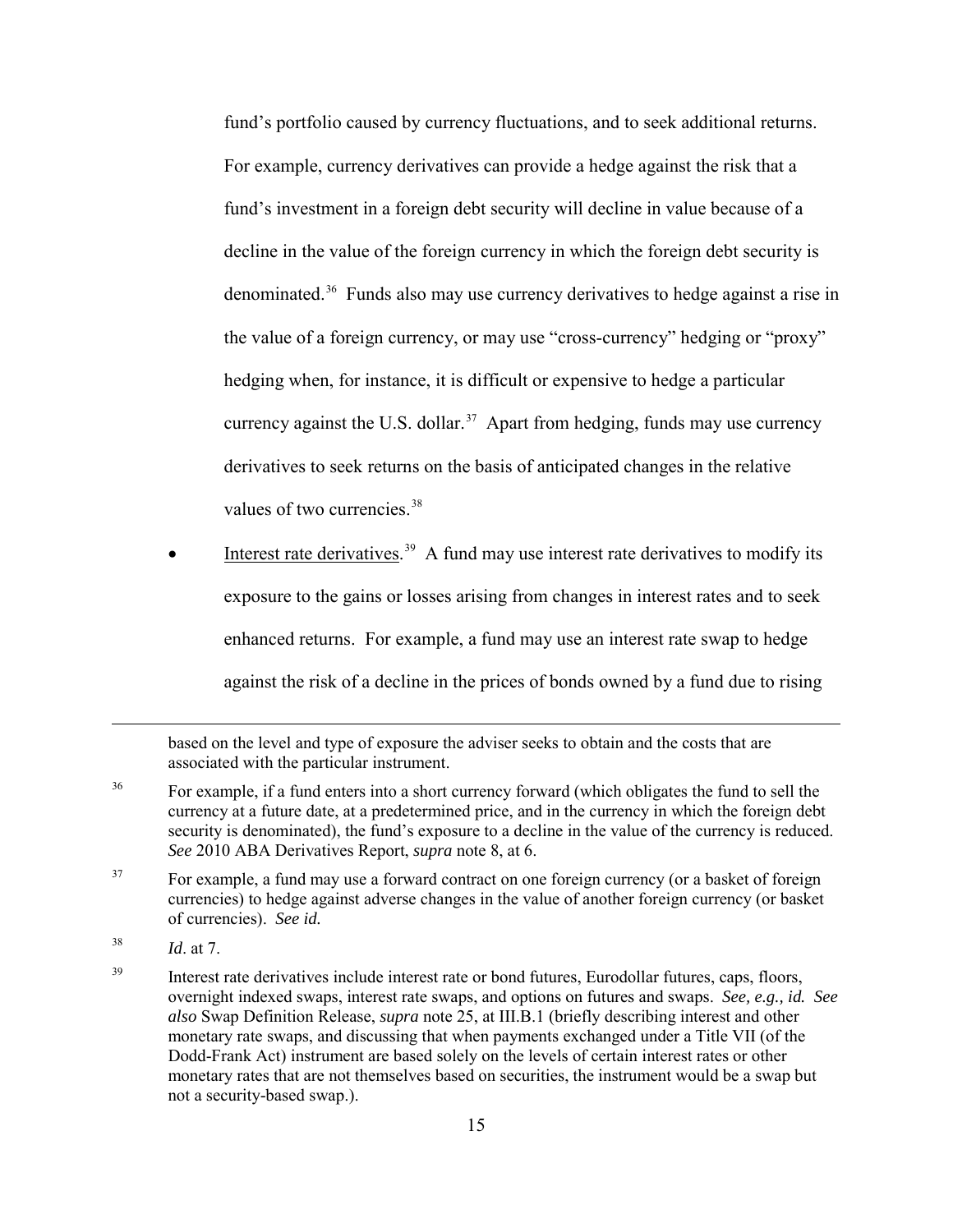interest rates. Similarly, a fund could shorten the duration of its portfolio by selling futures contracts on U.S. Treasury bonds or notes, or Eurodollar futures. Apart from hedging, a fund might use interest rate derivatives to seek to enhance its returns based on its investment adviser's views concerning future movements in interest rates or changes in the shape of the yield curve.<sup>[40](#page-15-0)</sup>

• Credit Derivatives.<sup>41</sup> Credit derivatives allow a fund to assume an investment position concerning the likelihood that a particular bond, or a group of bonds, will be repaid in full upon maturity. When a fund purchases credit protection, it pays a premium to a counterparty in return for which the counterparty promises to pay the fund if a bond or bonds default or experience some other adverse credit event. When a fund sells (or writes) credit protection, the fund agrees to pay a counterparty if a bond or bonds default or experience some other adverse credit event, in exchange for the receipt of a premium from the protection purchaser. A fund may purchase credit protection using credit derivatives to hedge against particular risks that are associated with a bond that it owns, such as the risk that the bond issuer will default, a rating agency will downgrade the bond or the credit of the counterparty, or the risk that credit "spread" will increase.<sup>[42](#page-15-2)</sup> A fund may sell (or write) credit protection to enhance its income and return by the amount of

<span id="page-15-0"></span> $40$ 40 For example, if a fund's investment adviser believes that the London Interbank Offered Rate ("LIBOR") will decrease compared to a federal funds rate, the adviser could enter into an interest rate swap whereby the fund would be obligated to make payments based upon the application of LIBOR to an agreed notional amount in exchange for payments from the counterparty based upon the application of the federal funds rate to the notional amount. 2010 ABA Derivatives Report, *supra* note [8,](#page-5-1) at 7.

<span id="page-15-1"></span><sup>41</sup> Credit derivatives include single-name and index-linked (or basket) credit default swaps. *See, e.g.*, *id*. at 7-8. For additional description of CDS, *see* Swap Definition Release, *supra* note [25,](#page-10-6) at III.G.3.

<span id="page-15-2"></span><sup>42</sup>*See* 2010 ABA Derivatives Report, *supra* note [8,](#page-5-1) at 7*.*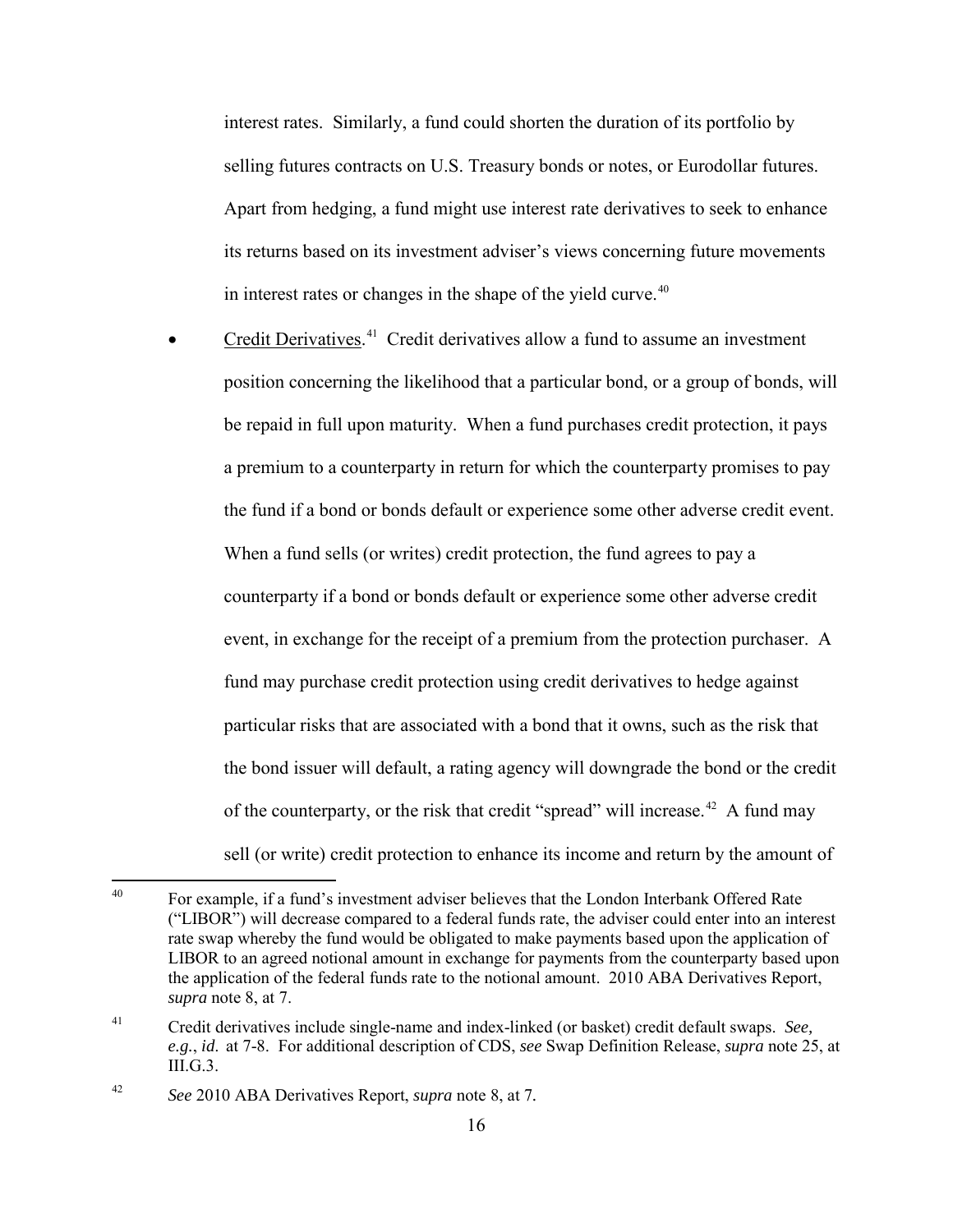the payment that it receives for providing such protection, or to obtain some investment exposure to the reference asset (that is, the underlying bond), without owning the bond. The Commission understands that selling protection may be more cost effective than an outright purchase of a bond.<sup>[43](#page-16-0)</sup>

• Equity Derivatives.<sup>44</sup> Funds may use equity derivatives to enhance investment opportunities (for example, by using foreign index futures to obtain exposure to a foreign equity market). Equity derivatives also can be used by funds as an income-producing strategy by, for example, selling equity call options on a particular security owned by the fund.<sup>[45](#page-16-2)</sup> A fund also may use equity derivatives (usually stock index futures) to "equitize" cash.<sup>[46](#page-16-3)</sup>

<span id="page-16-3"></span>46 As an example of "equitizing" cash, the 2010 ABA Derivatives Report, *supra* note [8,](#page-5-1) at 8, states that:

<span id="page-16-0"></span> $43$ 43 *See id*. at 8. The 2010 ABA Derivatives Report, *supra* note [8,](#page-5-1) at 8, also observes that "a fund could write a CDS, offering credit protection to its counterparty. In doing so the fund gains the economic equivalent of owning the security on which it wrote the CDS, while avoiding the transaction costs that would have been associated with the purchase of the security."

<span id="page-16-1"></span><sup>&</sup>lt;sup>44</sup> Equity derivatives include equity futures contracts, options on equity futures contracts, equity options, and various kinds of equity-related swaps (such as a total return swap on an equity security). *See, e.g., id.* at 8.

<span id="page-16-2"></span><sup>&</sup>lt;sup>45</sup> By selling the options, a fund can earn income (in the form of the premium received for writing the option) while at the same time permitting the fund to sell the underlying equity securities at a targeted price set by the fund's investment adviser. *See, e.g., id.*

<sup>[</sup>W]hen a fund has a large cash position for a short amount of time, the fund can acquire long futures contracts to retain (or gain) exposure to the relevant equity market. When the futures contracts are liquid (as is typically the case for broad market indices), the fund can eliminate the position quickly and frequently at lower costs than had the fund actually purchased the reference equity securities.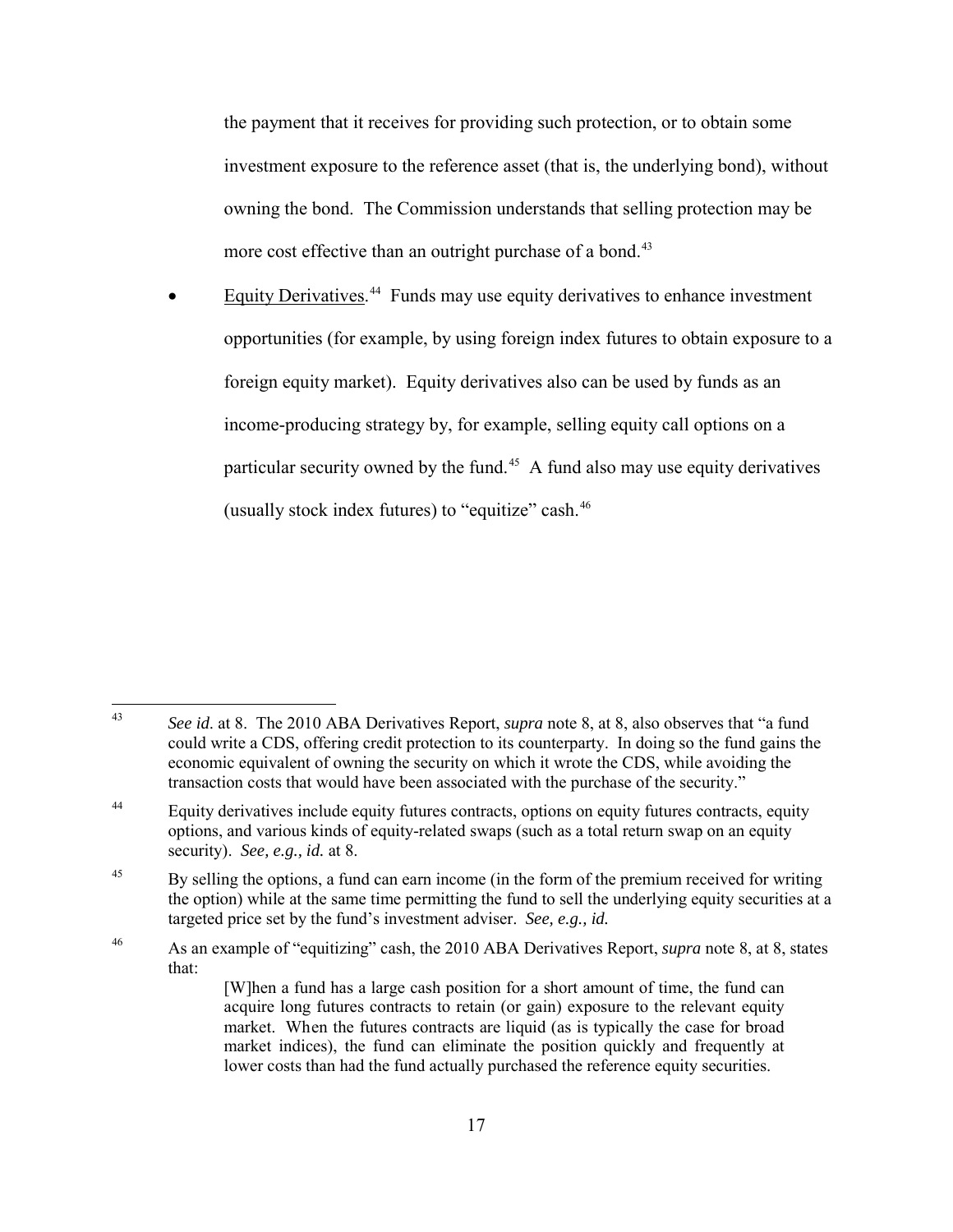### **C. Request for Comment**

The Commission generally requests data and comment on the types of derivatives used by funds, the purposes for which funds use derivatives, and whether funds' use of derivatives has undergone or may be undergoing changes and, if so, the nature of such changes. The Commission specifically requests comment on the following:

- What are the costs and benefits to funds from the use of derivatives? What are the factors that influence those costs and benefits? What are the risks to funds from investing in derivatives? What role does or could collateral used in derivatives transactions play in mitigating the concerns relating to the use of derivatives? Please be specific and provide data or statistics, if possible.
- Do different types of funds use different types of derivatives or use derivatives for different purposes? If so, what are the differences in the types of funds that account for the differences in their use of derivatives? For example, do BDCs use derivatives in a manner different from other funds and, if so, how and what are the differences?
- How do ETFs use derivatives? Do they use derivatives for the same purposes that other open-end funds use them? Does an ETF's use of derivatives raise unique investor protection concerns under the Investment Company Act?

# **II. DERIVATIVES UNDER THE SENIOR SECURITIES RESTRICTIONS OF THE INVESTMENT COMPANY ACT**

In this section, the Commission discusses the limitations on senior securities imposed by section 18 of the Investment Company Act, summarizes related Commission and staff guidance, discusses certain alternative approaches, and highlights issues for comment.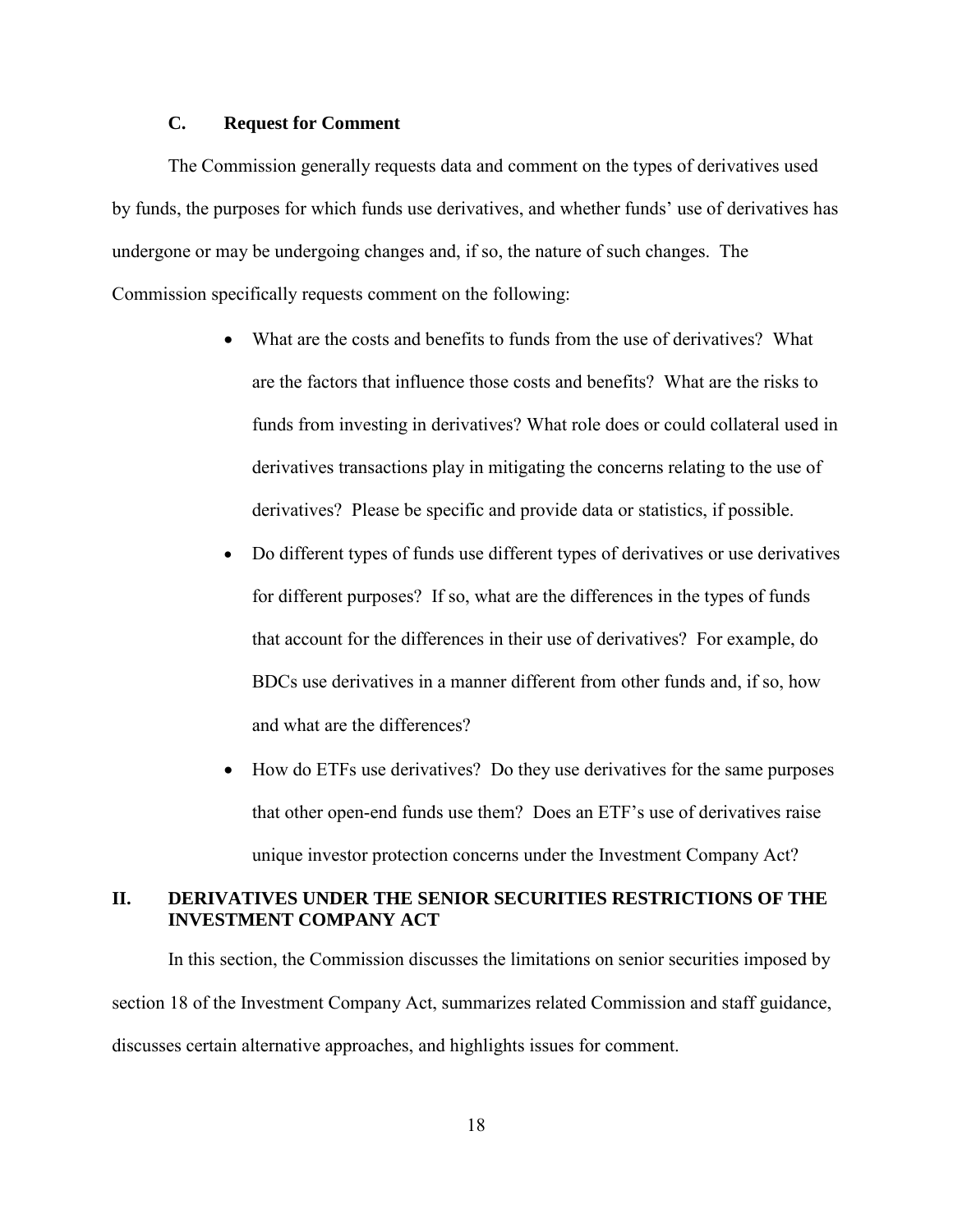### **A. Purpose, Scope, and Application of the Act's Senior Securities Limitations**

## <span id="page-18-7"></span>**1. Statutory Restrictions on Senior Securities and Related Commission Guidance**

The protection of investors against the potentially adverse effects of a fund's issuance of "senior securities"<sup>[47](#page-18-0)</sup> is a core purpose of the Investment Company Act.<sup>[48](#page-18-1)</sup> Congress' concerns underlying the limitations in section 18 included, among others: (i) potential abuse of the purchasers of senior securities;<sup>[49](#page-18-2)</sup> (ii) excessive borrowing and the issuance of excessive amounts of senior securities by funds which increased unduly the speculative character of their junior securities;<sup>[50](#page-18-3)</sup> and (iii) funds operating without adequate assets and reserves.<sup>51</sup> To address these concerns, section 18(f)(1) of the Investment Company Act prohibits an open-end fund<sup>[52](#page-18-5)</sup> from issuing or selling any "senior security" other than borrowing from a bank, and unless it maintains 300% "asset coverage."<sup>[53](#page-18-6)</sup> Section 18(a)(1) of the Investment Company Act prohibits a closed-

<span id="page-18-0"></span><sup>47</sup> Section  $18(g)$  of the Investment Company Act defines "senior security," in part, as "any bond, debenture, note, or similar obligation or instrument constituting a security and evidencing indebtedness," and "any stock of a class having priority over any other class as to the distribution of assets or payment of dividends." The definition excludes certain limited temporary borrowings.

<span id="page-18-1"></span><sup>48</sup> *See, e.g.,* Investment Company Act sections 1(b)(7), 1(b)(8), 18(a), and 18(f). *See also, e.g.,* 1994 Report, *supra* not[e 3,](#page-3-4) at 20-22.

<span id="page-18-2"></span><sup>&</sup>lt;sup>49</sup> *See* Investment Trusts and Investment Companies: Hearings on S. 3580 Before a Subcomm. of the Senate Committee on Banking and Currency,  $76<sup>th</sup>$  Cong., 3d Sess., pt. 1, 265-78 (1940) ("Senate Hearings"). *See also* 1994 Report, *supra* note [3,](#page-3-4) at 21 (describing the practices in the 1920s and 1930s that gave rise to section 18's limitations on leverage, and specifically discussing the potential abuse of senior security holders).

<span id="page-18-3"></span><sup>50</sup> *See* section 1(b)(7) of the Investment Company Act. *See also, e.g.,* Release 10666, *supra* note [10,](#page-6-4) at n. 8.

<span id="page-18-4"></span><sup>51</sup>*See* section 1(b)(8) of the Investment Company Act; Release 10666, *supra* note [10,](#page-6-4) at n. 8.

<span id="page-18-5"></span> $52$  Section  $5(a)(1)$  of the Investment Company Act defines "open-end company" as "a management company which is offering for sale or has outstanding any redeemable security of which it is the issuer."

<span id="page-18-6"></span><sup>53 &</sup>quot;Asset coverage" of a class of securities representing indebtedness of an issuer generally is defined in section 18(h) of the Investment Company Act as "the ratio which the value of the total assets of such issuer, less all liabilities and indebtedness not represented by senior securities,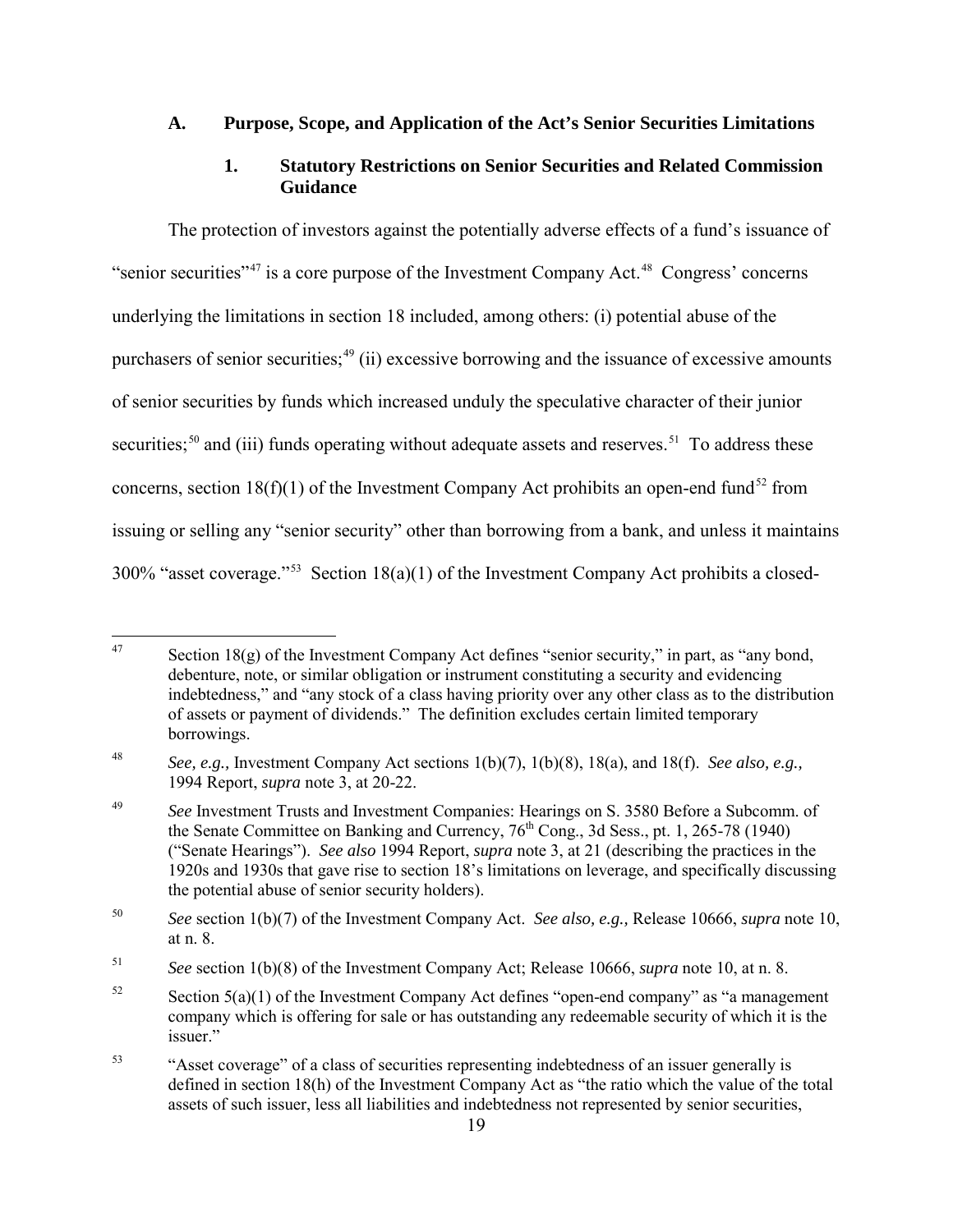end fund<sup>[54](#page-19-0)</sup> from issuing or selling any "senior security that represents an indebtedness" unless it has at least 300% "asset coverage."<sup>[55](#page-19-1)</sup>

In a 1979 General Statement of Policy (Release 10666), the Commission considered the

application of section 18's restrictions on the issuance of senior securities to reverse repurchase

agreements, firm commitment agreements, and standby commitment agreements. [56](#page-19-2) The

Commission concluded that such agreements, while not securities for all purposes,  $57$  may involve

the issuance of senior securities and "fall within the functional meaning of the term 'evidence of

<span id="page-19-4"></span>bears to the aggregate amount of senior securities representing indebtedness of such issuer."

- <span id="page-19-2"></span>56 As described in Release 10666, *supra* not[e 10,](#page-6-4) in a typical reverse repurchase agreement, the fund transfers possession of a debt security, often to a broker-dealer or a bank, in return for a percentage of the market value of the security ("proceeds"), but retains record ownership of, and the right to receive interest and principal payments on, the security. At a stated future date, the fund repurchases the security and remits to the counterparty the proceeds plus interest. *Id.* at nn. 2-3 and accompanying text. A firm commitment agreement (also known as a "when-issued security" or a "forward contract") is a buy order for delayed delivery in which a fund agrees to purchase a debt security from a seller (usually a broker-dealer) at a stated future date, price, and fixed yield. *Id.* at text accompanying n. 12. A standby commitment agreement is a delayed delivery agreement in which a fund contractually binds itself to accept delivery of a debt security with a stated price and fixed yield upon the exercise of an option held by the counterparty to the agreement at a stated future date. *Id.* at discussion of "Standby Commitment Agreements."
- <span id="page-19-3"></span>57 Release 10666, *supra* note [10,](#page-6-4) at "The Agreements as Securities" discussion. The Commission notes, however, that the Investment Company Act's definition of the term "security" is broader than the term's definition in other federal securities laws. *Compare* section 2(a)(36) of the Investment Company Act with sections  $2(a)(1)$  and  $2A$  of the Securities Act and sections  $3(a)(10)$ and 3A of the Exchange Act. For example, the definition of "security" in the Investment Company Act includes any "evidence of indebtedness," which is not included in the definition of "security" in section  $3(a)(10)$  of the Exchange Act. Further, the Commission has interpreted the term "security" in light of the policies and purposes underlying the Act. For example, the brief for the United States as Amicus Curiae in *Marine Bank v. Weaver*, No. 80-1562, 1980 U.S. Briefs 1562 (Oct. Term, 1980) (July 29, 1981) ("Marine Bank v. Weaver Amicus Brief") stated that the issue of whether a particular instrument is a "security" depends on the context, including the statute being applied, and further stated that the Investment Company Act "presents a significantly different context" (*i.e*., the regulation of the operation and management of investment companies) than the context of the Securities Act and the Exchange Act (*i.e*., the issuance or trading of such securities). Marine Bank v. Weaver Amicus Brief at 38, 40.

<span id="page-19-0"></span> $54$  Section  $5(a)(2)$  of the Investment Company Act defines "closed-end company" as "any management company other than an open-end company."

<span id="page-19-1"></span><sup>&</sup>lt;sup>55</sup> Section 18(a)(1)(A). A BDC is also subject to the limitations of section 18(a)(1)(A) to the same extent as if it were a closed-end investment company except that the applicable asset coverage amount is 200%. *See* Investment Company Act section 61(a)(1).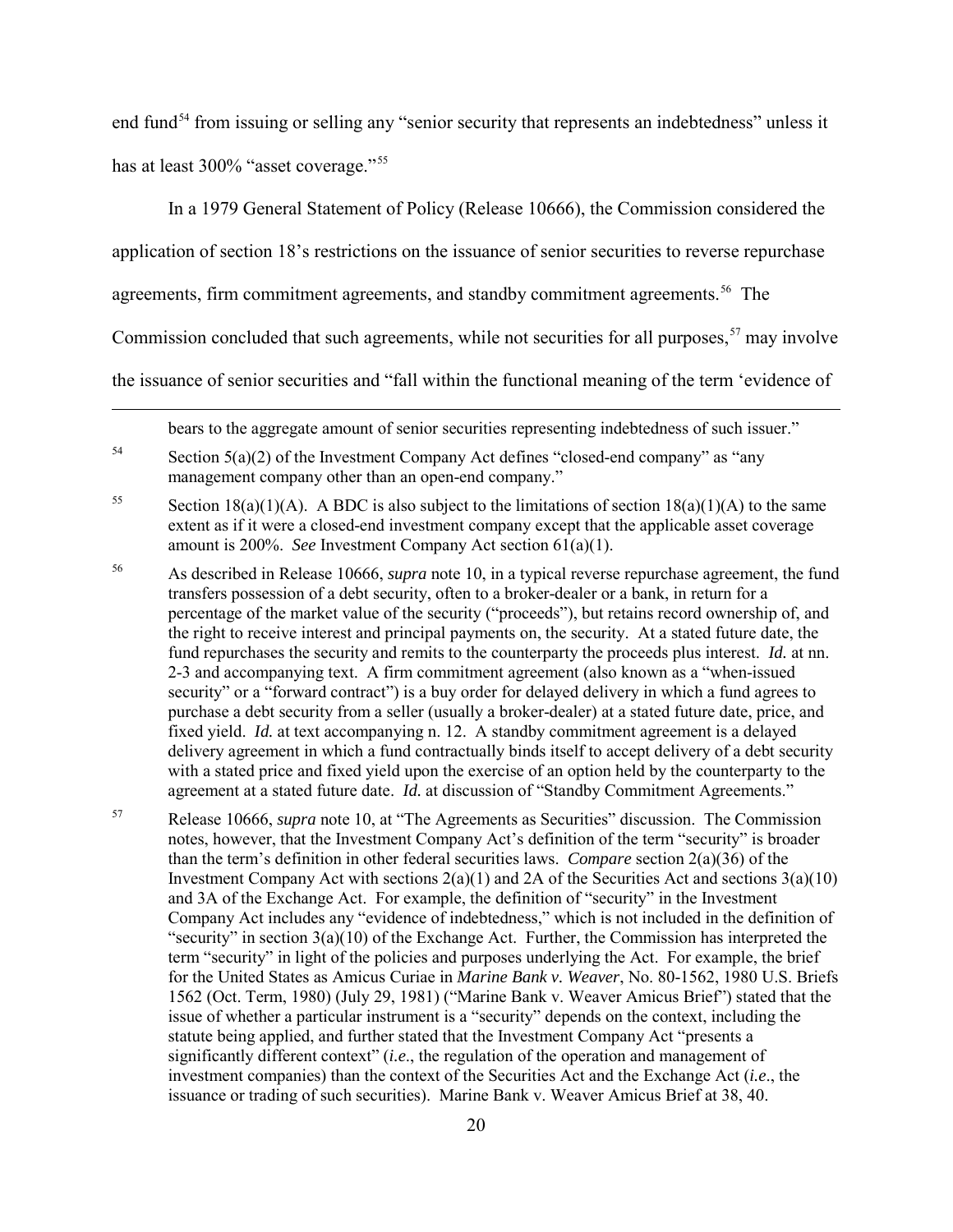indebtedness' for purposes of section 18 of the Act," which generally would include "all contractual obligations to pay in the future for consideration presently received."[58](#page-20-0) Further, the Commission stated that "trading practices involving the use by investment companies of such agreements for speculative purposes or to accomplish leveraging fall within the legislative purposes of Section 18."[59](#page-20-1) The Commission also explained that:

> [l]everage exists when an investor achieves the right to a return on a capital base that exceeds the investment which he has personally contributed to the entity or instrument achieving a r eturn.... Through a reverse repurchase agreement, an investment company can achieve a return on a very large capital base relative to its cash contribution. T herefore, the reverse repurchase agreement is a highly leveraged transaction.<sup>[60](#page-20-2)</sup>

Leveraging of a fund's portfolio through the issuance of senior securities "magnifies the

potential for gain or loss on monies invested and, therefore, results in an increase in the speculative character of the investment company's outstanding securities."<sup>[61](#page-20-3)</sup> Each of the agreements discussed by the Commission in Release 10666 – the reverse repurchase agreement, the firm commitment agreement, and the standby commitment agreement – "may be a substantially higher risk investment" than direct investment in the underlying securities "because of the additional risk of loss created by the substantial leveraging in each agreement, and in light of the volatility of interest rates in the marketplace."[62](#page-20-4)

<span id="page-20-0"></span><sup>58</sup> 58 Release 10666, *supra* note [10,](#page-6-4) at "The Agreements as Securities" discussion.

<span id="page-20-1"></span><sup>59</sup> *Id*.

<span id="page-20-2"></span><sup>&</sup>lt;sup>60</sup>*Id.* at n. 5 (citation omitted).

<span id="page-20-3"></span><sup>&</sup>lt;sup>61</sup> *Id.* at text accompanying n. 5.

<span id="page-20-4"></span><sup>&</sup>lt;sup>62</sup> *Id.* at discussion of "The Agreements as Securities." The Commission also stated that, "[t]he gains and losses from the transactions can be extremely large relative to invested capital; for this reason, each agreement has speculative aspects. Therefore, it would appear that the independent investment decisions involved in entering into such agreements, which focus on their distinct risk/return characteristics, indicate that, economically as well as legally, the agreements should be treated as securities separate from the underlying Ginnie Maes for purposes of Section 18 of the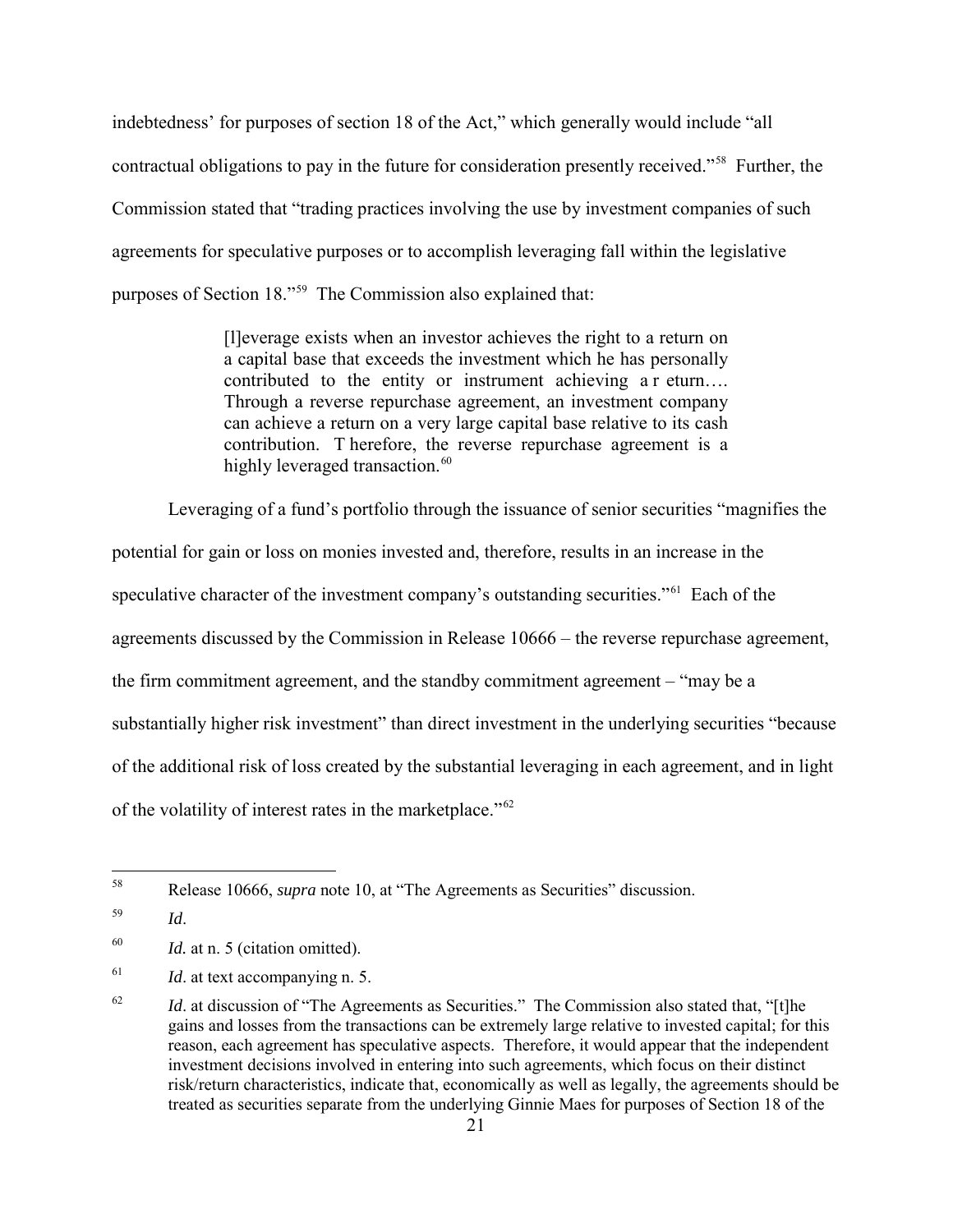In Release 10666, the Commission further stated that, although reverse repurchase agreements, firm commitment agreements, and standby commitment agreements are functionally equivalent to senior securities, these and similar arrangements nonetheless could be used by funds in a manner that would not warrant application of the section 18 restrictions. The Commission noted that in circumstances involving similar economic effects, such as short sales of securities by funds, our staff had determined that the issue of section 18 compliance would not be raised if funds "cover" senior securities by maintaining "segregated accounts."[63](#page-21-0) The Commission stated that the use of segregated accounts "if properly created and maintained, would limit the investment company's risk of loss."<sup>[64](#page-21-1)</sup> To avail itself of the segregated account approach, a fund could establish and maintain with the fund's custodian a segregated account containing liquid assets, such as cash, U.S. government securities, or other appropriate highgrade debt obligations, equal to the indebtedness incurred by the fund in connection with the senior security ("segregated account approach").<sup>[65](#page-21-2)</sup> The amount of assets to be segregated with respect to reverse repurchase agreements lacking a specified repurchase price would be the value of the proceeds received plus accrued interest; for reverse repurchase agreements with a specified repurchase price, the amount of assets to be segregated would be the repurchase price; and for firm and standby commitment agreements, the amount of assets to be segregated would

Act." *Id*.

<span id="page-21-0"></span><sup>63</sup> Release 10666, *supra* note [10,](#page-6-4) at text accompanying n. 15.

<span id="page-21-1"></span><sup>64</sup> *Id*. at discussion of "Segregated Account."

<span id="page-21-2"></span><sup>&</sup>lt;sup>65</sup> The Commission stated that, under the segregated account approach, the value of the assets in the segregated account should be marked to the market daily, additional assets should be placed in the segregated account whenever the total value of the account falls below the amount of the fund's obligation, and assets in the segregated account should be deemed frozen and unavailable for sale or other disposition. *See id*. The Commission also cautioned that as the percentage of a fund's portfolio assets that are segregated increases, the fund's ability to meet current obligations, to honor requests for redemption, and to manage properly the investment portfolio in a manner consistent with stated its investment objective may become impaired. *Id*.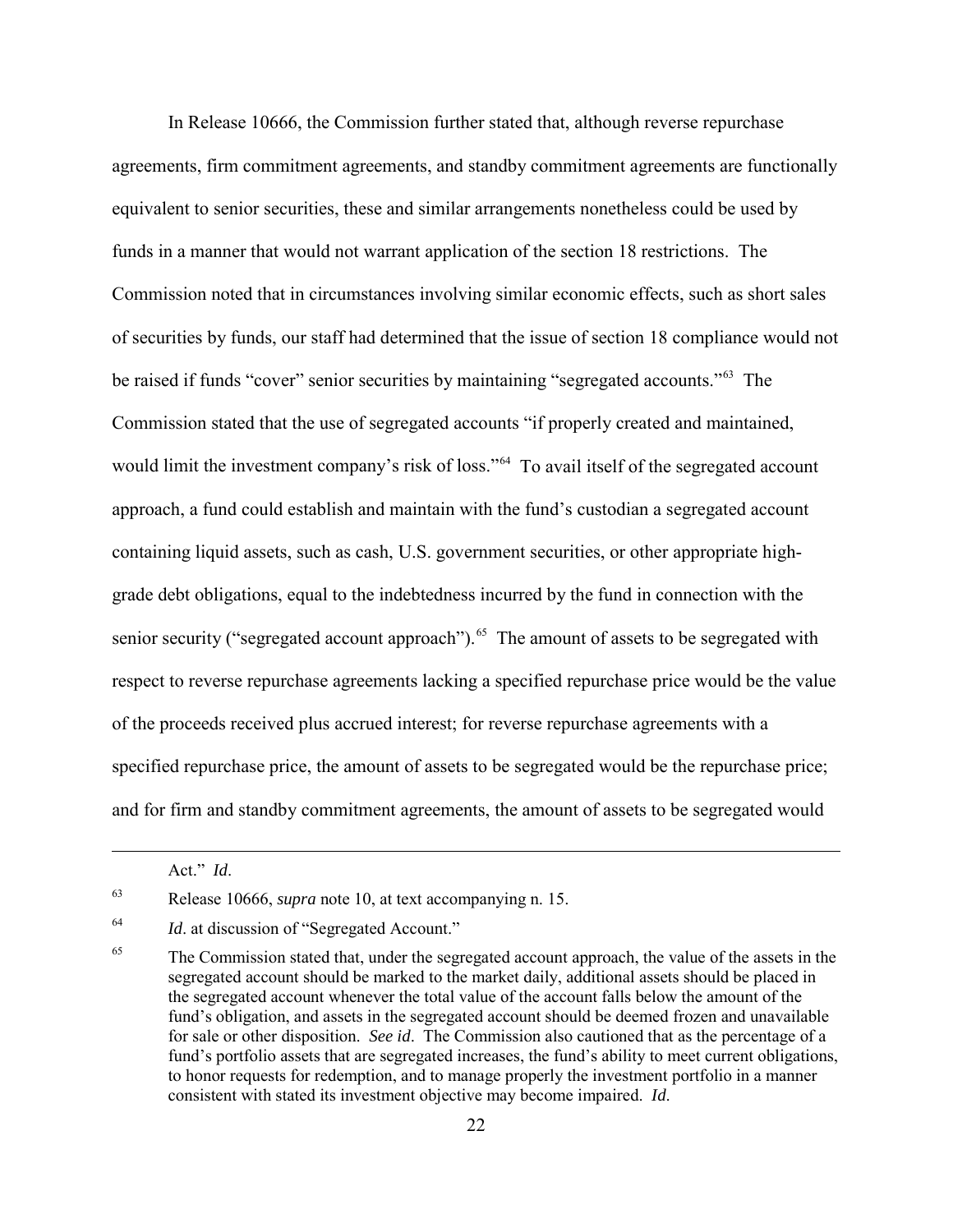be the purchase price.<sup>[66](#page-22-0)</sup> As the Commission stated in Release 10666, the segregated account functions as "a practical limit on the amount of leverage which the investment company may undertake and on the potential increase in the speculative character of its outstanding common stock," and "will assure the availability of adequate funds to meet the obligations arising from such activities."<sup>[67](#page-22-1)</sup>

## **2. Staff No-Action Letters Concerning the Segregated Account Approach [68](#page-22-2)**

Following the Commission's issuance of Release 10666, the Commission staff issued more than twenty no-action letters to funds concerning the maintenance of segregated accounts or otherwise "covering" their obligations in connection with certain senior securities, primarily interest rate futures, stock index futures, and related options.<sup>[69](#page-22-3)</sup>

In a 1987 no-action letter issued to two Dreyfus funds, the staff summarized and expanded upon the methods by which, in its view, obligations could be covered by funds

<span id="page-22-0"></span><sup>66</sup>  $Id.$ 

<span id="page-22-1"></span><sup>67</sup> *Id.*

<span id="page-22-2"></span><sup>&</sup>lt;sup>68</sup> This release includes extensive discussion of staff no-action letters; accordingly the Commission notes that its discussion of staff statements is provided solely for background and to facilitate comment on issues that the Commission might address. The discussion is in no way intended to suggest that the Commission has adopted the analysis, conclusions or any other portion of the staff statements discussed here. Staff no-action letters are issued by the Commission staff in response to written requests regarding the application of the federal securities laws to proposed transactions. Many of the staff no-action letters are "enforcement-only" letters, in which the staff states whether it will recommend enforcement action to the Commission if the proposed transaction proceeds in accordance with the facts, circumstances and representations set forth in the requester's letter. Other staff no-action letters provide the staff's interpretation of a specific statute, rule or regulation in the context of a specific situation. *See Informal Guidance Program for Small Entities,* Investment Company Act Release No. 22587 (Mar. 27, 1997).

<span id="page-22-3"></span><sup>&</sup>lt;sup>69</sup> See "No-Action Letters and Releases from 1982–1985 Regarding Covering Futures and Options" at Senior Security Bibliography, *supra* note [10.](#page-6-4) (Certain of these letters also addressed the use of when-issued bonds, currency forwards, and other senior securities.)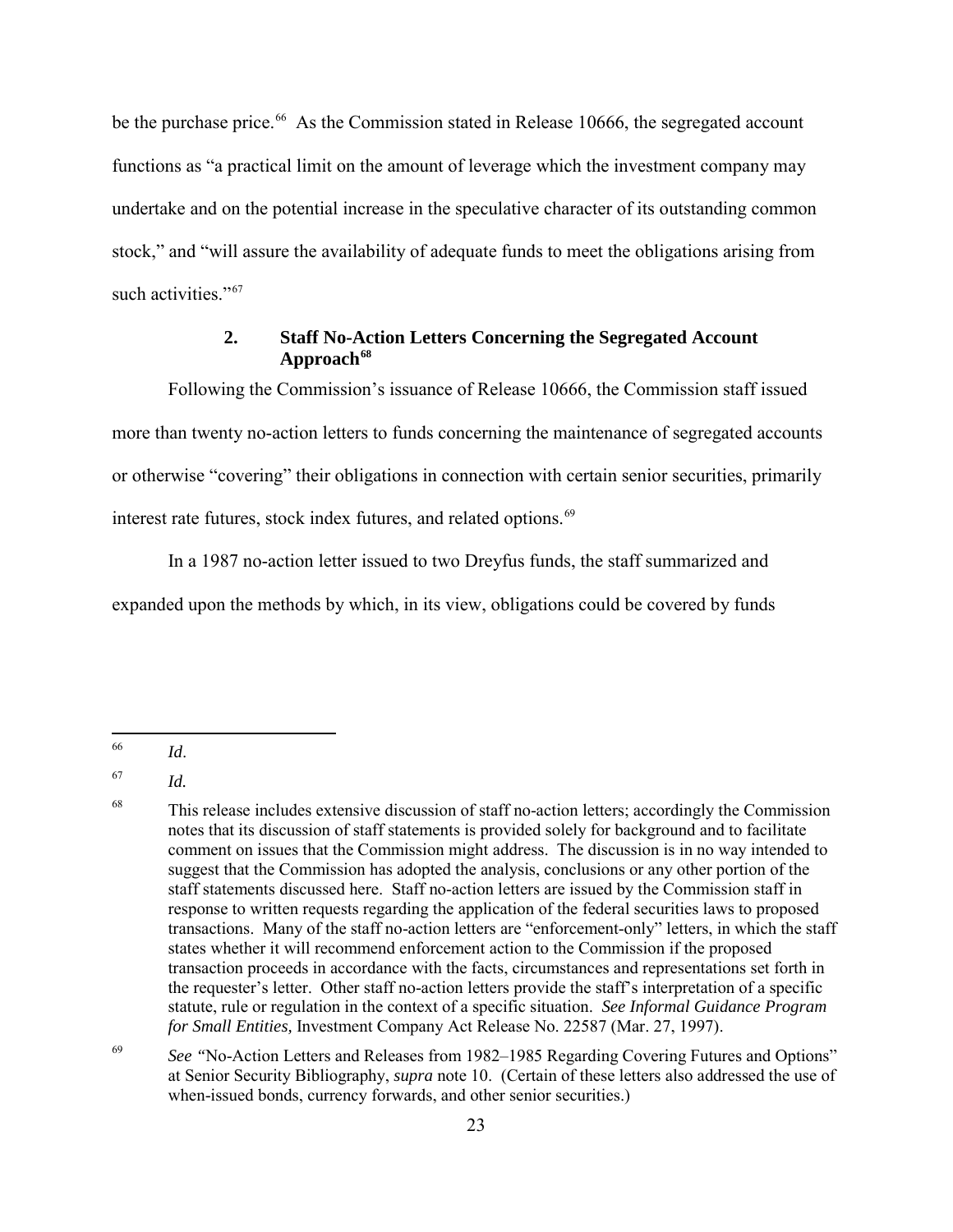transacting in futures, forwards, written options, and short sales.<sup>[70](#page-23-0)</sup> The staff provided no-action assurance that the Dreyfus funds could:

- cover a long position in a futures or forward contract, or a written put option, by establishing a segregated account (not with a futures commission merchant or broker) containing cash or certain liquid assets equal to the purchase price of the contract or the strike price of the put option (less any margin on deposit); and
- cover short positions in futures or forward contracts, sales of call options, and short sales of securities by establishing a segregated account (not with a futures commission merchant or broker) with cash or certain liquid assets that, when added to the amounts deposited with a futures commission merchant or a broker as margin, equal the market value of the instruments or currency underlying the futures or forward contracts, call options, and short sales (but are not less than the strike price of the call option or the market price at which the short positions or short sales were established).<sup>[71](#page-23-1)</sup>

The staff also provided no-action assurance that the Dreyfus funds could cover these transactions by owning, or holding the right to obtain, the instrument or cash that the fund has obligated itself to deliver. For example:

<span id="page-23-0"></span><sup>70</sup> 70 Dreyfus Strategic Investing and Dreyfus Strategic Income, SEC Staff No-Action Letter (June 22, 1987) ("Dreyfus no-action letter" or "Dreyfus Letter"), *available at* [http://www.sec.gov/divisions/investment/seniorsecurities-bibliography.htm.](http://www.sec.gov/divisions/investment/seniorsecurities-bibliography.htm)

<span id="page-23-1"></span><sup>71</sup> *But see* Robertson Stephens Investment Trust, SEC Staff No-Action Letter (Aug. 24, 1995), *available at* <http://www.sec.gov/divisions/investment/seniorsecurities-bibliography.htm> (the staff agreed not to recommend enforcement action where the value of the segregated account, to cover a short position in a security, was equal to the daily (fluctuating) market price of the security sold short (less certain amounts pledged with the broker as collateral), even if the value of the segregated account was less than the price at which the short position was established).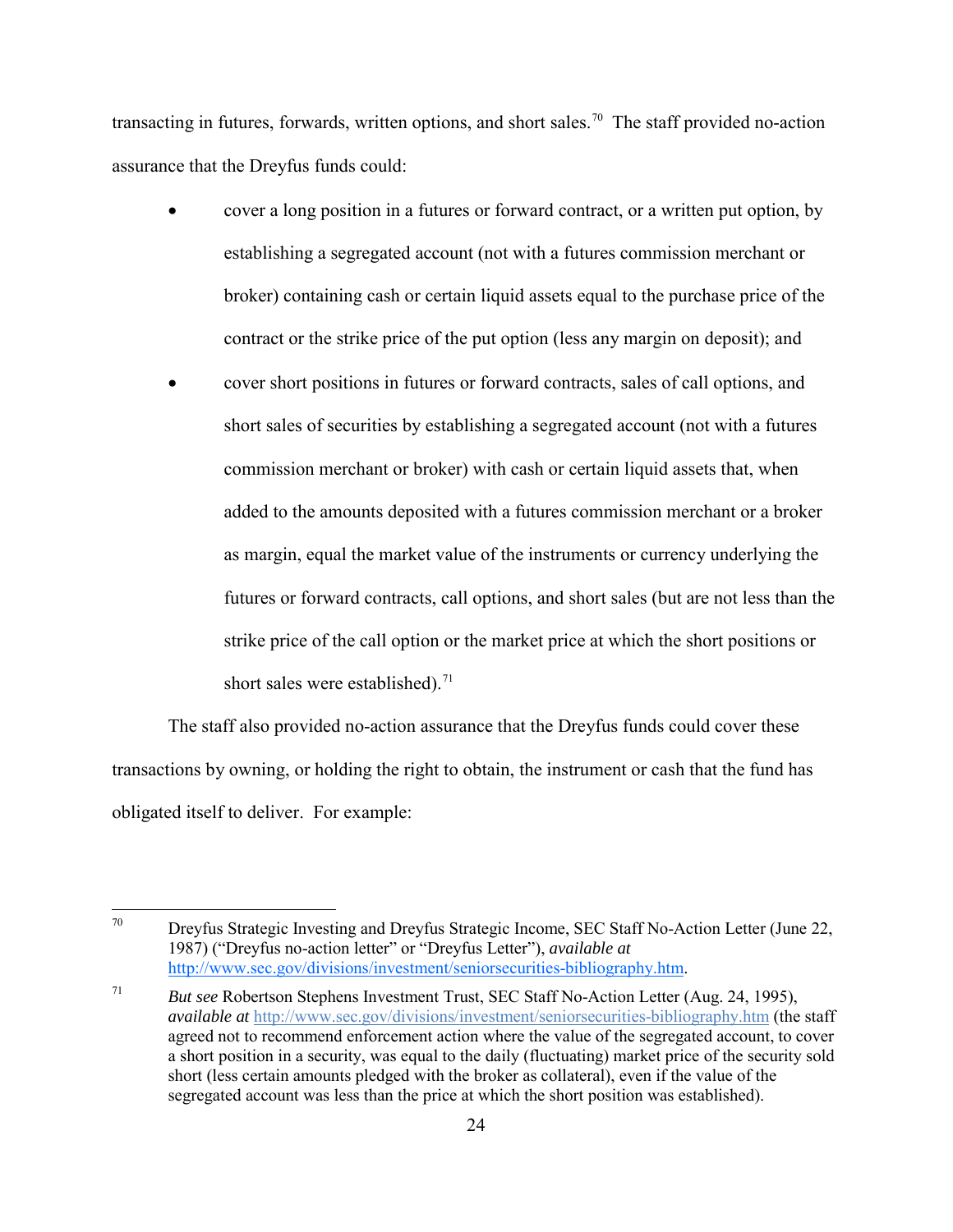- a fund could cover a long position in a futures or forward contract by purchasing a put option on the same futures or forward contract with a strike price as high or higher than the price of the contract held by the fund; and
- a fund could cover a written put option by selling short the instruments or currency underlying the put option at the same or higher price than the strike price of the put option or, alternatively, by purchasing a put option with the strike price the same or higher than the strike price of the put option written by the fund.

The Commission staff has also discussed the types of assets that may be segregated and the manner in which, in the staff's view, segregation may be effected. In Release 10666, the Commission stated that the assets eligible to be included in segregated accounts should be "liquid assets," such as cash, U.S. government securities, or other appropriate high grade debt obligations. In a 1996 staff no-action letter issued to Merrill Lynch Asset Management, the staff took the position that a fund could cover its derivatives-related obligations by depositing any liquid asset, including equity securities and non-investment grade debt securities, in a segregated account.<sup>72</sup> In the Merrill Lynch no-action letter, the staff explained that, in the staff's view, segregating any type of liquid asset would be consistent with the purposes underlying the asset segregation approach because it would place a practical limit on the amount of leverage that a fund may undertake and on the potential increase in the speculative character of its outstanding shares.<sup>[73](#page-24-1)</sup> With respect to the manner in which segregation may be effected, the Commission staff

<span id="page-24-0"></span> $72$ 72 Merrill Lynch Asset Management, L.P., SEC Staff No-Action Letter (July 2, 1996) ("Merrill Lynch no-action letter" or "Merrill Lynch Letter"), *available at* [http://www.sec.gov/divisions/investment/seniorsecurities-bibliography.htm.](http://www.sec.gov/divisions/investment/seniorsecurities-bibliography.htm)

<span id="page-24-1"></span><sup>73</sup> *Id*. The staff noted that "the type of asset placed in the segregated account would have no effect on the maximum amount of leverage that a fund can assume."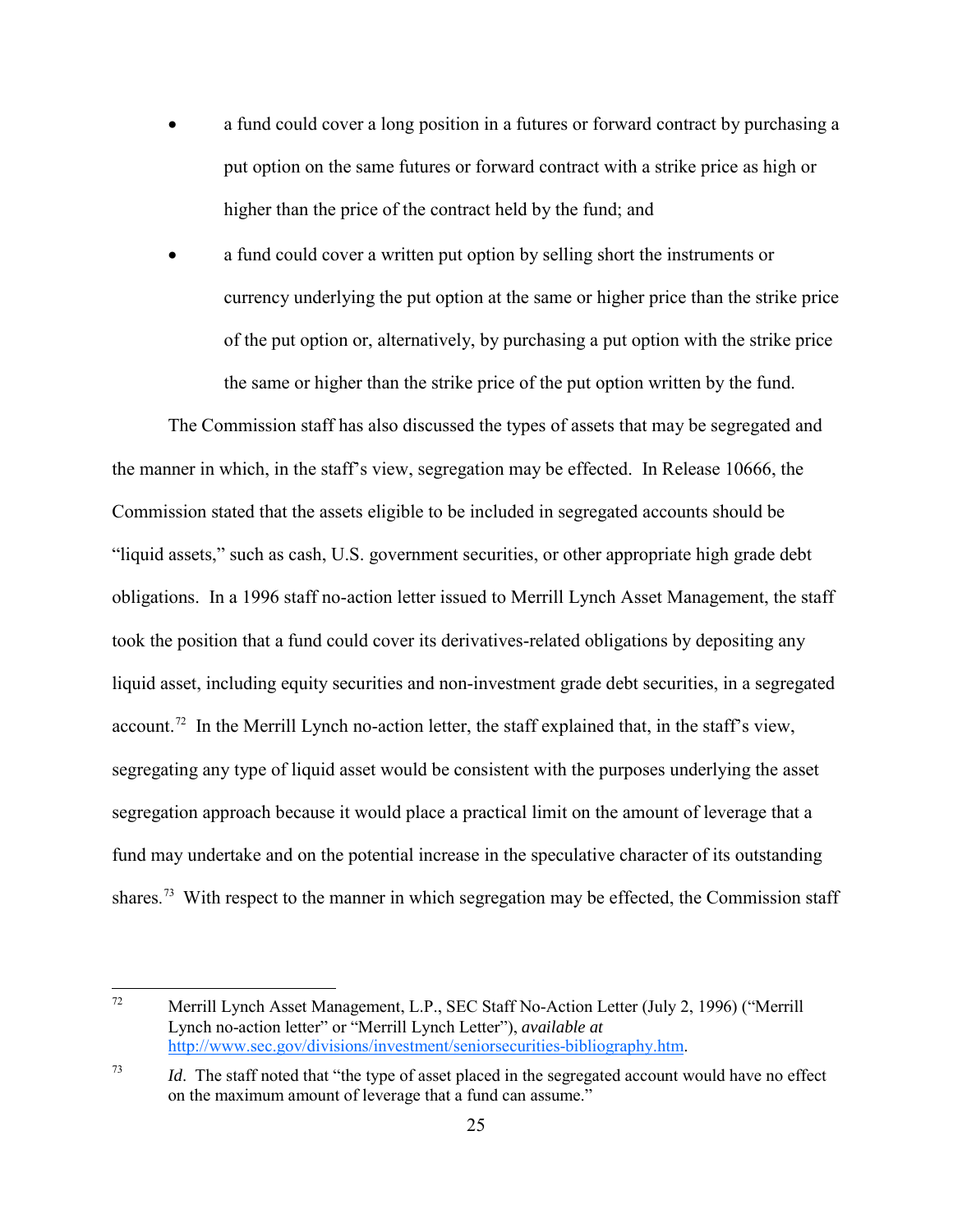took the position that a fund could segregate assets by designating such assets on its books, rather than establishing a segregated account at its custodian.<sup>[74](#page-25-0)</sup>

Asset segregation practices with respect to other derivatives investments have not been addressed by the Commission, or by the staff in no-action letters.<sup>[75](#page-25-1)</sup> Certain swaps, for example, that settle in cash on a net basis, appear to be treated by many funds as requiring segregation of an amount of assets equal to the fund's daily mark-to-market liability, if any.<sup>76</sup> Similarly, some funds have disclosed that they segregate only their daily, mark-to-market liability, if any, with respect to futures and forward contracts that are contractually required to cash-settle.<sup>[77](#page-25-3)</sup>

# **B. Alternative Approaches to the Regulation of Portfolio Leverage**

## **1. The Current Asset Segregation Approach**

As noted above, the segregated account approach serves both to limit a fund's potential leverage and to provide a source of payment of future obligations arising from the leveraged transaction. In determining the amount of assets required to be segregated to cover a particular instrument, the Commission and its staff have generally looked to the purchase or exercise price of the contract (less margin on deposit) for long positions and the market value of the security or other asset underlying the agreement for short positions, measured by the full amount of the

<span id="page-25-0"></span> $74\,$ <sup>74</sup>*See* Dear Chief Financial Officer Letter from Lawrence A. Friend, Chief Accountant, Division of Investment Management (Nov. 7, 1997), *available at* [http://www.sec.gov/divisions/investment/seniorsecurities-bibliography.htm.](http://www.sec.gov/divisions/investment/seniorsecurities-bibliography.htm)

<span id="page-25-1"></span><sup>&</sup>lt;sup>75</sup> Our discussion of current and past industry practices is not intended to indicate any Commission approval or disapproval of those practices.

<span id="page-25-2"></span><sup>76</sup>*See, e.g.,* 2010 ABA Derivatives Report, *supra* note [8,](#page-5-1) at 13-14.

<span id="page-25-3"></span><sup>77</sup> For a discussion of asset segregation practices involving futures and forwards that are contractually required to cash-settle, *see, e.g*., *id*. at 14-15.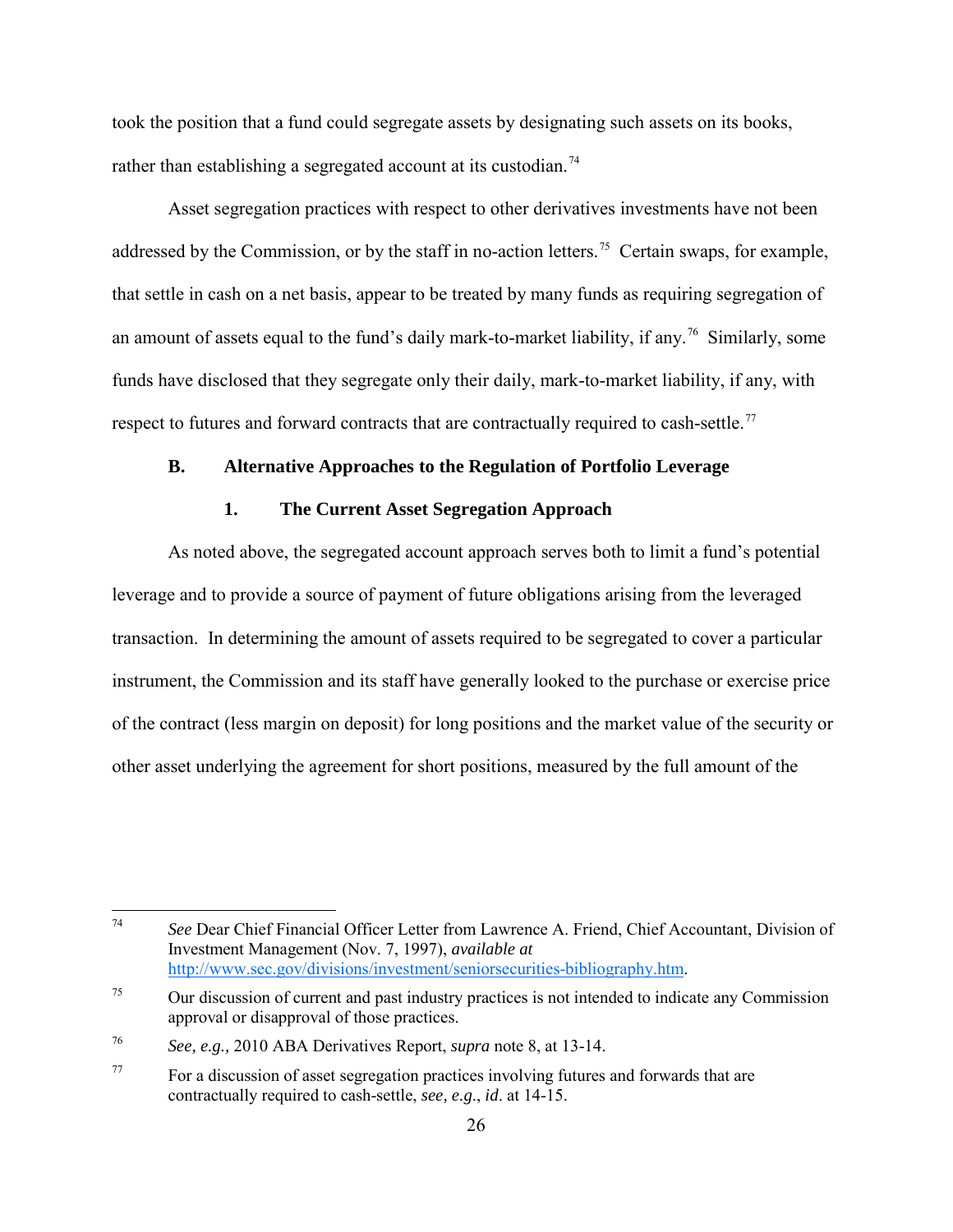reference asset, *i.e.*, the notional amount of the transaction rather than the unrealized gain or loss on the transaction, *i.e*., its current mark-to-market value.[78](#page-26-0)

 The segregated account approach has drawn criticism on several grounds. For example, we understand that some industry participants argue that the segregated account approach calls for an instrument-by-instrument assessment of the amount of cover required, further arguing that this may create uncertainty about the treatment of new products, and that new product development will inevitably lead to circumstances in which available guidance does not specifically address each new instrument subject to section 18 constraints. Other industry participants have argued that the staff's application of the segregated account approach results in differing treatment of arguably equivalent products.<sup>[79](#page-26-1)</sup>

Others have argued that, with respect to the amount to be segregated, both notional amount and a mark-to-market amount have their limitations.<sup>[80](#page-26-2)</sup> For example, for many futures contracts, the notional amount may, as a practical matter, exceed the maximum loss or total risk

<span id="page-26-0"></span><sup>78</sup> 78 *See* Release 10666, *supra* note [10,](#page-6-4) at discussion of "Segregated Account" (with regard to each reverse repurchase agreement that lacks a specified repurchase price, the fund should maintain in a segregated account "liquid assets equal in value to the proceeds received on any sale subject to repurchase plus accrued interest. If the reverse repurchase agreement has a specified repurchase price, the investment company should maintain in the segregated account an amount equal to the repurchase price, which price will already include interest charges." With regard to each firm commitment agreement, the fund should maintain in a segregated account "liquid assets equal in value to the purchase price due on the settlement date under the . . . agreement." With regard to each standby commitment agreement, the fund should maintain in a segregated account "liquid assets equal in value to the purchase price under the . . . agreement.").

<span id="page-26-1"></span> $79$  They argue, for example, that a physically-settled and a cash-settled future or forward are equivalent products, and that segregation of the delivery obligation amount for a physicallysettled future or forward, and segregation of the generally smaller mark-to-market liability amount for a cash-settled future or forward, constitutes different treatment of equivalent products. *See* the 2010 ABA Derivatives Report, *supra* note [8,](#page-5-1) at 14-15 for a discussion of cash-settled futures and forwards and the asset segregation treatment of those products.

<span id="page-26-2"></span><sup>80</sup> *Id.* at 16-17.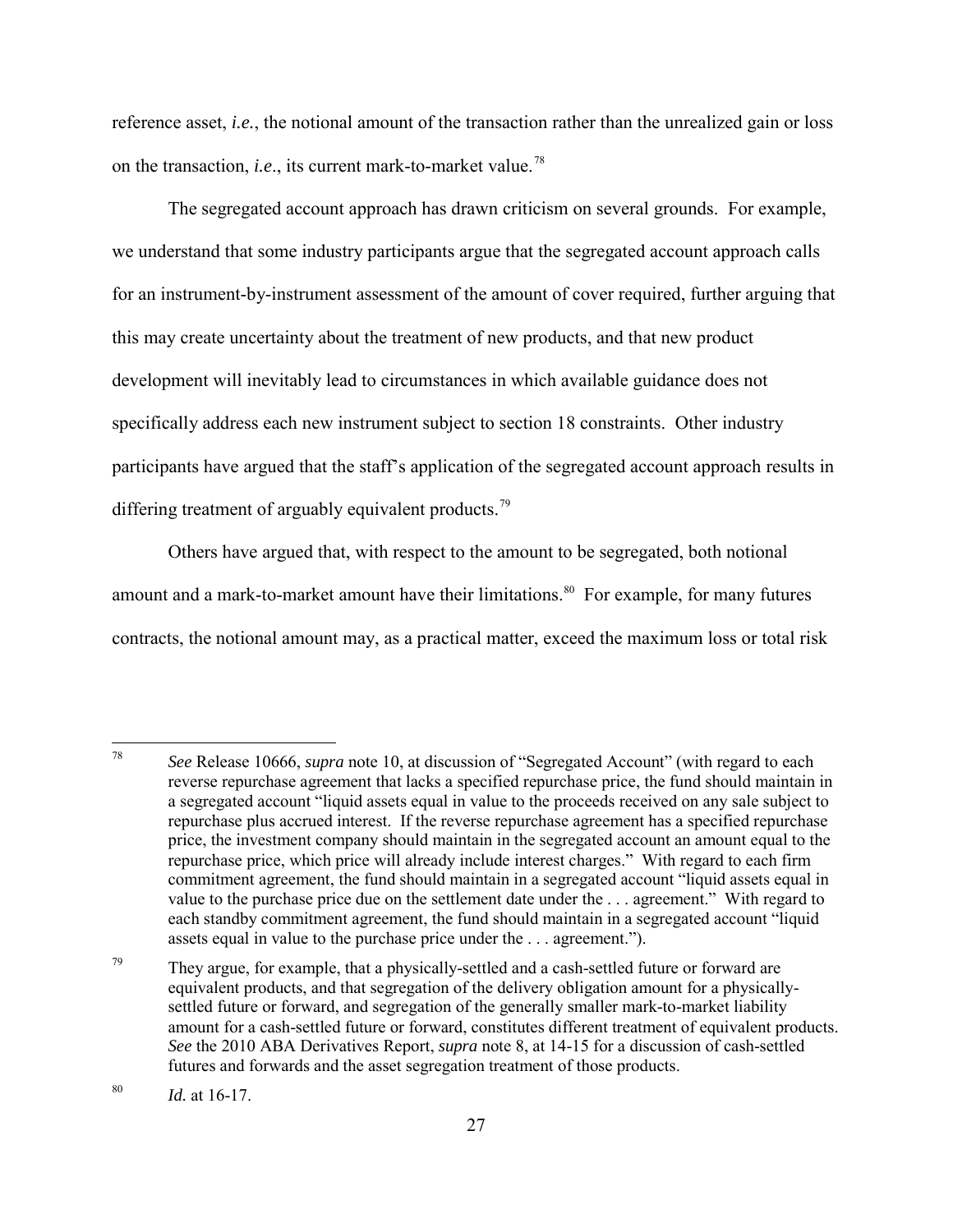on the contract.<sup>81</sup> Consequently, it is argued with respect to such derivatives that segregation of assets equal to the notional amount may limit the use of such derivative products and strategies that could potentially benefit funds and their investors. Conversely, it is argued that segregation of an amount equal to only the daily, mark-to-market liability, if any, with respect to cash-settled derivatives, $82$  may fail to take into account potential future losses on such instruments. Consequently, it is argued that segregation of this amount may understate the risk of loss to the fund, permit the fund to engage in excessive leveraging, fail to adequately set aside sufficient assets to cover the fund's ultimate exposure, and, therefore, perhaps not adequately fulfill the purposes underlying the segregated account approach and section 18.<sup>[83](#page-27-2)</sup>

The significant disparity between these two widely recognized measures – notional amount and mark-to-market amount – is illustrated by data relevant to actual swap positions held by funds. A recent study of the use of credit default swaps ("CDS") by a group of the 100 largest US corporate bond funds analyzed data relevant to the notional amount and "book value," *i.e*., unrealized gains and losses, of the funds' CDS positions during the period 2004 through

<span id="page-27-0"></span><sup>81</sup> 81 *See* BIS Guide, *supra* note [18,](#page-7-6) at 30, commenting in the context of OTC derivatives that "[n]ominal or notional amounts outstanding provide a measure of market size and a reference from which contractual payments are determined in derivatives markets. However, with the partial exception of credit default swaps, such amounts are generally not those truly at risk. The amounts at risk in derivatives contracts are a function of the price level and/or volatility of the financial reference index used in the determination of contract payments, the duration and liquidity of contracts and the creditworthiness of counterparties."

<span id="page-27-1"></span><sup>&</sup>lt;sup>82</sup> This is also a concern with respect to the coverage of short sales.

<span id="page-27-2"></span><sup>83</sup> *See* 2010 ABA Derivatives Report, *supra* note [8,](#page-5-1) at 15 ("reducing the amount of assets subject to segregation increased the practical ability of funds to engage in derivatives on an increasing scale"), and at 16 (where only the mark-to-market liability, if any, is segregated, "a fund's exposure under a derivative contract could increase significantly on an intraday basis, resulting in the segregated assets being worth less than the fund's obligations (until the fund is able to place additional assets in the segregated account . . . .). To the extent that a fund relying on the Merrill Lynch Letter segregates assets whose prices are somewhat volatile, this 'shortfall' could be magnified.").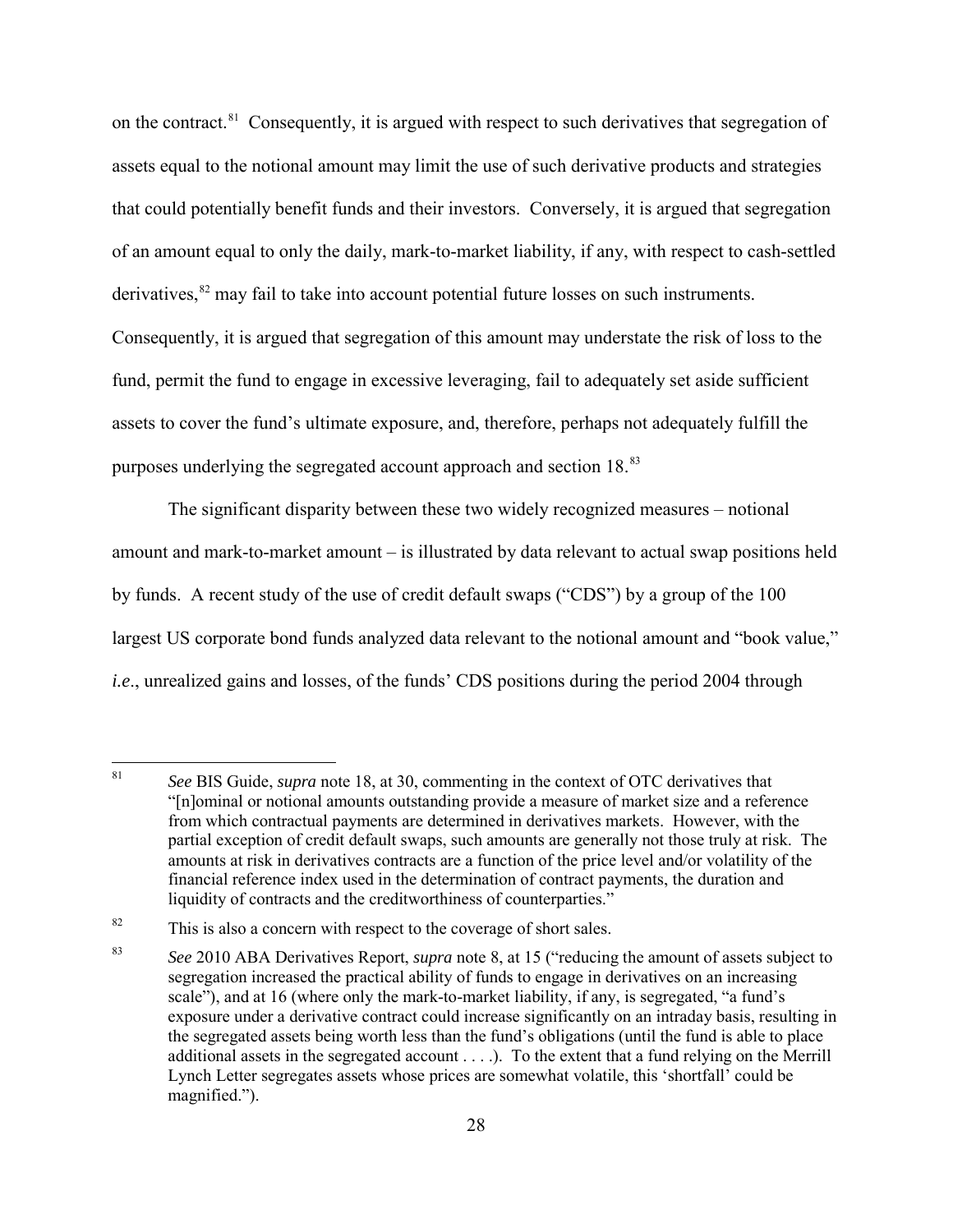2008.<sup>[84](#page-28-0)</sup> Among the 65 funds in the sample group that used CDS sometime between 2004 and 2008, the total notional amount of CDS positions increased from an average of \$103 million per fund in 2004 to an average of \$632 million in 2008. The mean total notional amount of a fund's CDS positions relative to its net asset value ("NAV") increased from  $2\%$  to almost  $14\%$ .<sup>[85](#page-28-1)</sup> At three funds, the notional amounts of CDS positions held in 2008 exceeded those funds' NAVs. During the same period, reported CDS book losses (*i.e*., unrealized losses) remained, on average, less than  $1\%$  of a fund's NAV.<sup>[86](#page-28-2)</sup>

Critics of the notional and mark-to-market standards often advocate use of a more complex analysis of the risk of a fund's investments, including its derivatives positions, such as Value at Risk ("VaR") or another methodology for assessing the probability of portfolio losses.<sup>[87](#page-28-3)</sup> VaR and other alternative approaches are discussed in the following section.

### <span id="page-28-5"></span>**2. Other Approaches**

The 2010 ABA Derivatives Report observed that the "the basic framework as articulated in Release 10666 has worked very well" as applied to funds' derivatives investments,<sup>[88](#page-28-4)</sup> but "there are open issues and inconsistencies in the current [Commission] and staff guidance

<span id="page-28-0"></span> $\rm 84$ 84 Adam and Guettler Article, *supra* note [7.](#page-4-5)

<span id="page-28-1"></span><sup>85</sup> *Id*. at 12.

<span id="page-28-2"></span><sup>86</sup> *Id*. at 13.

<span id="page-28-3"></span><sup>87</sup> *See, e.g.*, 2010 ABA Derivatives Report, *supra* note [8,](#page-5-1) at 18. As discussed *infra*, some non-U.S. regulatory schemes have incorporated VaR or comparable methodologies in their approach to derivatives. *See*, *e.g*., *CESR's Guidelines on Risk Measurement and the Calculation of Global Exposure and Counterparty Risk for UCITS*, Committee of European Securities Regulators (July 28, 2010) ("CESR's Global Exposure Guidelines"), *available at* [http://www.esma.europa.eu/popup2.php?id=7000.](http://www.esma.europa.eu/popup2.php?id=7000) *See also* Henry T.C. Hu, *The New Portfolio Society, SEC Mutual Fund Disclosure, and the Public Corporation Model*, 60 BUS. LAW. 1303 (2005) (advocating disclosure by funds of VaR data).We note that the Commission has permitted VaR to be used by certain registrants in other circumstances. For example, the Commission permits certain registered broker-dealers to use VaR models to compute net capital charges. *See, e.g.,* Exchange Act rule 15c3-1f.

<span id="page-28-4"></span><sup>88 2010</sup> ABA Derivatives Report, *supra* note [8,](#page-5-1) at 16.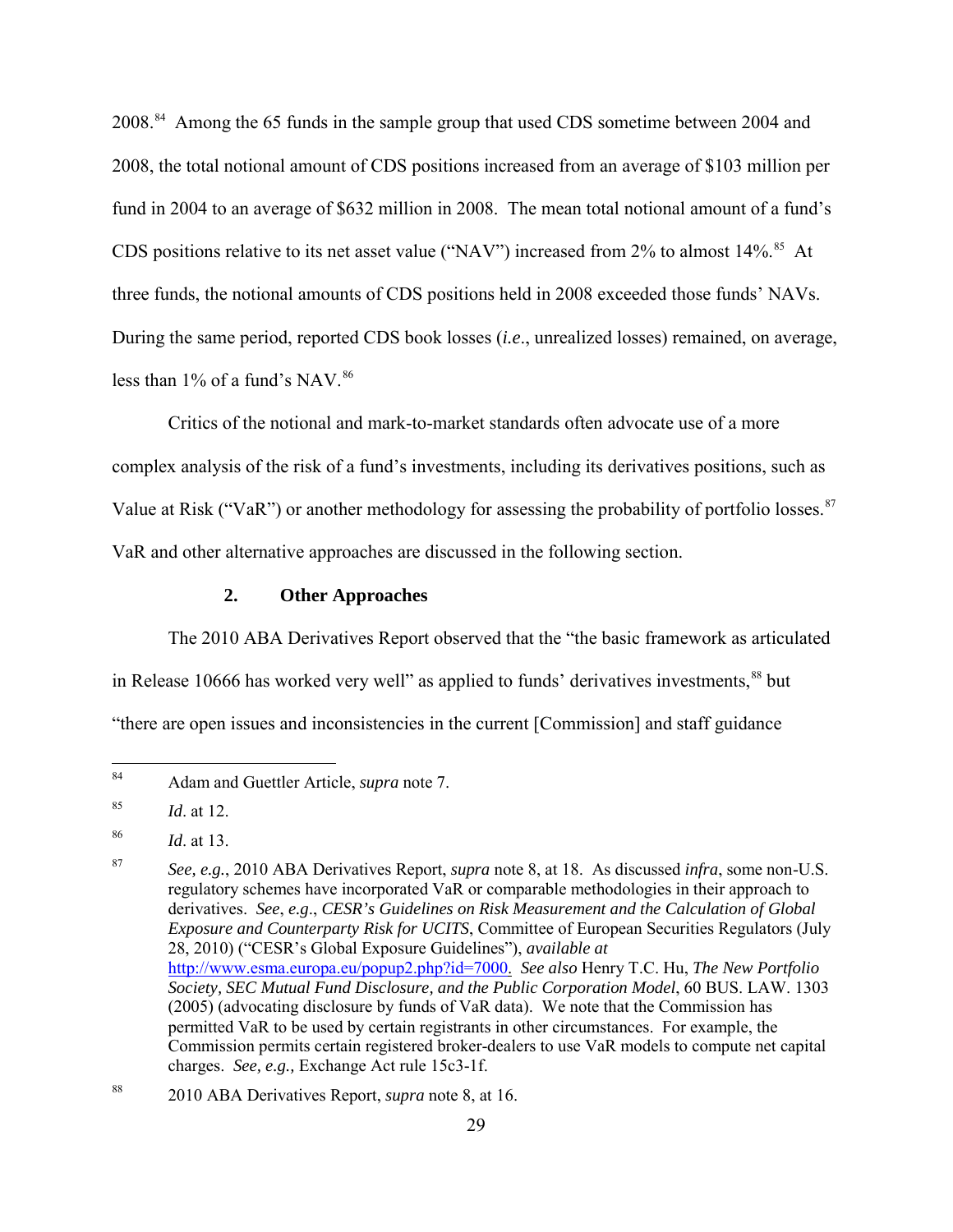regarding the application of Section 18 of the 1940 Act to transactions in derivatives."<sup>[89](#page-29-0)</sup> Accordingly, the 2010 ABA Derivatives Report states that the Commission "should issue revised guidance in this area, which would set forth an approach to segregation that would cover all types of derivative instruments in a comprehensive manner."<sup>90</sup> The 2010 ABA Derivatives Report, however, considers comprehensive guidance unlikely to be achievable, given that any generalized approach will likely fail to take into account significant variations in individual transactions. Consequently, in lieu of comprehensive guidance concerning the asset segregation approach, the 2010 ABA Derivatives Report proposes an alternative approach pursuant to which individual funds would establish their own asset segregation standards for derivative instruments that involve leverage within the meaning of Release 10666. Under this approach, each fund would be required to adopt policies and procedures that would include, among other things, minimum asset segregation requirements for each type of derivative instrument, taking into account relevant factors such as the specific context of the transaction. In developing these standards, fund investment advisers could take into account a variety of risk measures, including VaR and other quantitative measures of portfolio risk, and would not be limited to the notional amount or mark-to-market standards. These minimum "Risk Adjusted Segregated Amounts" would be reflected in policies and procedures that would be subject to approval by the fund's board of directors and disclosed (including the principles underlying the Risk Adjusted Segregated Amounts for different types of derivatives) in the fund's statement of additional information.<sup>[91](#page-29-2)</sup>

<span id="page-29-0"></span><sup>89</sup> *Id.* at 15.

<span id="page-29-1"></span><sup>90</sup> *Id*. at 17.

<span id="page-29-2"></span><sup>91</sup> *Id*. at 18.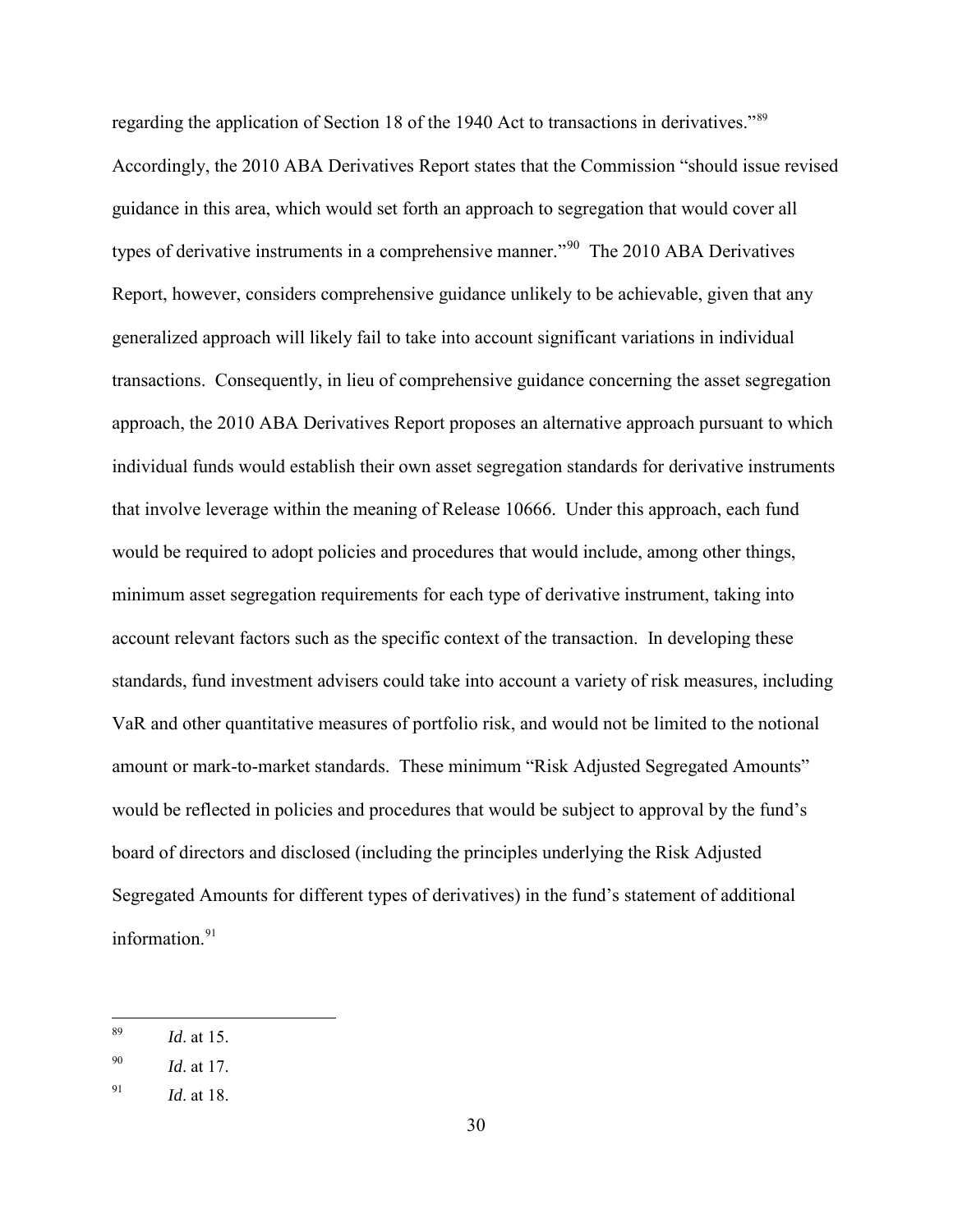The challenge of designing a regulatory standard by which leverage can be measured and limited effectively also has drawn the attention of regulators in jurisdictions around the globe. Internationally, limitations on leveraged exposure take a variety of forms, including maximum exposure limitations, asset segregation requirements, and other measures. In the context of maximum exposure or leverage limitations, the notional or principal amount of the reference asset underlying the derivative has commonly been used as a conservative measure of the exposure created by derivatives. In addition to limitations on aggregate positions or leveraged exposure, some regulatory frameworks include restrictions on concentrated exposures to individual counterparties and some provide for specialized funds that may assume derivatives exposure exceeding otherwise applicable limits.

The Committee of European Securities Regulators ("CESR") (which, as of January 1, 2011, became the European Securities and Markets Authority, or "ESMA"), conducted an extensive review and consultation concerning exposure measures for derivatives used by Undertakings for Collective Investment in Transferable Securities ("UCITS"), investment vehicles authorized for sale to retail investors. In 2010, CESR's Global Exposure Guidelines for UCITS were issued,<sup>[92](#page-30-0)</sup> addressing implementation of the European Commission's 2009 revised UCITS Directive.<sup>[93](#page-30-1)</sup> Under the revised UCITS Directive, UCITS are permitted to engage in derivatives investments subject to a "global exposure" limitation, under which the derivatives

<span id="page-30-0"></span><sup>92</sup> <sup>92</sup> See supra note [87.](#page-28-5) In order for CESR's Global Exposure Guidelines to be binding and operational in a particular EU Member State, the Member State must adopt them. To date, it appears that a few EU Member States, *e.g*., Ireland and Luxembourg, have adopted them.

<span id="page-30-1"></span><sup>&</sup>lt;sup>93</sup> *See* Directive 2009/65/EC of the European Parliament and of the Council of 13 July 2009 on the coordination of laws, regulations, and administrative provisions relating to undertakings for collective investment in transferable securities ("2009 Directive"), *available at* [http://eur](http://eur-lex.europa.eu/LexUriServ/LexUriServ.do?uri=OJ:L:2009:302:0032:0096:en:PDF)[lex.europa.eu/LexUriServ/LexUriServ.do?uri=OJ:L:2009:302:0032:0096:en:PDF.](http://eur-lex.europa.eu/LexUriServ/LexUriServ.do?uri=OJ:L:2009:302:0032:0096:en:PDF)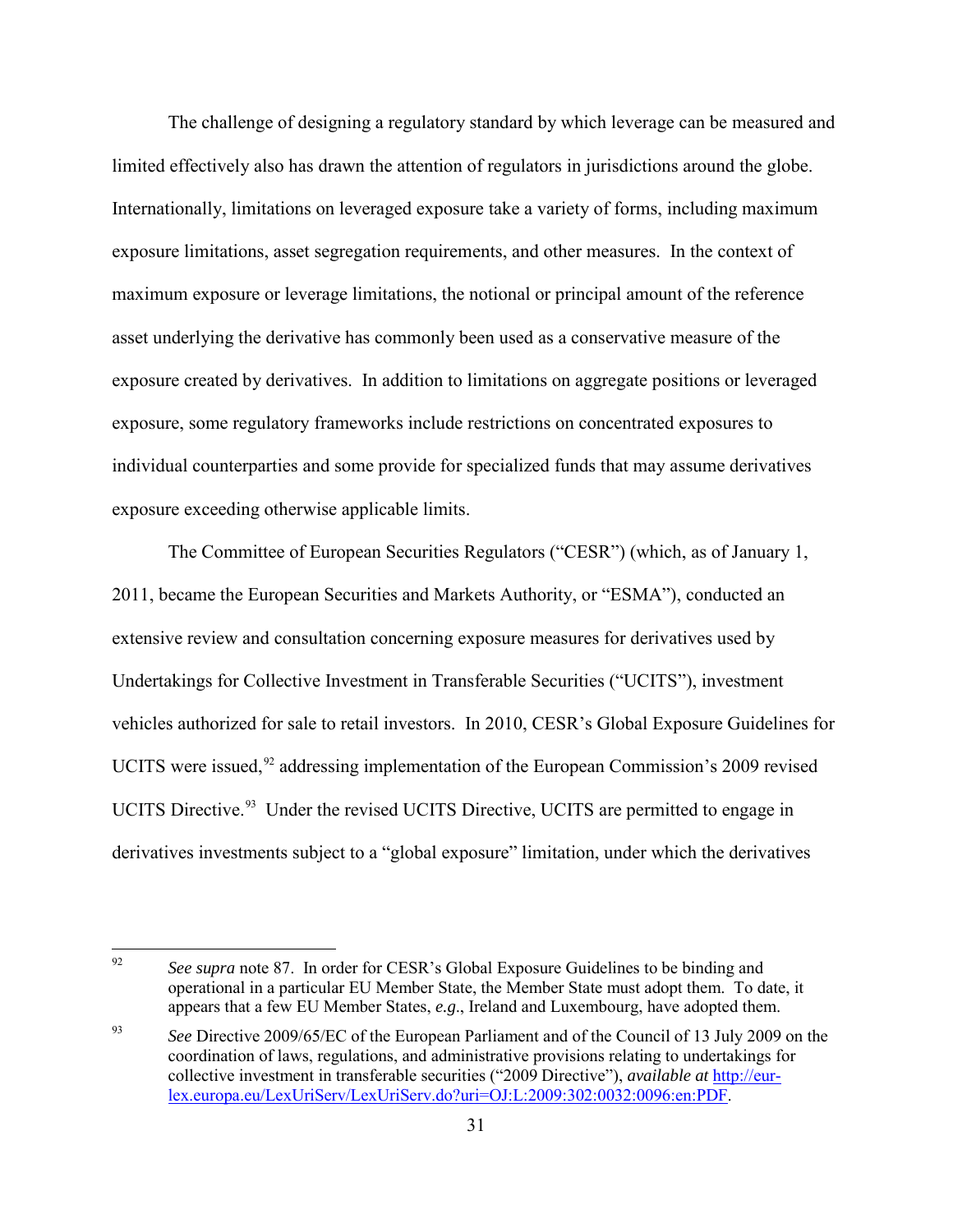exposure of a UCITS may not exceed the total net value of the UCITS' portfolio.<sup>[94](#page-31-0)</sup> CESR's Global Exposure Guidelines extensively address the calculation of derivatives exposure under the "global exposure" limit and define two permissible, alternative methods for this purpose: (i) the "commitment" approach; and (ii) the advanced risk measurement method to measure maximum potential loss, such as the VaR approach.<sup>[95](#page-31-1)</sup>

The commitment approach is a method for standard derivatives that uses the market value of the equivalent position in the underlying asset but may be "replaced by the notional value or the price of the futures contract where this is more conservative."<sup>[96](#page-31-2)</sup> CESR's Global Exposure Guidelines incorporates a schedule of derivative investments and their corresponding conversion methods to be used in calculating global exposure.<sup>[97](#page-31-3)</sup> The conversion method to be used depends on the derivative.<sup>[98](#page-31-4)</sup>

<span id="page-31-0"></span><sup>94</sup> *Id.* at Article 51(3) at 62 ("The exposure is calculated taking into account the current value of the underlying assets, the counterparty risk, future market movements and the time available to liquidate the positions").

<span id="page-31-1"></span><sup>95</sup> *See* CESR's Global Exposure Guidelines, *supra* note [87.](#page-28-5) The CESR's Global Exposure Guidelines note that the "use of a commitment approach or VaR approach or any other methodology to calculate global exposure does not exempt UCITS from the requirement to establish appropriate internal risk management measures and limits." *Id*. at 5. In addition, with respect to the selection of the methodology used to measure global exposure, CESR's Global Exposure Guidelines note that the "commitment approach should not be applied to UCITS using, to a large extent and in a systematic way, financial derivative instruments as part of complex investment strategies." *Id.* at 6.

<span id="page-31-2"></span><sup>96</sup> *See id*. at 7.

<span id="page-31-3"></span><sup>97</sup> *See id*. at 7-12.

<span id="page-31-4"></span><sup>&</sup>lt;sup>98</sup> *Id.* at 8. For example, for bond futures, the applicable conversion method is the number of contracts multiplied by the notional contract size multiplied by the market price of the cheapestto-deliver reference bond. For plain vanilla fixed/floating interest rate and inflation swaps, the applicable conversion method is the market value of the underlier (though the notional value of the fixed leg may also be applied). *Id*. For foreign exchange forwards, the prescribed conversion method is the notional value of the currency leg(s). *Id*. at 9. With respect to non-standard derivatives, where it is not possible to convert the derivative into the market value or notional value of the equivalent underlying asset, CESR's Global Exposure Guidelines note that "an alternative approach may be used provided that the total amount of the derivatives represent a negligible portion of the UCITS portfolio." *Id.* at 7.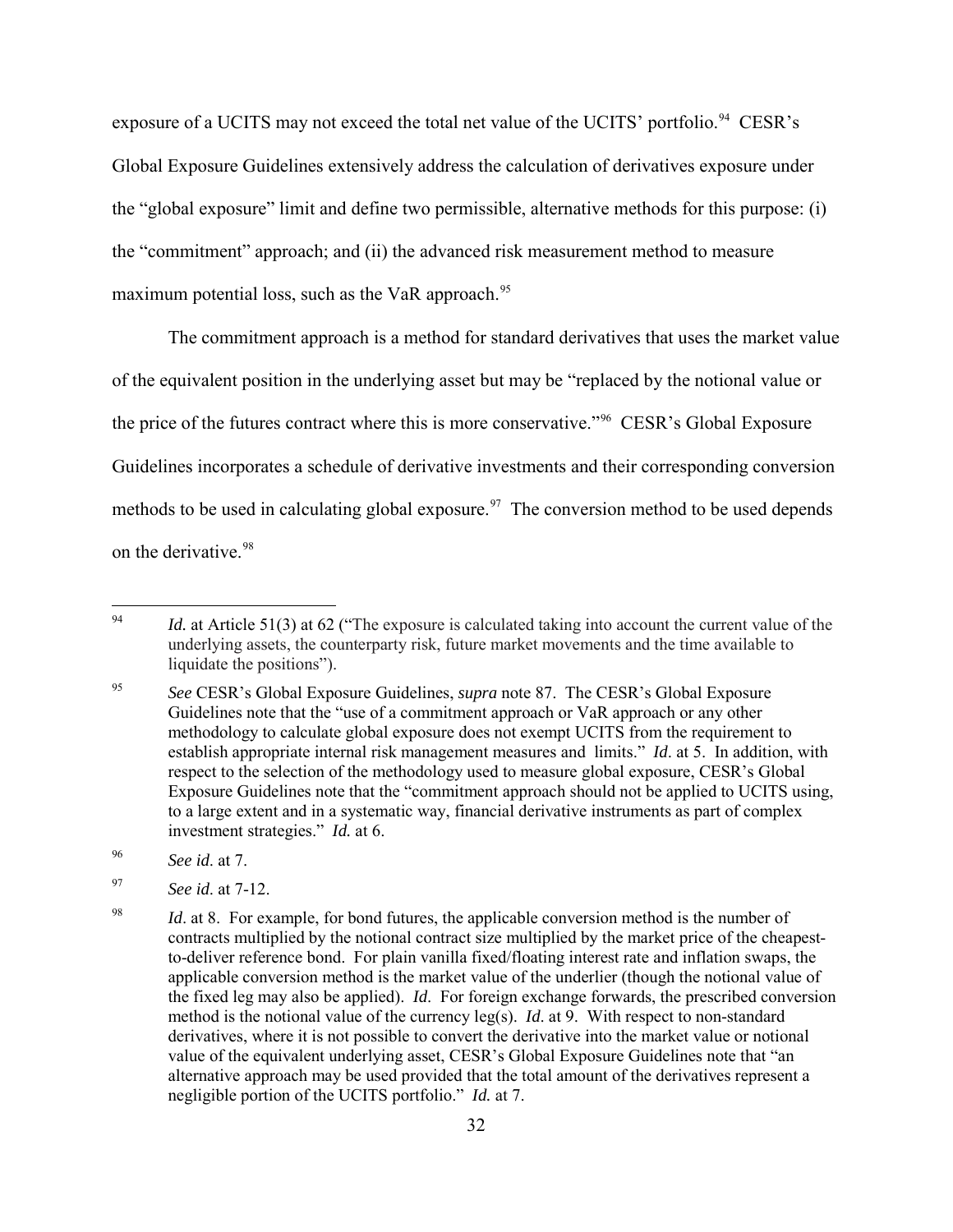The second method is VaR or a comparably sophisticated risk measurement method,

designed to measure the maximum potential loss due to market risk rather than leverage.<sup>99</sup> When using the VaR approach to calculate global exposure, either the relative VaR approach or the absolute VaR approach may be used. <sup>100</sup> Under the relative VaR approach, the VaR of the portfolio cannot be greater than twice the VaR of an unleveraged reference portfolio.<sup>[101](#page-32-2)</sup> The absolute VaR approach limits the maximum VaR that a UCITS can have relative to its NAV, and as a general matter, the absolute VaR is limited to 20 percent of the UCITS NAV.<sup>[102](#page-32-3)</sup>

In addition to the global exposure limitation, CESR's Global Exposure Guidelines subject UCITS to "cover rules" for investments in financial derivatives.<sup>103</sup> Under these cover rules, UCITS should, at any given time, be capable of meeting all its payment and delivery obligations incurred by financial derivatives' investments, and cover should form part of the UCITS' risk management process.<sup>[104](#page-32-5)</sup> More specifically, in the case of a derivative that provides, automatically or at the counterparty's choice, for physical delivery of the underlier, the UCITS should hold: (i) the underlier in its portfolio, or, if the underlier is deemed to be sufficiently

<span id="page-32-0"></span><sup>99</sup> *Id.* at 22 ("More particularly, the VaR approach measures the maximum potential loss at a given confidence level (probability) over a specific time period under normal market conditions.")

<span id="page-32-1"></span><sup>&</sup>lt;sup>100</sup> *Id.* at 23. A global exposure calculation using the VaR approach should consider all the positions in the UCITS' portfolio. *Id.* at 22. The VaR approach measures the probability of risk of loss rather than the amount of leverage in portfolio. *Id.* at 22. The absolute VaR of a UCITS cannot be greater than 20% of its NAV. *Id*. at 26. For both VaR approaches, the calculation must have a "one-tailed confidence interval of 99%," a holding period of one month (20 business days), an observation period of risk factors of at least one year (unless a shorter observation period is justified by a significant increase in price volatility), at least quarterly updates, and at least daily calculation. *Id*. at 26. UCITS employing the VaR approach are required to conduct a "rigorous, comprehensive and risk-adequate stress testing program." *Id*. at 30-34.

<span id="page-32-2"></span><sup>&</sup>lt;sup>101</sup> CESR's Global Exposure Guidelines note that the relative VaR approach does not measure leverage of the UCITS' strategies but instead allows the UCITS to double the risk of loss under a given VaR model. *Id*. at 24.

<span id="page-32-3"></span> $102$  *Id.* at 25-26.

<span id="page-32-4"></span><sup>103</sup> *Id.* at 40.

<span id="page-32-5"></span><sup>104</sup> *Id.*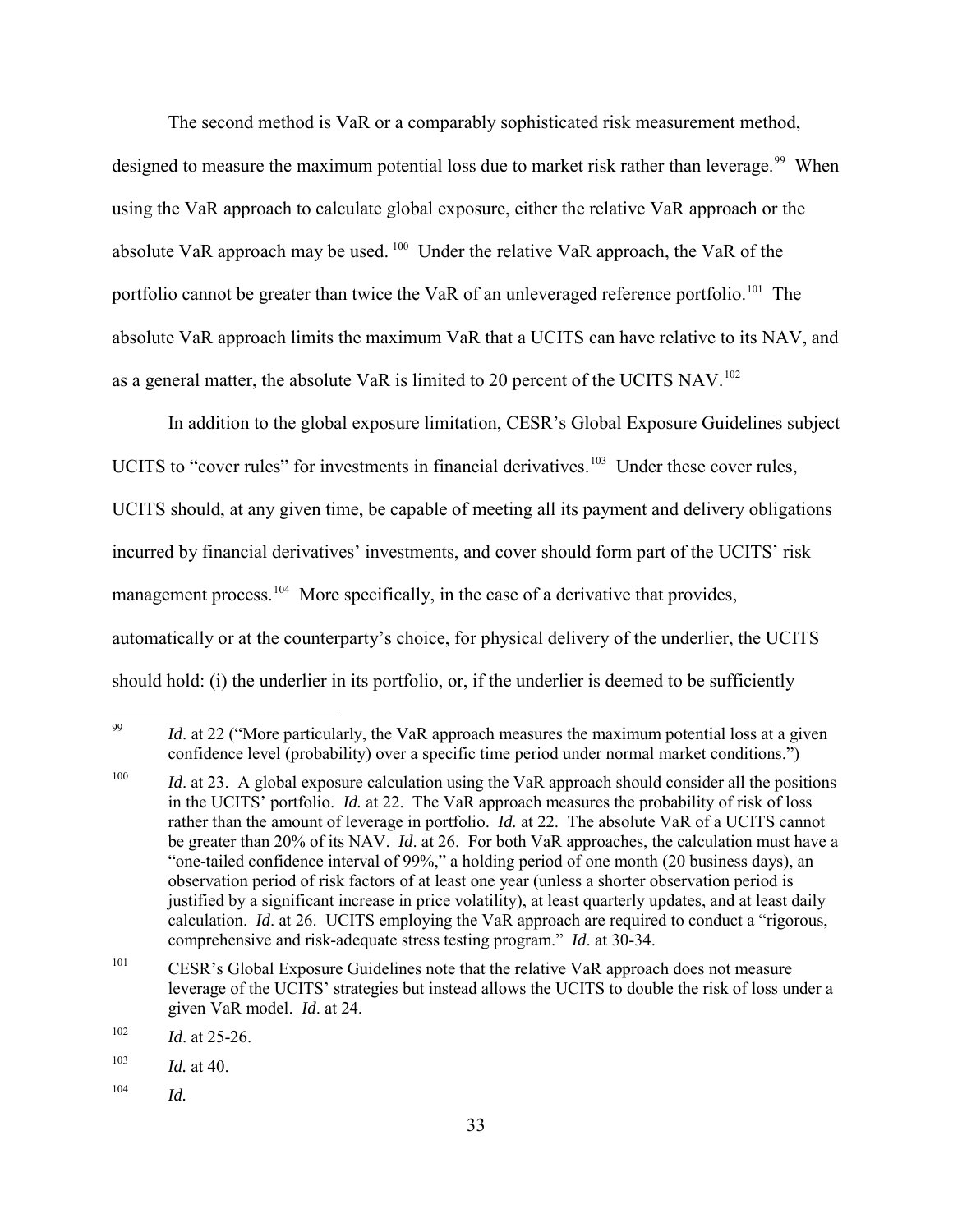liquid, (ii) cash or other liquid assets on the condition that these other assets (after applying appropriate haircuts), held in sufficient quantities, may be used at any time to acquire the underlier that is to be delivered.<sup>105</sup> In the case of a derivative that provides, automatically or at the UCITSs choice, for cash settlement, the UCITS should hold enough liquid assets after appropriate haircuts to allow the UCITS to make the contractually required payments.<sup>[106](#page-33-1)</sup>

Singapore has adopted a bifurcated approach similar to that applicable under CESR's Global Exposure Guidelines for UCITS. The Monetary Authority of Singapore (the "MAS") requires that the risks of derivatives used by investment companies are "duly measured, monitored and managed on an ongoing basis."<sup>107</sup> An investment company's exposure to derivatives is limited to 100% of its NAV, and global exposure is calculated using the commitment approach as the default method. Under the commitment approach, which is similar to the commitment approach in CESR's Global Exposure Guidelines, global exposure is calculated by converting the investment company's derivatives positions into equivalent positions in the underlying assets and then is quantified as the sum of the absolute values of the individual positions.<sup>[108](#page-33-3)</sup> The investment company's exposure to the counterparty of an OTC

<span id="page-33-0"></span><sup>105</sup>  $Id$ .

<span id="page-33-1"></span><sup>&</sup>lt;sup>106</sup> *Id.* On April 14, 2011, ESMA published a final report on the guidelines on risk measurement and the calculation of the global exposure for certain types of structured UCITS. *See Guidelines to Competent Authorities and UCITS Management Companies on Risk Measurement and the Calculation of Global Exposure for Certain Types of Structured UCITS* (final report) (Apr. 14, 2011) (ref.: ESMA/2011/112), *available at* <http://www.esma.europa.eu/popup2.php?id=7542> (these guidelines, which will need to be adopted and implemented by Member States, propose for certain types of structured UCITS, an optional regime for the calculation of the global exposure).

<span id="page-33-2"></span><sup>107</sup> The Monetary Authority of Singapore, *Code on Collective Investment Schemes*, Chapter 3, section 3.1(f) (April 2011) at 7, *available at* [http://www.mas.gov.sg/resource/legislation\\_guidelines/securities\\_futures/sub\\_legislation/110408](http://www.mas.gov.sg/resource/legislation_guidelines/securities_futures/sub_legislation/110408%20Revised%20Code_8%20April_final.pdf) [%20Revised%20Code\\_8%20April\\_final.pdf.](http://www.mas.gov.sg/resource/legislation_guidelines/securities_futures/sub_legislation/110408%20Revised%20Code_8%20April_final.pdf)

<span id="page-33-3"></span> $108$  MAS allows for the use of a VaR approach, with prior approval and submission of specific information on the investment company manager's risk management process. *Id*. at Appendix 1, section 3.2(b).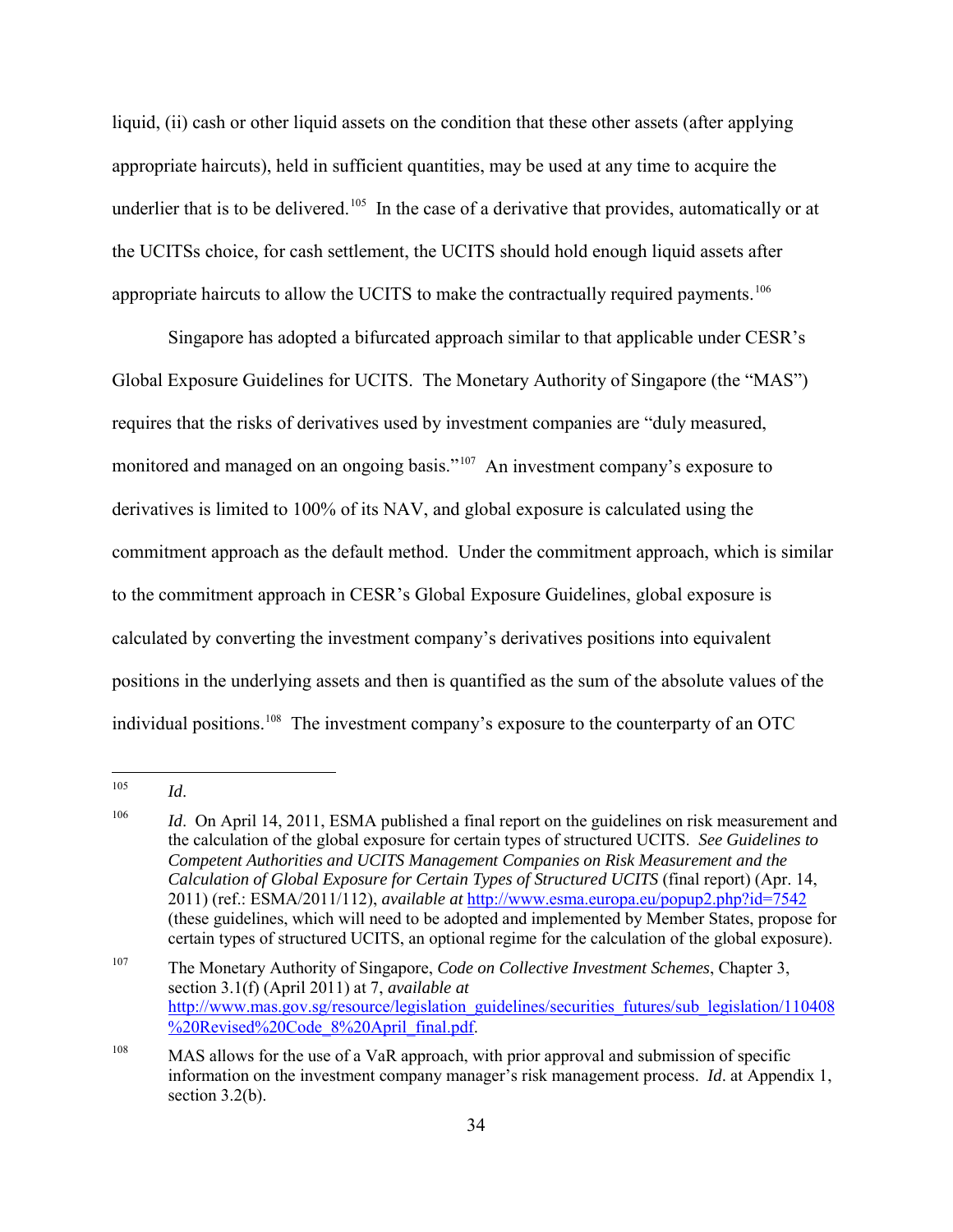derivative is limited to 10% of its NAV and is measured on a maximum potential loss basis that may be incurred by the investment company if the counterparty defaults.<sup>[109](#page-34-0)</sup> Cash or money market instruments and bonds issued by a government with a rating of AAA may be tendered as collateral to reduce counterparty exposure.<sup>[110](#page-34-1)</sup>

Other jurisdictions have adopted approaches to investment companies' use of derivatives that limit aggregate exposure and/or require maintaining liquid assets equal to the notional or "exercise" value of derivatives contracts. For example, the Central Bank of Ireland, in addressing non-UCITS investment companies offered to the public generally, has issued guidelines that provide standards analogous to a 'notional amount' or commitment approach and generally limits the maximum potential exposure to 25% of the investment company's NAV.<sup>111</sup> Separately, the Central Bank of Ireland permits the use of techniques and instruments by investment companies for the purposes of "efficient portfolio management," subject to certain conditions. These include a requirement that an investment company selling a futures contract must own the security that is the subject of the contract. Alternatively, the investment company's assets, or a proportion of its assets at least equal to the exercise value of the futures contracts sold, must reasonably be expected to behave in terms of price movement in the same manner as the futures contract.<sup>[112](#page-34-3)</sup>

<span id="page-34-0"></span><sup>109</sup> *Id.* at Appendix 1, sections 5.2 and 5.4.

<span id="page-34-1"></span><sup>&</sup>lt;sup>110</sup> *Id.* at Appendix 1, sections 5.7 and 5.8.

<span id="page-34-2"></span><sup>111</sup> Central Bank of Ireland, NU SERIES OF NOTICES: *Conditions Imposed in Relation to Collective Investment Schemes Other than UCITS* (July 2011) at 13.12, *available at [http://www.centralbank.ie/regulation/industry-sectors/funds/non](http://www.centralbank.ie/regulation/industry-sectors/funds/non-ucits/Documents/Non%20UCITS%20Notices.pdf)[ucits/Documents/Non%20UCITS%20Notices.pdf](http://www.centralbank.ie/regulation/industry-sectors/funds/non-ucits/Documents/Non%20UCITS%20Notices.pdf)*

<span id="page-34-3"></span><sup>112</sup> *Id*. at 16.10. In addition, certain requirements are imposed on the use of OTC derivatives. *Id*. at 16.10.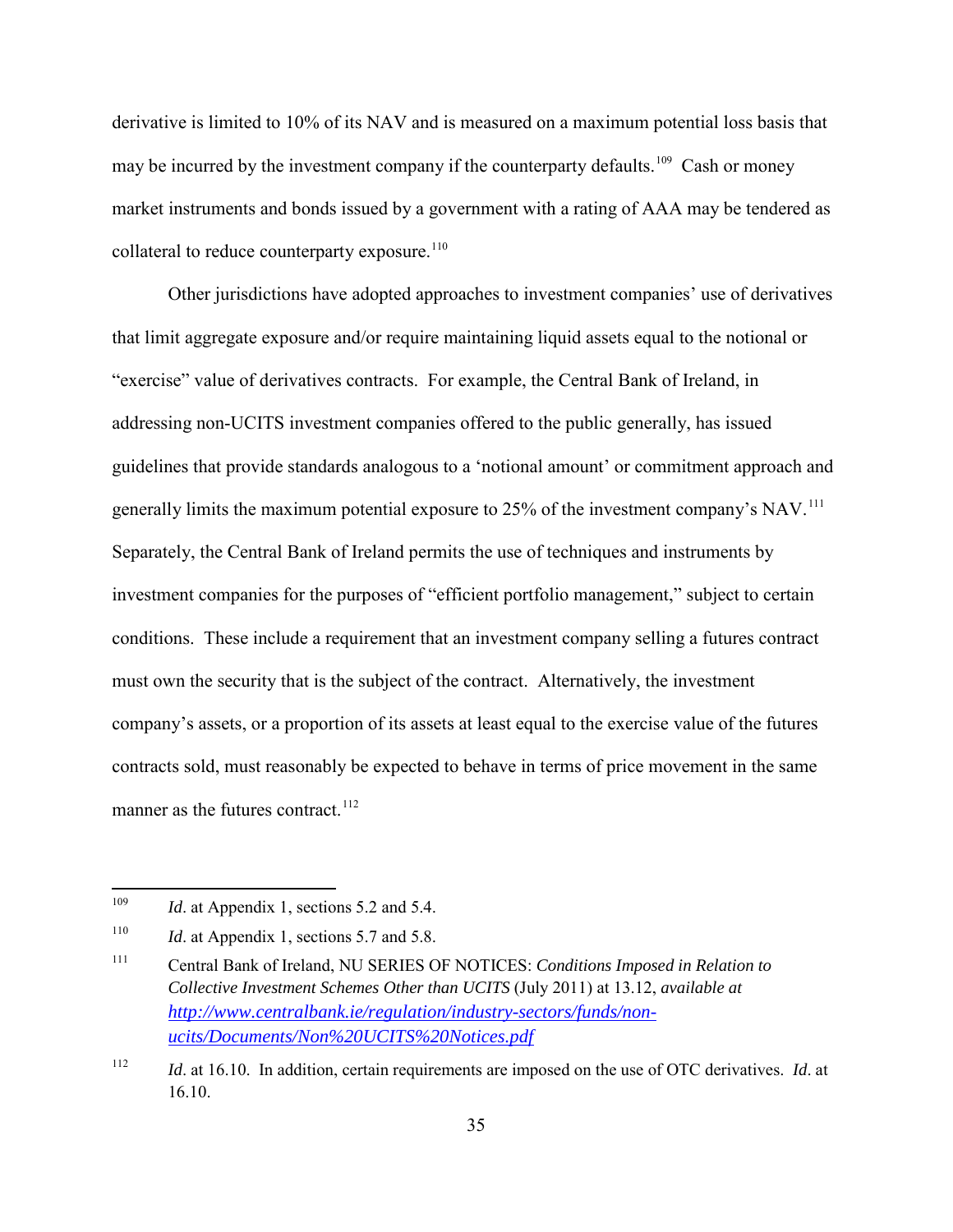A similar approach is followed by the Canadian Securities Administrators, which permits investment companies sold to the general public to use derivatives for hedging and non-hedging purposes but limits the derivatives exposure and requires certain "cash cover" intended to limit leverage.<sup>[113](#page-35-0)</sup> For example, an investment company may enter into a swap if, among other things, the investment company holds cash cover in an amount that, together with margin on account for the swap and the market value of the swap, is not less than the underlying market exposure of the swap.<sup>[114](#page-35-1)</sup>

The Hong Kong Securities and Futures Commission (the "SFC") applies a differentiated approach, limiting investment companies generally to the use of derivatives for non-hedging positions that are capped at 15% of NAV for options and warrants and 20% for futures.<sup>[115](#page-35-2)</sup> For investment companies that may acquire financial derivative instruments extensively for investment purposes, the investment companies' global exposure relating to the financial derivative instruments should not exceed 100% of the total net asset value of the investment companies. For purposes of calculating global exposure, investment companies must use the commitment approach. This approach requires that derivative positions be converted into the

<span id="page-35-0"></span><sup>113</sup>  [National Instrument 81-102](http://www.osc.gov.on.ca/en/13046.htm) *Mutual Funds* (Jan. 2011) at sections 2.7 and 2.8, *available at* [http://www.bcsc.bc.ca/uploadedFiles/securitieslaw/policy8/81-](http://www.bcsc.bc.ca/uploadedFiles/securitieslaw/policy8/81-102%20Mutual%20Funds%20%5BNI%5D%20Jan-1-11.pdf) [102%20Mutual%20Funds%20%5BNI%5D%20Jan-1-11.pdf.](http://www.bcsc.bc.ca/uploadedFiles/securitieslaw/policy8/81-102%20Mutual%20Funds%20%5BNI%5D%20Jan-1-11.pdf) In addition, for periods when the investment company would be required to make payments under the swap, the investment company is required to hold an equivalent quantity of the reference asset of the swap, a right or obligation to acquire an equivalent quantity of the reference asset of the swap and cash cover that, together with the margin on account for the swap, have a value at least equal to the aggregate amount of the obligations of the investment company under the swap, or a combination of the positions, without recourse to other assets of the investment company, to enable it to satisfy its obligations under the swap. *Id*. at sections 2.7 and 2.8.

<span id="page-35-1"></span> $114$  *Id.* at section 2.8.

<span id="page-35-2"></span><sup>115</sup> Hong Kong Securities and Futures Commission, *Code on Unit Trusts and Mutual Funds* (June 2010), Chapter 7, *available at* [http://www.sfc.hk/sfc/doc/EN/intermediaries/products/handBooks/Eng\\_UT.pdf.](http://www.sfc.hk/sfc/doc/EN/intermediaries/products/handBooks/Eng_UT.pdf) *See also* Hong Kong Securities and Futures Commission *Handbook for Unit Trusts and Mutual Funds*, Investment-Linked Assurance Schemes and Unlisted Structured Investment Products.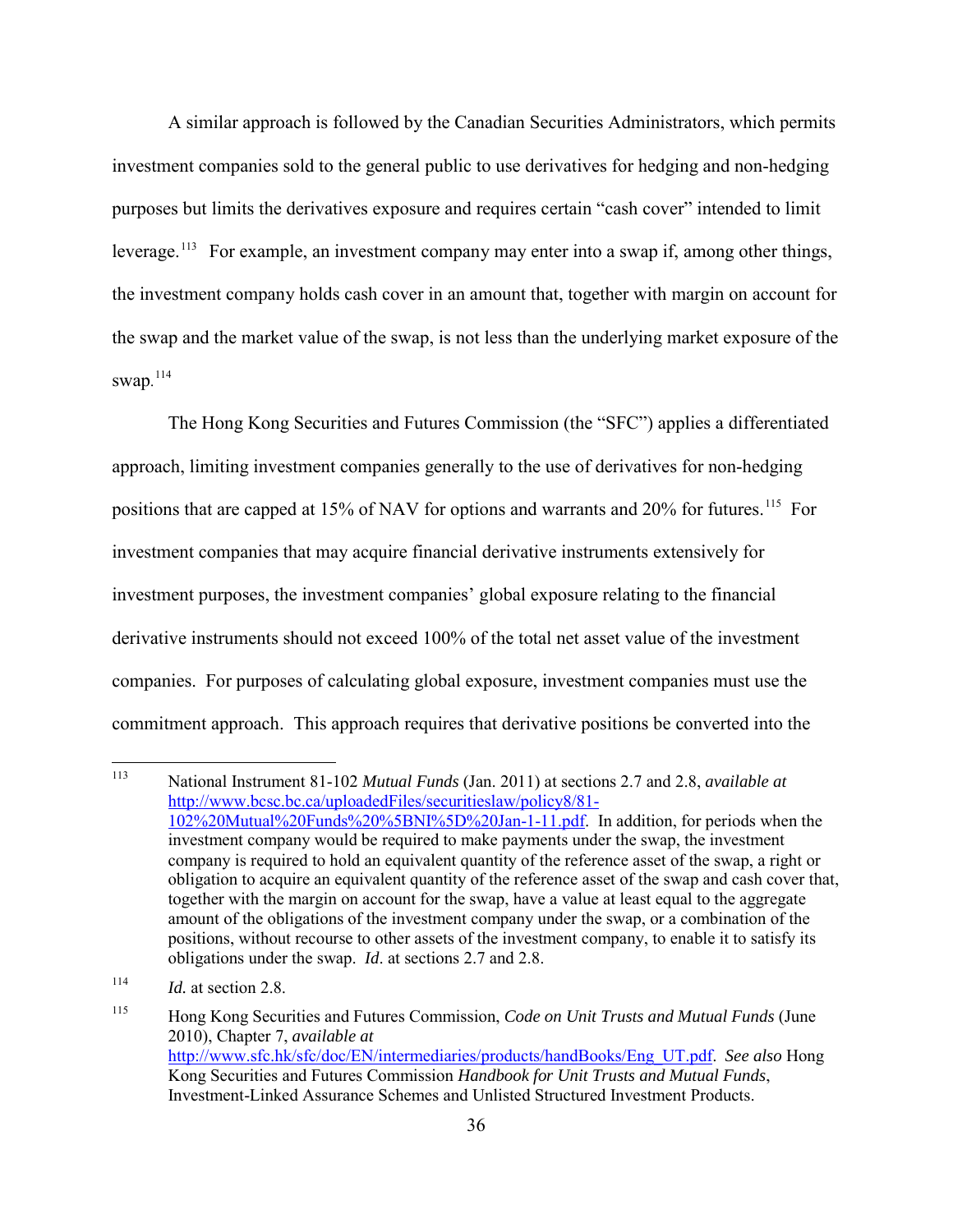equivalent position in the underlying assets of the derivative, taking into account the prevailing value of the underlying assets, counterparty risk, futures market movements, and the time available to liquidate the positions. There are also requirements for: (a) the over-the-counter derivative counterparties (or their guarantors, if applicable) of these investment companies to be substantial financial institutions (as defined in the Code on Unit Trusts and Mutual Funds); (b) the net exposure for these investment companies to a single over-the-counter derivative counterparty to be no greater than 10% of NAV; and (c) the acceptability criteria of collateral as provided by the over-the-counter derivative counterparties. <sup>[116](#page-36-0)</sup>

## **C. Request for Comment**

The Commission requests comment concerning the current approach to the application of the senior securities limitations of section 18 of the Act to funds' use of derivatives. The

Commission seeks views concerning the appropriateness and effectiveness of the asset

<span id="page-36-0"></span><sup>116</sup> 116 Hong Kong Securities and Futures Commission, *Code on Unit Trusts and Mutual Funds* (June 2010), Chapter 8, *available at* [http://www.sfc.hk/sfc/doc/EN/intermediaries/products/handBooks/Eng\\_UT.pdf.](http://www.sfc.hk/sfc/doc/EN/intermediaries/products/handBooks/Eng_UT.pdf) Other requirements include a restriction on premium paid to acquire identical options exceeding 5% of the NAV of the investment company, open positions in any futures contract month or option series may not be held if the combined margin requirement represents 5% or more of the NAV of the investment company, and the investment company may not hold open positions in futures or options contracts concerning a single commodity or a single underlying financial instrument for which the combined margin requirement represents 20% or more of the NAV of the investment company. *Id*.

Futures and options investments companies are subject to still different requirements, including that at least 30% of the investment company's NAV be held on deposit in short-term debt instruments and may not be used for margin requirements and no more than 70% of the NAV of the investment company may be committed as margin for futures or option contracts and/or premium paid for options purchased. Other requirements applicable to futures and options investment companies include a restriction on premium paid to acquire options outstanding with identical characteristics exceeding 5% of the NAV of the investment company, open positions in any futures contract month or option series may not be held if the combined margin requirement represents 5% or more of the net asset value of the investment company, and the investment company may not hold open positions in futures or options contracts concerning a single commodity or a single underlying financial instrument for which the combined margin requirement represents 20% or more of the net asset value of the investment company. *Id*.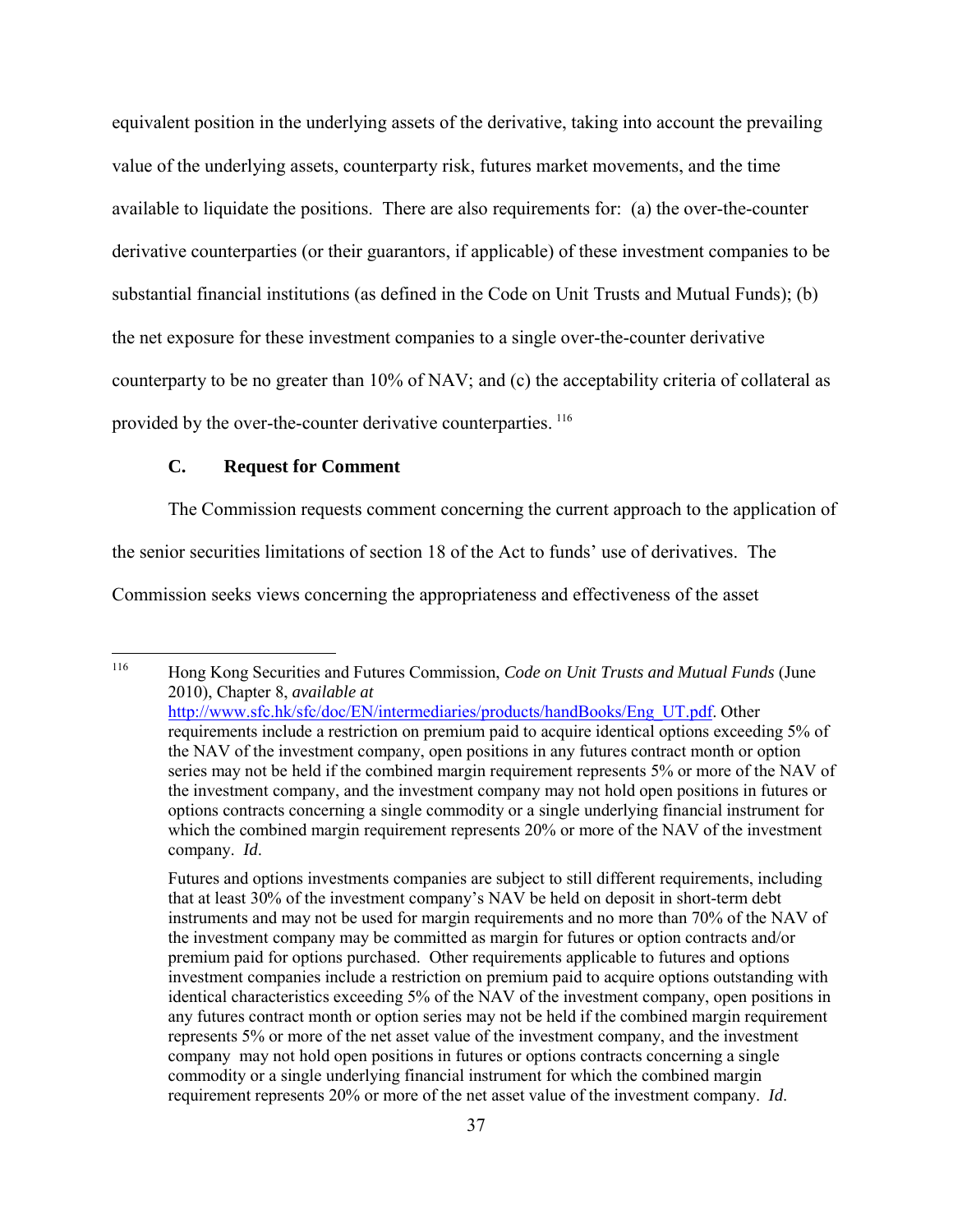segregation approach as a basis for section 18 compliance, and ways in which the approach might be improved to better serve the statutory purposes and protect investors. The Commission also seeks views concerning potential alternative approaches under which funds could capture the benefits of using derivatives that would meet these same important goals. Commenters are requested to consider these broad questions as well as the specific questions that follow:

### **1. Issues Concerning the Current Asset Segregation Approach**

- Is the definition of leverage articulated by the Commission in Release 10666 – that is, the right to a return on a capital base that exceeds a fund's investment in the instrument producing the return – sufficiently precise, and appropriate to limit the risks addressed by the senior security prohibition of section 18? Are other measures of leverage equally pertinent to, and sufficiently objective, precise, and transparent to achieve the investor protection purposes of section 18? Do funds make use of any leverage measurements as part of their own portfolio oversight procedures? Are leveraged transactions involving derivatives subject to any special approval or review procedures?
- Does the segregated account approach adequately address the investor protection purposes and concerns underlying section 18 of the Act? What are the benefits and the shortcomings of the segregated account approach? What benefits may be lost under an approach that is more restrictive than the current segregated account approach?
- Derivatives can raise risk management issues for funds, such as leverage, illiquidity (particularly with respect to complex OTC derivatives), and

38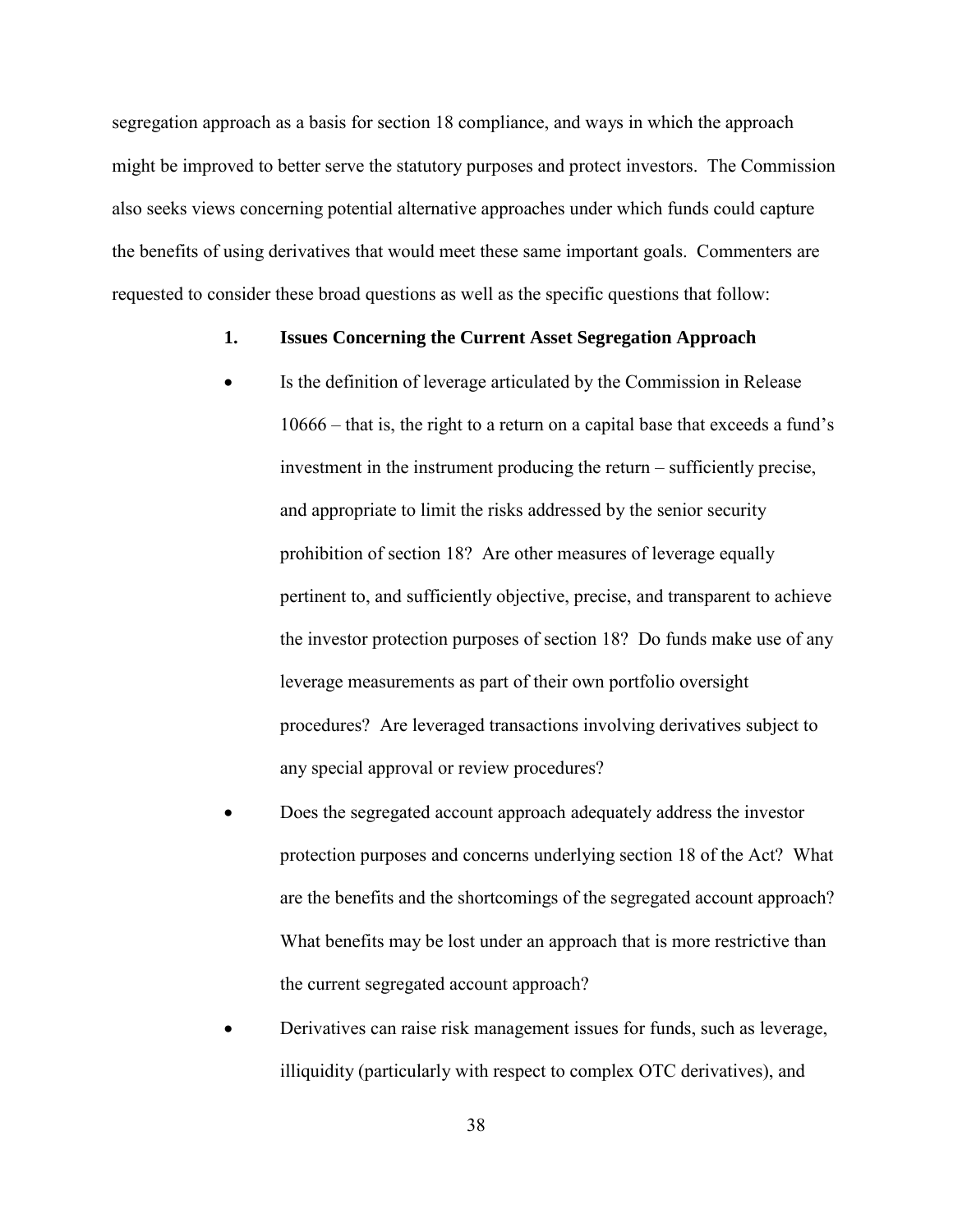counterparty risk, among others.<sup>[117](#page-38-0)</sup> The segregated account approach addresses leverage, but may not address liquidity and counterparty concerns. Should funds that use derivatives be required to consider and address these concerns? For example, should funds be required to undertake an ongoing credit analysis of their derivatives counterparties, and an ongoing analysis of the liquidity of the derivatives, and to take action should the creditworthiness of the derivatives counterparties and the liquidity of the derivatives themselves decline below a certain point? Should diversification among counterparties be a requirement? Are there other risk considerations that funds engaged in derivatives investments should be required to take into account?

What is the optimal amount of assets that should be segregated for purposes of complying with the leverage limitations of section 18? In general, should a fund segregate assets in an amount equal to the notional amount of a derivative contract? In what situations, if any, would a lesser amount satisfy the purposes and concerns underlying section 18's leverage limitations and why? Since futures, swaps, and similar derivatives generally have zero market value at inception and subsequent mark-tomarket amounts may fluctuate widely, how effectively does segregating an amount equal to the daily, mark-to-market amount serve the Act's objective of limiting leverage and assuring the availability of adequate assets to cover a fund's ultimate obligations? To what extent do funds

<span id="page-38-0"></span><sup>117</sup> 117 *See* 2008 IDC Report, *supr*a note [3,](#page-3-4) at 12-13. *See also* 2008 JPMorgan Article, *supra* not[e 6,](#page-4-4) at page 25.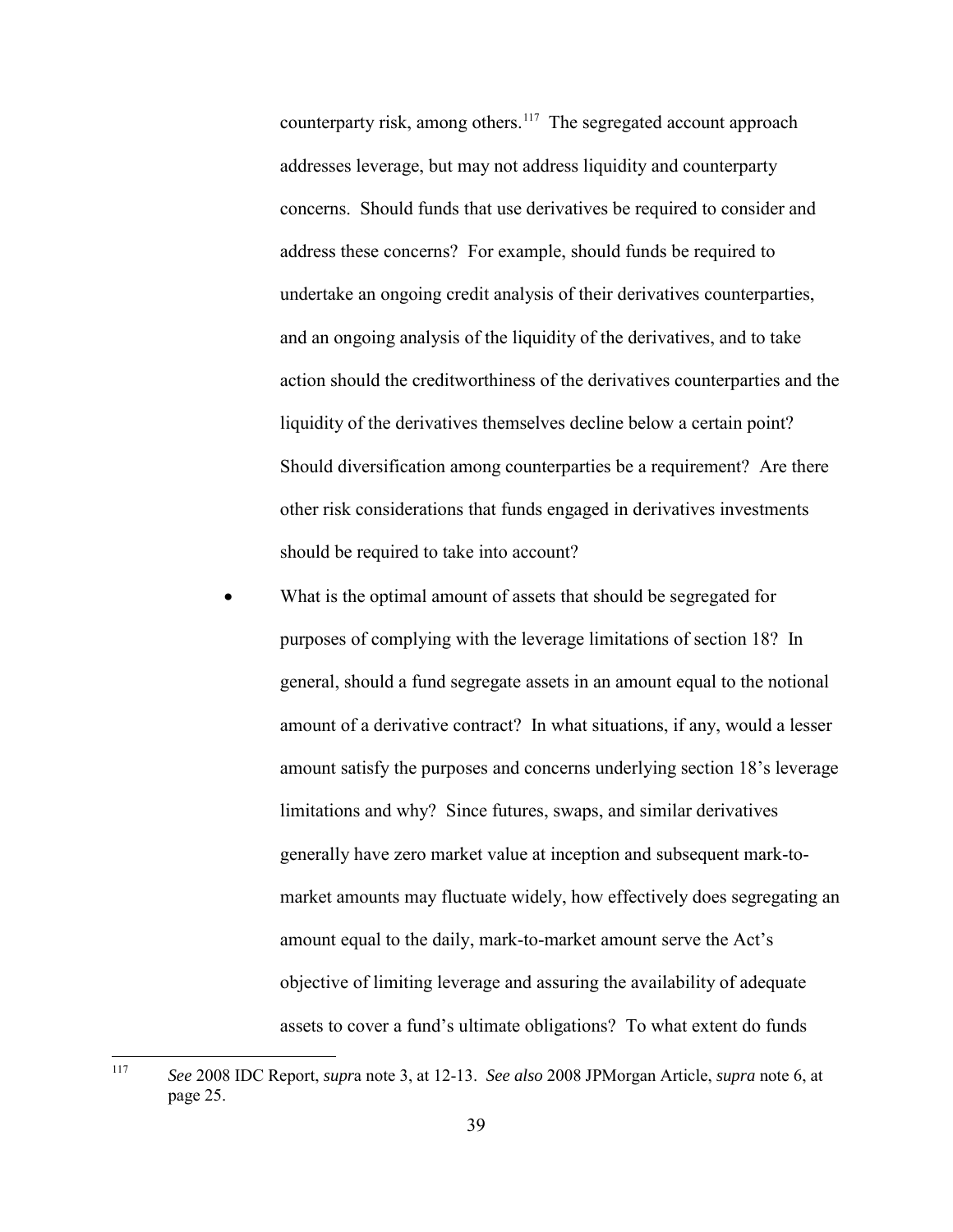rely upon the mark-to-market standard to determine the amount of assets to be segregated? Are CDS, or some subset thereof, generally covered based on their notional amount, their mark-to-market value, or some other measure? Does it depend on whether the CDS cash-settles or involves physical delivery of the underlier?

- To what extent does the asset segregation approach cause funds to refrain from derivatives investments or strategies that could benefit investors? Please describe specific scenarios in which a fund might be deterred from engaging in derivatives activities for this reason. Does the asset segregation approach create particular impediments for certain types of funds or strategies? Please also provide any information relevant to assessing the impact upon the funds of asset segregation as contemplated by Release 10666.
- In Release 10666, the Commission stated that it believed that only liquid assets should be placed in the segregated accounts. The Commission listed cash, U.S. Government securities, or other appropriate high-grade debt obligations as examples of liquid assets that could be placed in a segregated account.<sup>[118](#page-39-0)</sup> Subsequently, in the Merrill Lynch no-action letter, the staff took the position that "cash or liquid securities (regardless of type)" may be segregated for section 18 purposes. Should the Commission permit funds to segregate any liquid asset? Or should the Commission further limit the types of assets that may be placed in a

<span id="page-39-0"></span><sup>118</sup> <sup>118</sup> See Release 10666, *supra* note [10,](#page-6-4) at discussion of "Segregated Account."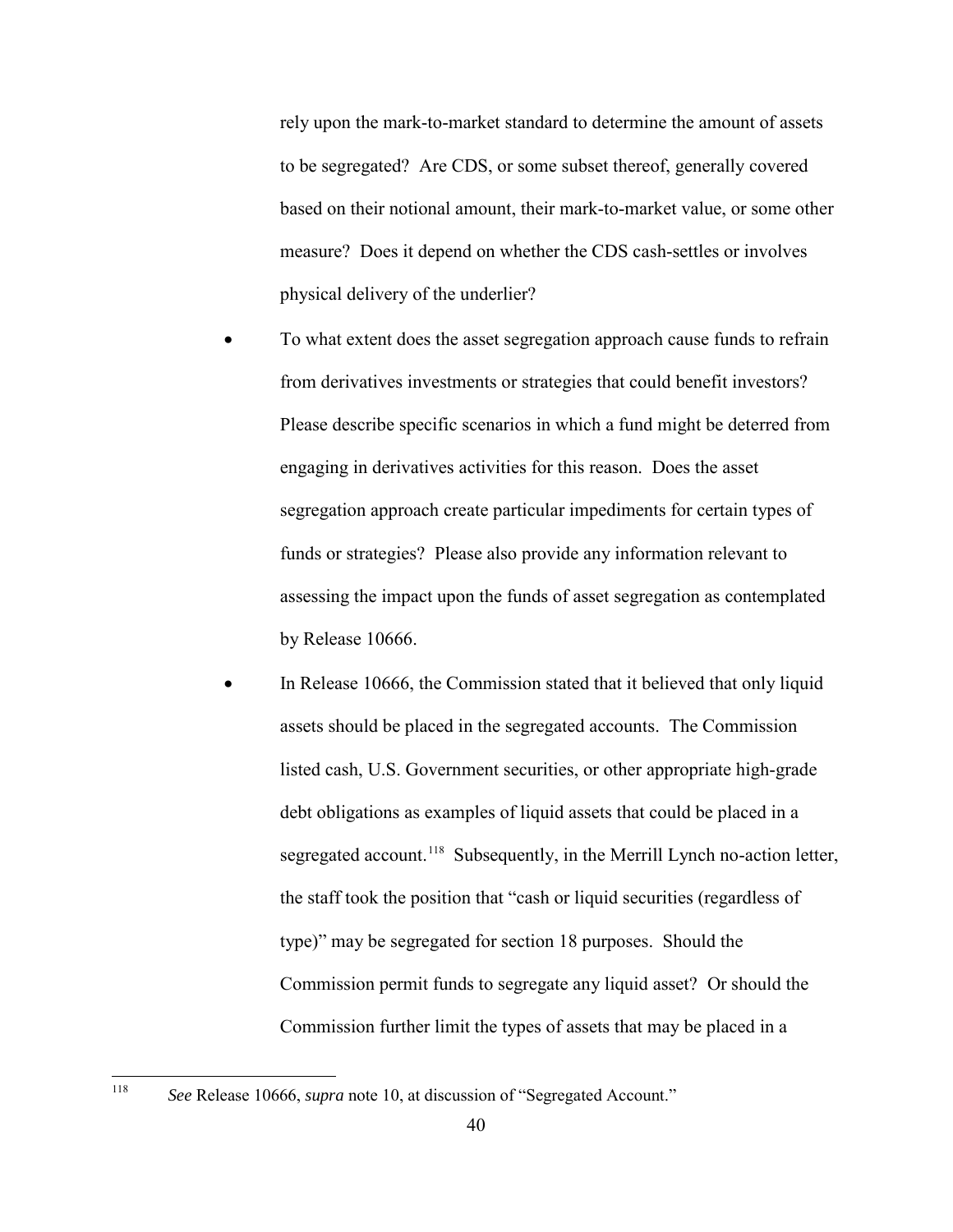segregated account? The 2010 ABA Derivatives Report has observed that the practical effect of segregating "any liquid asset" rather than segregating only the assets specifically noted as examples in Release 10666 "greatly increase[s] the degree to which funds [may] . . . use derivatives."<sup>[119](#page-40-0)</sup> Is segregation of "any liquid asset" for purposes of section 18 consistent with the purposes and concerns underlying section 18's limitations on leverage? Should any restrictions be placed on the types of liquid assets that may be used for asset cover, *e.g*., excluding assets that replicate the fund's exposure under the covered obligation?

- What types of liquid assets are currently used by funds for asset segregation purposes? Do funds commonly include equities among the liquid assets that they segregate? If so, what types of equities?
- Is owning, or having the right to obtain, the cash or other assets that a fund obligates itself to deliver in connection with senior securities an adequate substitute for segregation of liquid assets? To what extent do funds rely on this cover approach rather than asset segregation? Are cover methods that do not involve asset segregation as effective as asset segregation in terms of limiting a fund's ability to engage in leverage, limiting a fund's risk of loss, and making sure that a fund has set aside sufficient assets to cover its obligations under derivatives and other senior securities?
- Should the Commission revise its position in Release 10666 to provide expressly for cover methods in addition to asset segregation? If so, should

<span id="page-40-0"></span><sup>119</sup> 119 2010 ABA Derivatives Report, *supra* note [8,](#page-5-1) at 14.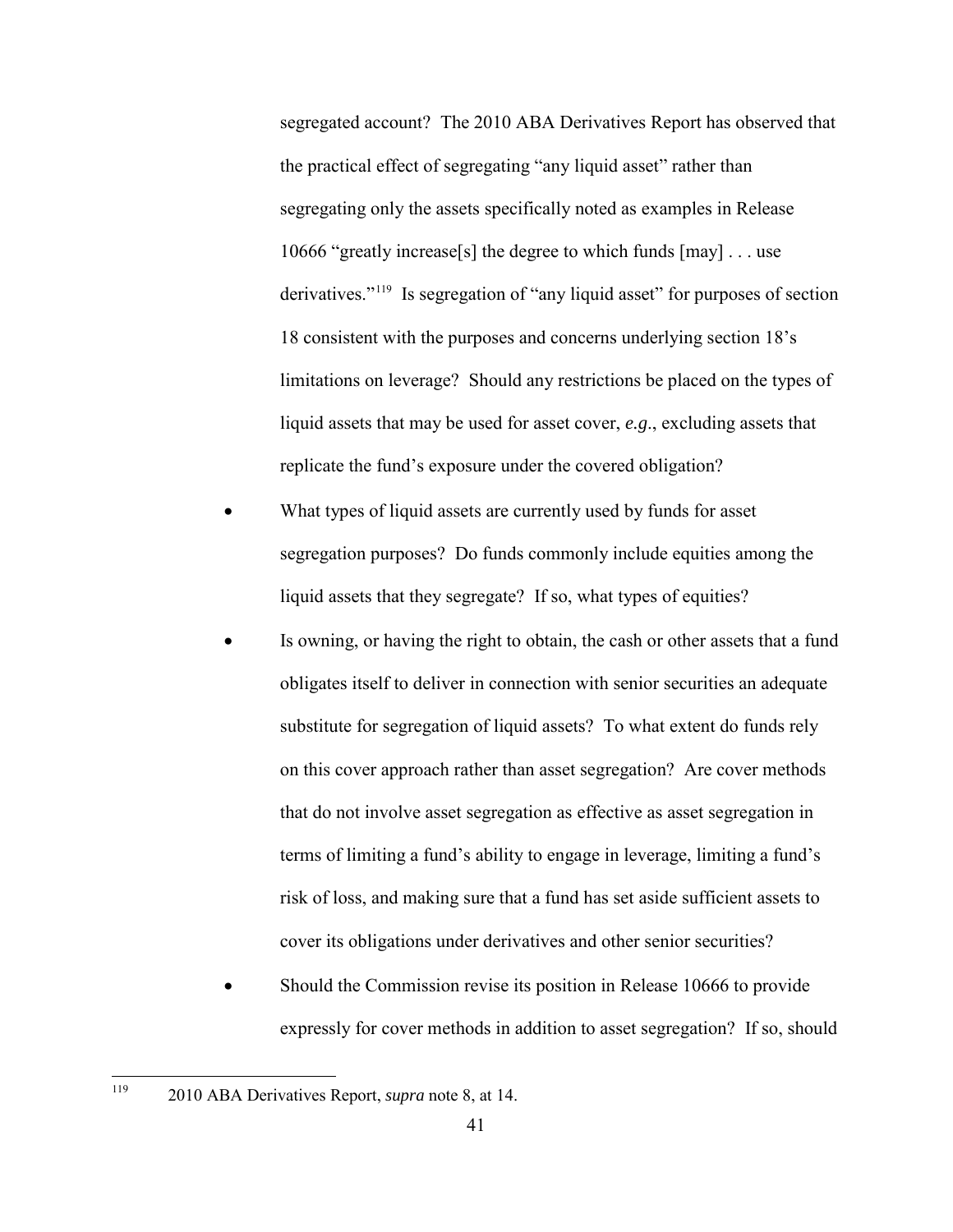the Commission take the position that a fund may only enter into such non-asset segregation cover methods with the same counterparty to the senior security being covered? If so, what conditions, if any, should be imposed on such cover methods?

The Commission also requests comment on the different treatment afforded conventional bank borrowings under section 18, which generally require 300% asset coverage, and other transactions, such as reverse repurchase agreements, that may be functionally equivalent to borrowings but, under Release 10666, may be covered by segregation of assets equal to 100% of the fund's obligations. Why, if at all, should other senior securities be treated differently from bank borrowings for purposes of the amount of cover required? Should the Commission revise its position in Release 10666 so that all borrowings and their functional equivalents are subject to the same asset segregation requirements?

#### **2. Alternatives to the Current Asset Segregation Approach**

- What alternatives to the segregated account approach, if any, should the Commission consider to fulfill the investor protection purposes of section 18 of the Act? Please identify any alternative measures that would assure adequate coverage of the fund's ongoing exposures under a derivative investment, and provide a cushion to cover future exposure.
- What benefits would be lost, and/or what costs would increase, if an alternative approach to the segregated account were to limit funds' use of derivatives?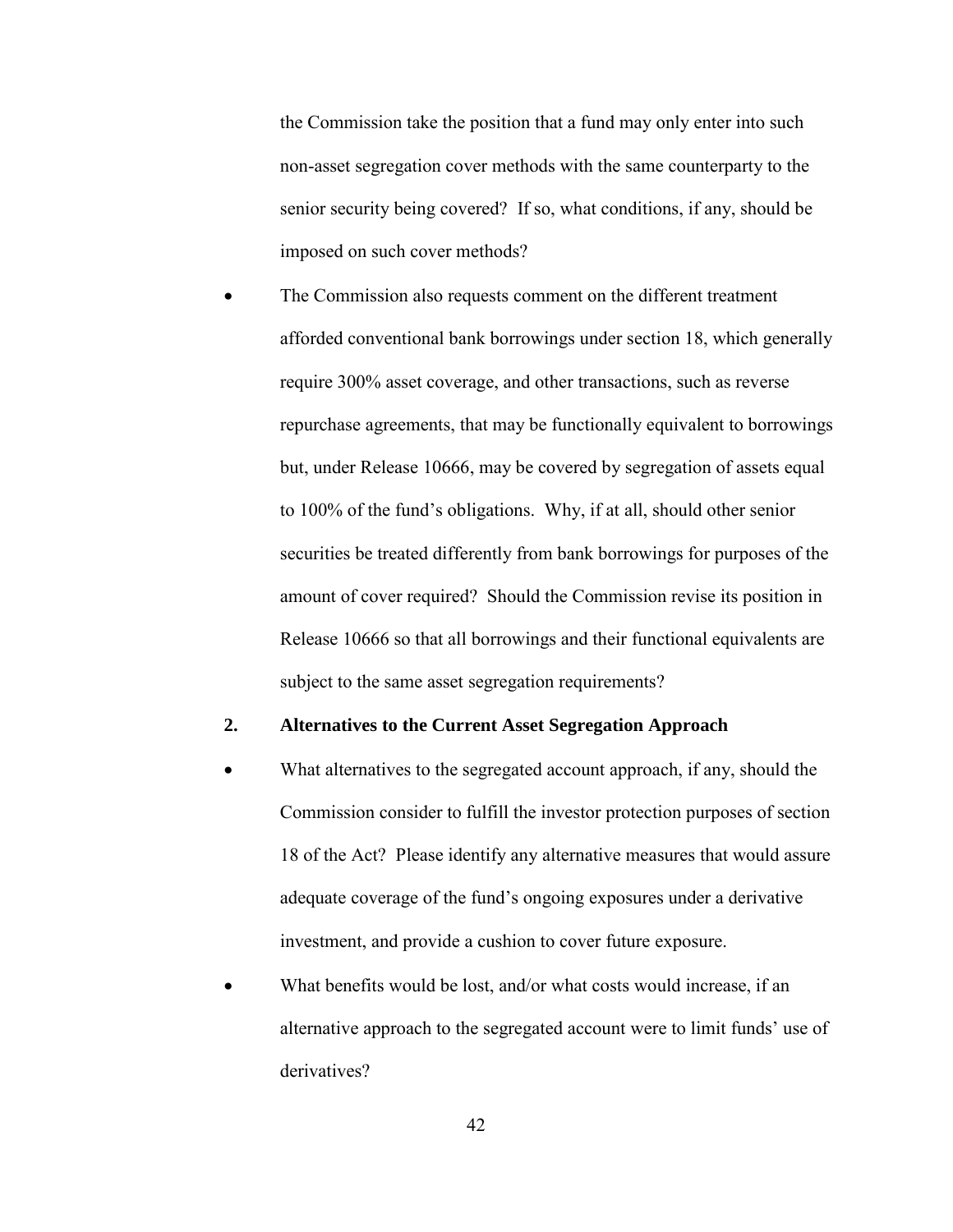As discussed above, the 2010 ABA Derivatives Report recommends a more flexible approach to section 18 compliance, under which funds would specify a Risk Adjusted Segregated Amount ("RASA") for each derivative investment used by the fund.<sup>[120](#page-42-0)</sup> Under this recommended approach, the amount of assets to be segregated would be determined by each fund, based on the risk profiles of the derivative instruments (including issuer- and transaction-specific risk) and its assessment of risk based upon consideration of relevant risk measures, such as VaR, potentially subject to Commission guidance of a general nature.<sup>[121](#page-42-1)</sup> What benefits would accrue to funds and investors from the ABA's RASA approach? What would be the costs of this approach? In what respects would fund-determined asset segregation policies be expected to deviate from the current segregated account approach? Would such policies be likely to incorporate VaR or other risk methodologies? Do boards, as currently constituted, have sufficient expertise to oversee an alternative approach to leverage and derivatives management such as RASA and/or VaR? If funds were permitted to determine the cover amount for their derivatives investments, should the Commission give guidance concerning minimum requirements for cover amounts or methodologies for determining cover amounts? If funds were permitted to determine the cover amount for their derivatives investments, would the result be that

<span id="page-42-0"></span><sup>120</sup> <sup>120</sup> 2010 ABA Derivatives Report, *supra* note [8,](#page-5-1) at 1, 17-18.

<span id="page-42-1"></span> $121$  *Id.* at 17.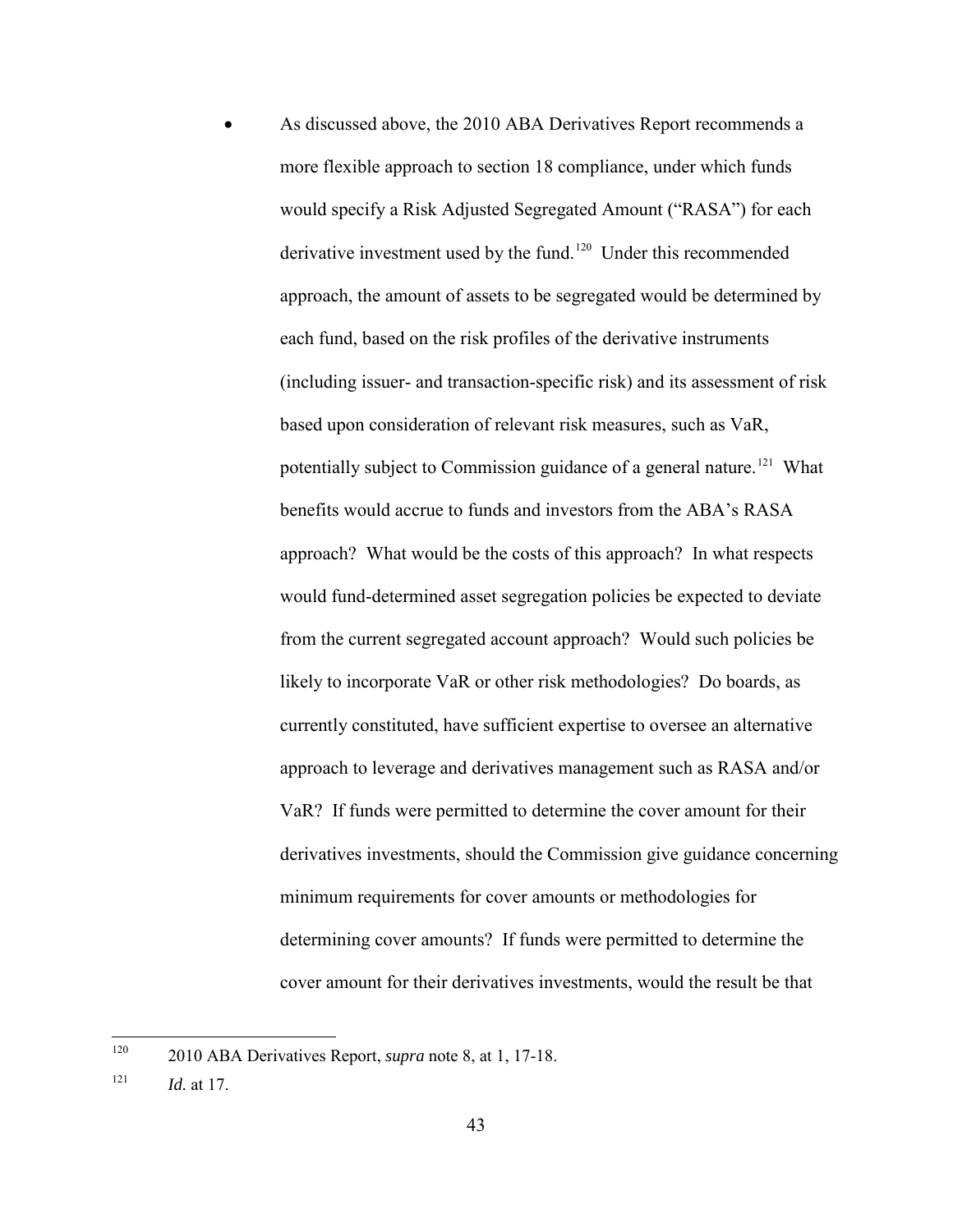different funds would likely reach different determinations, resulting in different cover amounts, for the same derivatives?

- Should the Commission consider a bifurcated approach to funds' use of derivatives, similar to that set out in CESR's Global Exposure Guidelines (which provides two methodologies, the commitment approach or an advanced risk measurement method such as VaR)? If the Commission were to pursue a bifurcated approach, should funds be permitted to elect to use notional amount (or similar reference) or a quantitative risk assessment such as VaR, or should funds with different levels of derivatives activities be required to choose one or the other measure based upon their level of derivatives activities or other factors?
- If funds are permitted to choose which quantitative risk assessment approach to use, under what circumstances, if any, should they be allowed to switch to a different assessment? Should a fund's proposed change in assessment require consideration and approval of its board of directors? Should shareholder approval of a fund's proposed change in assessment be required? For what reason(s) should a fund be permitted to change assessments, if any?
- We note that bank capital standards incorporate methodologies by which the current exposure and potential future exposure created by derivative investments are calculated. The potential future exposure calculation is based upon application of a specified multiplier, varying with the type and

44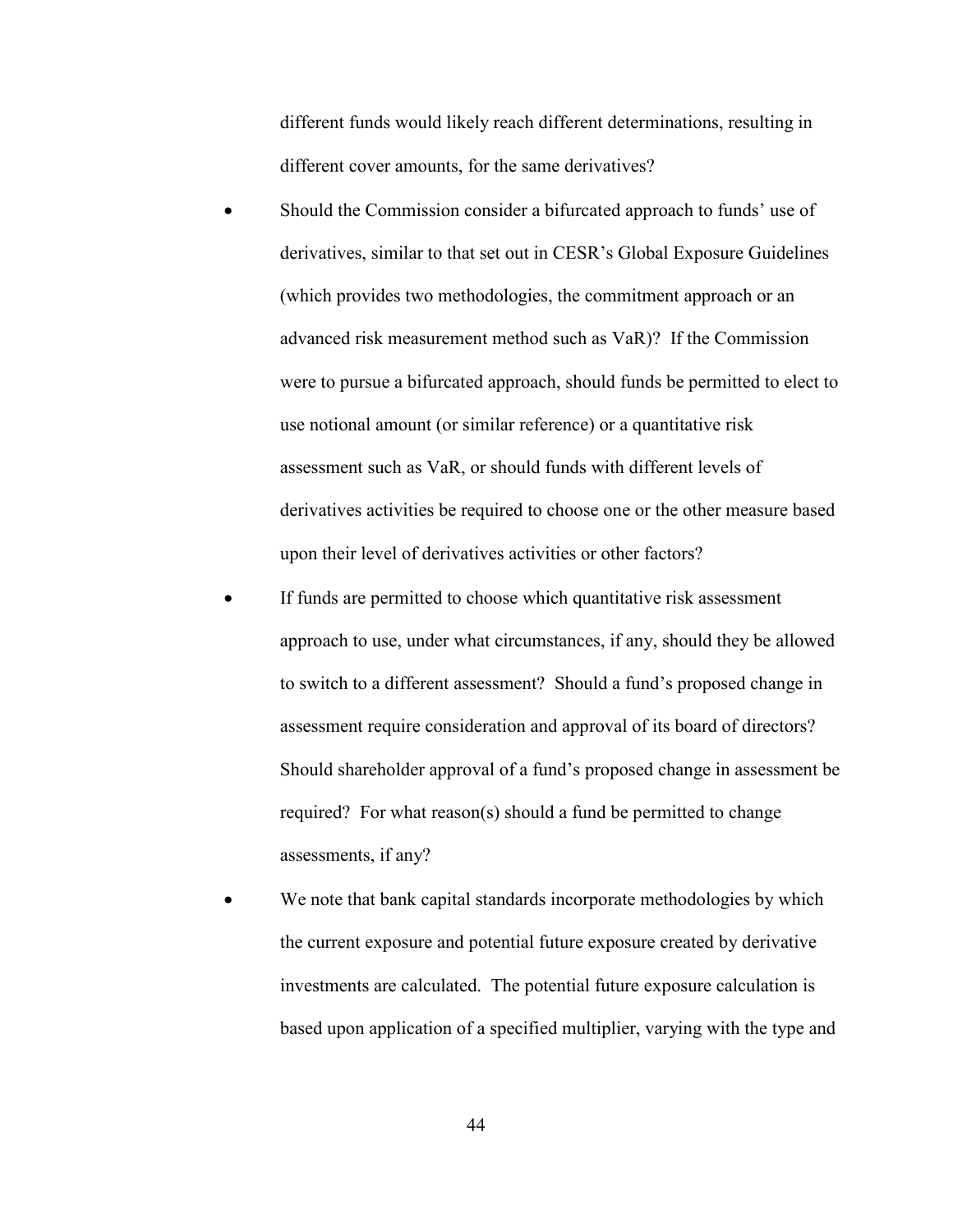maturity of the derivative, to the notional amount of the investment.<sup>[122](#page-44-0)</sup> Would a formula combining the current mark-to-market value of a fund's derivative investments with a measure of potential future exposure based upon a percentage of the notional amount of its derivative contracts provide a more robust measure of risk than the notional amount or markto-market value of the derivative? If so, are bank capital standards a relevant reference point for our consideration of the potential future exposure and asset segregation amount? If not, are there other preferable standards for measuring the potential future exposure of a derivative investment? How, if at all, would such an approach address the leverage concerns underlying section 18 of the Act? What would be the costs and benefits of employing an asset segregation calculation that reflects both current mark-to-market values and a potential future exposure approximation calculated by reference to notional amount? Given the purposes of section 18, should an additional cushion amount be considered in addition to current mark-to-market value and potential future exposure?

The Commission also requests comment concerning the desirability of incorporating a VaR approach or other comparable risk measurement methodology in the segregated account approach to section 18. To what extent do funds currently employ VaR or a comparable risk measure as part of their routine portfolio oversight procedures? Would a VaR measure, potentially supplemented by stress testing and a leverage

<span id="page-44-0"></span><sup>122</sup> 122 *See* 12 C.F.R. § 3 at Appendix C to Part 3 (2011) (Capital Adequacy Guidelines for Banks: Internal-Ratings-Based and Advanced Measurement Approaches).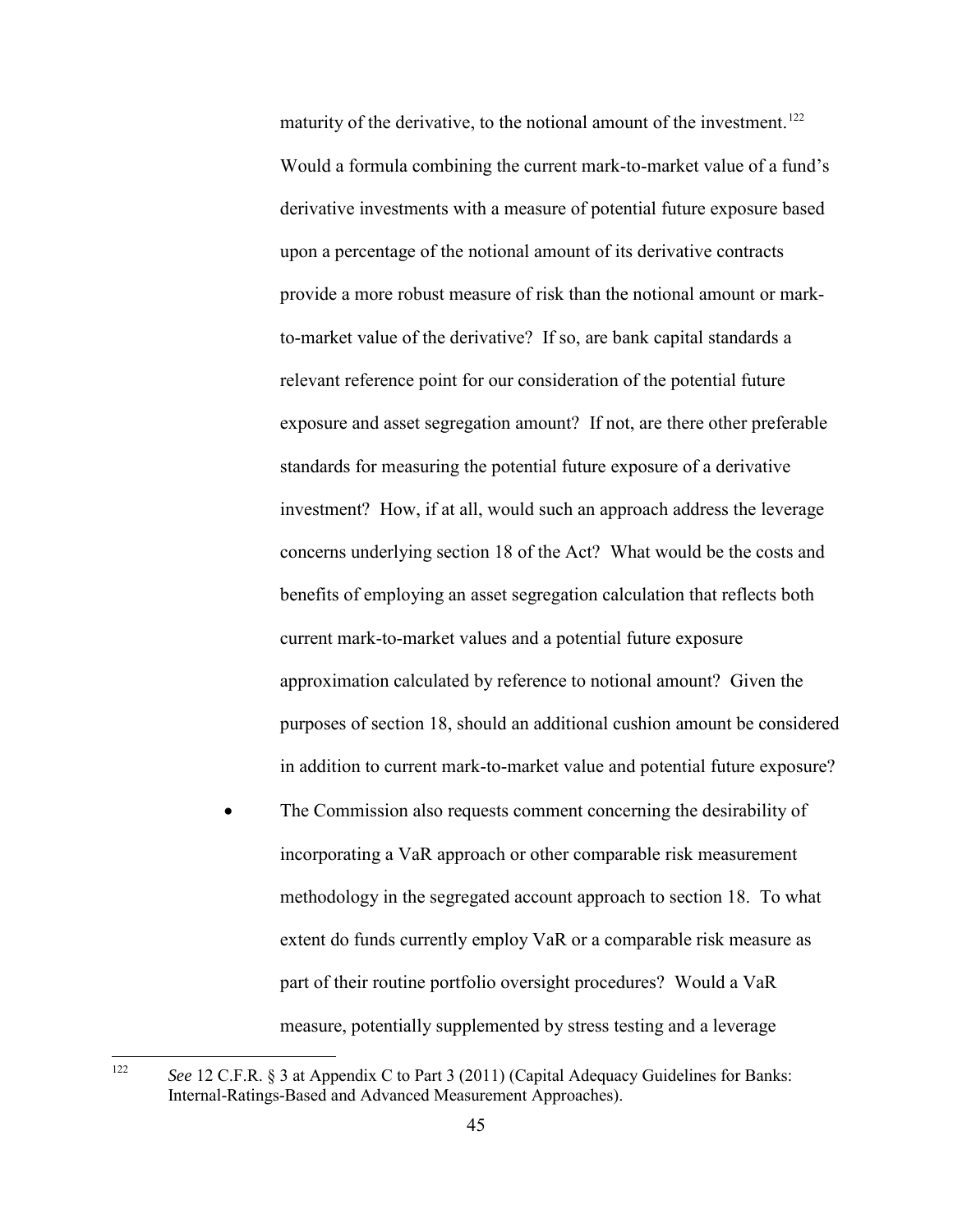measure, provide an adequate methodology for addressing leverage risks in fund portfolios? What procedures would be required so that any VaR methodology chosen by a fund would be implemented in a way that adequately captures any additional risks associated with the use of leverage and derivatives by a fund? What other quantitative criteria might be employed in lieu of, or as a supplement to, VaR? Would adoption of VaR or a comparable risk standard require review by the Commission or Commission staff of particular risk measurement methodologies in order to establish an appropriate level of investor protection? What would be the costs and benefits of adopting a VaR standard in lieu of an asset segregation approach in addressing the treatment of derivatives under section 18?

- UCITS using VaR approaches to measure global exposure limits are required to disclose in their prospectus their expected level of leverage and the possibility of higher leverage.<sup>[123](#page-45-0)</sup> In the event that the Commission were to accept a VaR approach in connection with funds' use of derivatives, should funds be required to disclose their expected and/or actual leverage levels?
- UCITS using VaR approaches to comply with global exposure limits are also required to maintain "a rigorous, comprehensive and risk-adequate stress testing program."<sup>[124](#page-45-1)</sup> Should a stress testing requirement be imposed

<span id="page-45-0"></span><sup>123</sup> 123 *See* CESR's Global Exposure Guidelines, *supra* note [87,](#page-28-5) at 35.

<span id="page-45-1"></span> $124$  *Id.* at 31.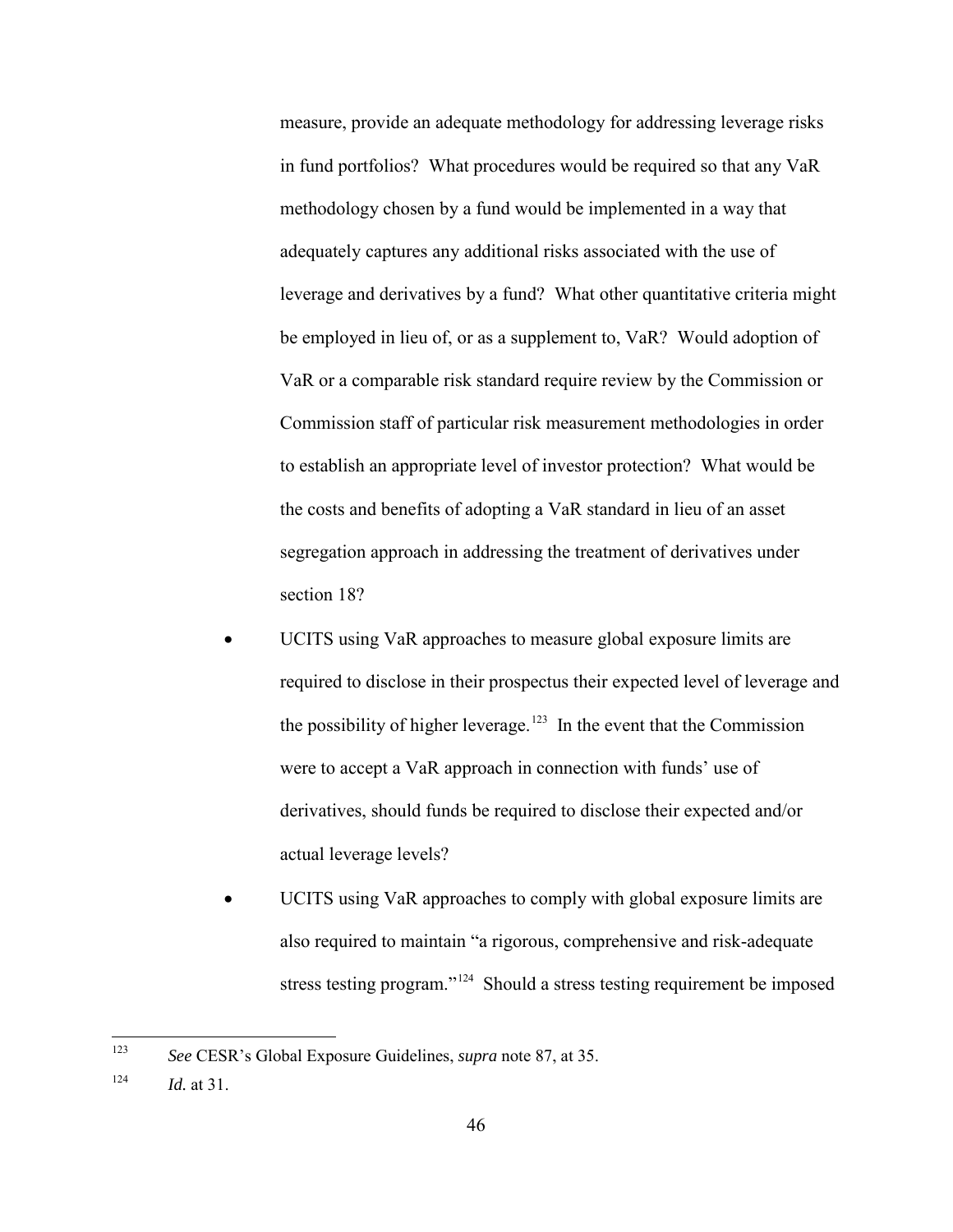upon funds that use derivatives, at least where a risk-based methodology is used to determine the required asset segregation value? What standards, if any, should the Commission establish for stress testing if such a requirement were to be imposed?

- Are there any alternative measures that would provide adequate coverage of a fund's future obligations throughout the life of a derivative instrument as well as the availability of resources to cover unanticipated price movements?
- During the recent credit crisis, did funds that used derivatives and leverage demonstrate the ability to foresee and manage the risks that manifested themselves in connection with derivatives and leverage? Are there examples during the credit crisis where funds incurred losses or experienced gains specifically attributable to their derivatives usage?
- Is it the case that most futures contracts are highly liquid, and that this facilitates rapid liquidation of a losing position, enabling funds to minimize losses? Are there futures contracts that are not highly liquid? Have there been instances where futures contracts, that may typically be considered liquid, have become less liquid, or illiquid? If so, please describe. Could there be instances in the future where derivatives that have historically been considered to be liquid become less liquid, or illiquid? If so, please describe.

47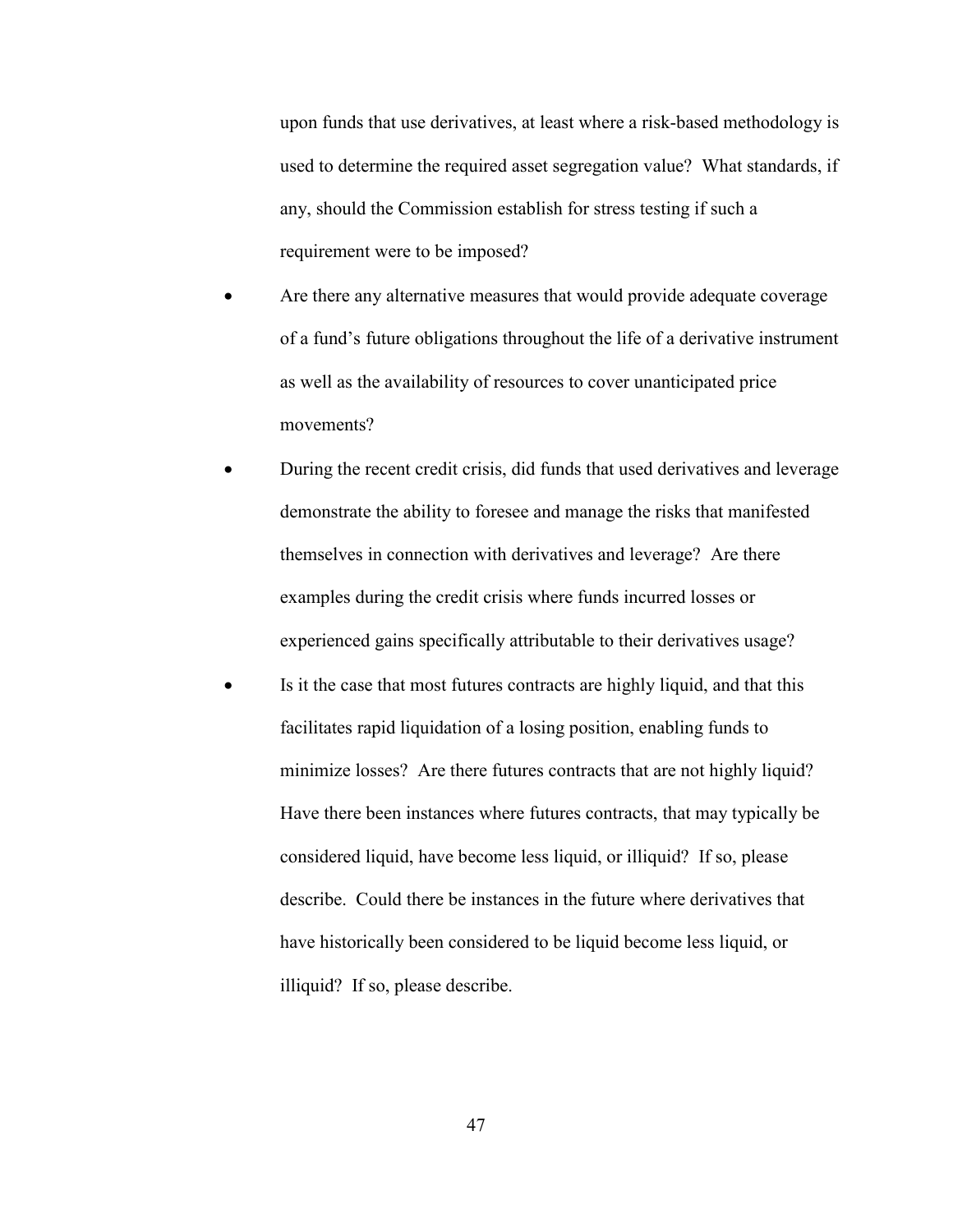### **3. Related Matters**

- Do derivatives that create economic leverage, but that do not impose future payment obligations on funds, such as purchased options or commodity-linked notes, raise the same or similar concerns as derivatives that create indebtedness leverage? Do such derivatives present any other material concerns to funds or their investors, or raise other concerns under the Investment Company Act? If so, how should the Commission address them?
- Please comment on these, or any other, alternative approaches to the regulation of leverage under the Act. The Commission requests comment on whether any other regulatory frameworks provide relevant and useful approaches that the Commission should consider.
- Are there special considerations that need to be taken into account for smaller funds? How might taking such considerations into account impact investor protection?

# **III. DERIVATIVES UNDER THE INVESTMENT COMPANY ACT'S DIVERSIFICATION REQUIREMENTS**

In this section of the release, the Commission discusses the diversification requirements of the Investment Company Act. The Commission also explores, and requests comment on, issues that arise in the course of applying those requirements to funds' use of derivatives.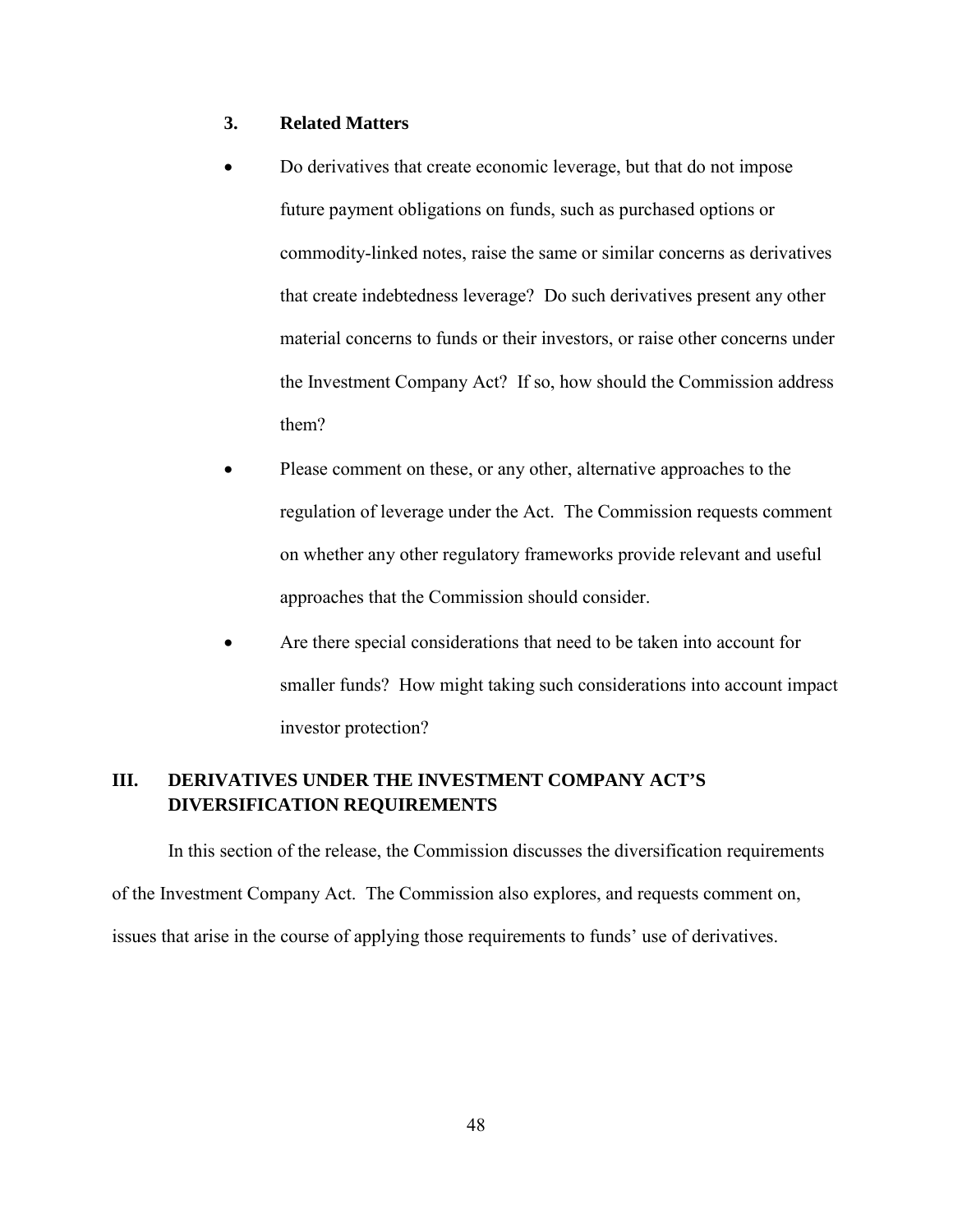#### **A. The Diversification Requirements**

Funds are required to disclose in their registration statements whether they are classified as diversified or non-diversified.<sup>125</sup> A fund that discloses in its registration statement that it is classified as diversified is prohibited from changing its classification to non-diversified without first obtaining shareholder approval.<sup>126</sup> A diversified fund is a fund that, with respect to 75% of the value of its total assets (the "75% bucket"),  $127$  has (among other things) no more than 5% of the value of its total assets invested in the securities of any one issuer.<sup>[128](#page-48-3)</sup> A non-diversified fund is any fund that does not meet these requirements.<sup>[129](#page-48-4)</sup>

 The purpose of the diversification requirements is to prevent a fund that holds itself out as diversified from being too closely tied to the success of one or a few issuers or controlling portfolio companies.<sup>[130](#page-48-5)</sup> As one commentator has noted, the requirements are designed to ensure that investors receive a clear statement of the character of the portfolio of the fund in which they

<span id="page-48-0"></span><sup>125</sup> Section 8(b)(1)(A) of the Act; Form N-1A, Items 16,  $4(a)$  and  $4(b)(1)$ ; Form N-2, Item 17.

<span id="page-48-1"></span><sup>&</sup>lt;sup>126</sup> Section 13(a)(1) of the Act.

<span id="page-48-2"></span><sup>&</sup>lt;sup>127</sup> Rule 5b-1 under the Investment Company Act generally defines "total assets," when used in computing values for purposes of sections 5 and 12 of the Act, as "the gross assets of the company with respect to which the computation is made, taken as of the end of the fiscal quarter of the company last preceding the date of computation."

<span id="page-48-3"></span><sup>&</sup>lt;sup>128</sup> Section 5(b)(1) of the Act. The term "issuer" is defined in sections 2(a) and 2(a)(22) of the Act as "unless the context otherwise requires, . . . .every person who issues or proposes to issue any security, or has outstanding any security which it has issued." In addition, a diversified fund, with respect to the 75% bucket, may not own more than 10% of the outstanding voting securities of any one issuer. *See* Section 5(b)(1) of the Act. A fund seeking to qualify as a "regulated investment company" must comply with the diversification requirements of section 851 of the IRC, even if the fund is not diversified under the Investment Company Act. The diversification requirements under the IRC are similar, but not identical, to the diversification requirements of the Investment Company Act. *See* 26 U.S.C. § 851(b)(3)(2010).

<span id="page-48-4"></span><sup>&</sup>lt;sup>129</sup> Section 5(b)(2) of the Act.

<span id="page-48-5"></span><sup>&</sup>lt;sup>130</sup> Senate Hearings, *supra* note [49,](#page-18-7) at 188 (Statement of David Schenker, Chief Counsel, Investment Trust Study, SEC, commenting on a version of section  $5(b)(1)$  that was similar, but not identical, to the current version) ("a diversified company must have at least several different securities in its portfolio, and cannot make investments which will put them in a controlling position . . . .").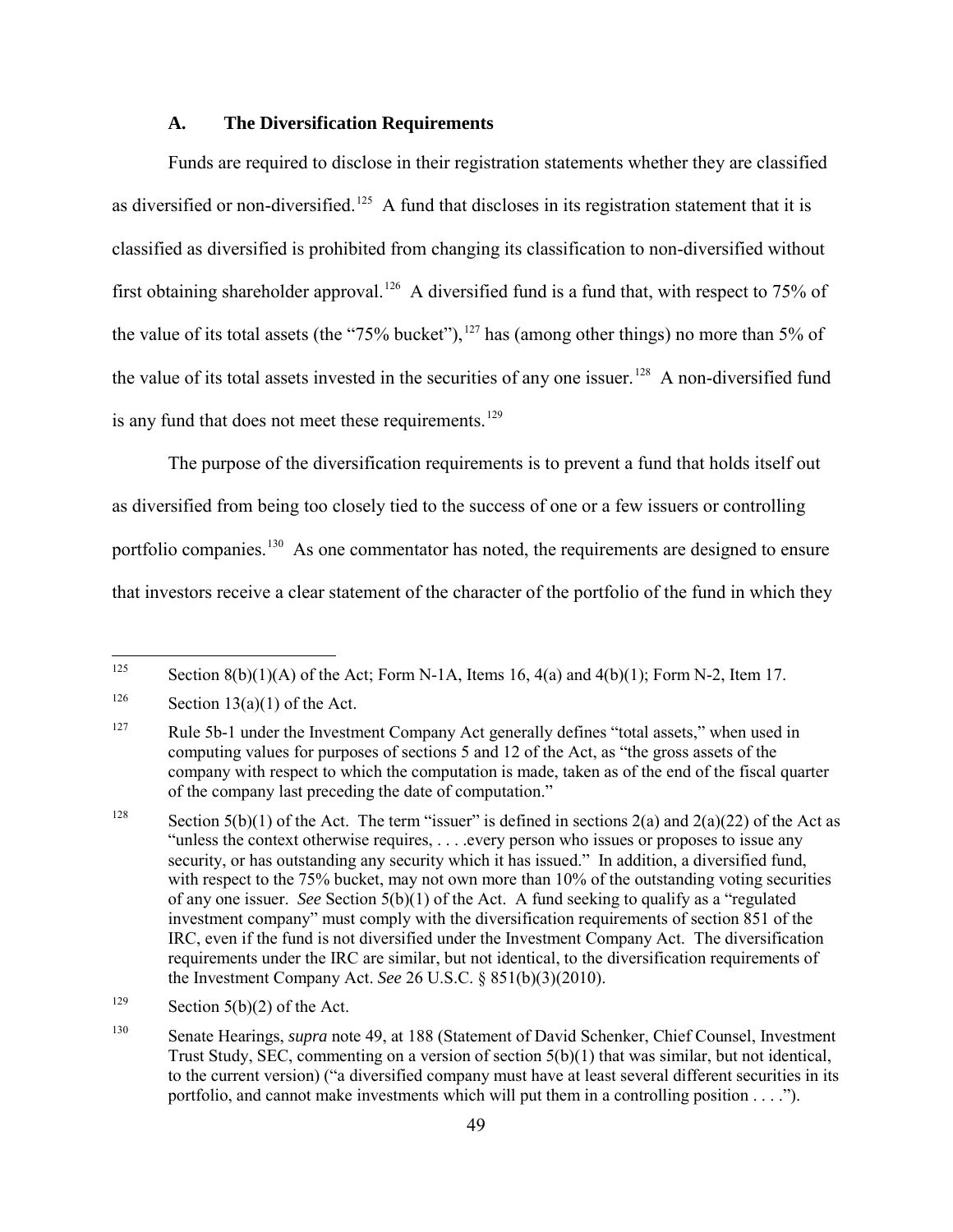<span id="page-49-4"></span>have invested,<sup>[131](#page-49-0)</sup> and are intended to prevent any diversified fund from becoming non-diversified without the prior approval of its shareholders.<sup>[132](#page-49-1)</sup>

For purposes of determining whether a fund is diversified or non-diversified, the value of the fund's "total assets" is generally determined as of the end of the fund's last preceding fiscal quarter and includes the value of derivatives held by the fund. Under the Investment Company Act's definition of "value,"<sup>[133](#page-49-2)</sup> the appropriate valuation methodology to be used by a fund generally depends upon: (a) whether market quotations for the fund's portfolio securities<sup>[134](#page-49-3)</sup> are readily available; and (b) whether the fund owned the particular portfolio securities or other assets at the end of its last preceding fiscal quarter. Specifically, the Act states that, "unless the context otherwise requires," the value of a fund's assets for purposes of the diversification requirements is as follows:

• for each portfolio security owned at the end of the fund's last preceding fiscal quarter for which market quotations are readily available, the value of the security is the market value of the security at the end of such quarter;

<span id="page-49-0"></span><sup>131</sup> 131 *See, e.g*., Alfred Jaretzki, Jr., *The Investment Company Act of 1940*, 26 Wash. U. L. Q. 303, 314 n. 34 (Apr. 1941) ("Jaretzki") (the "distinction between diversified and non-diversified companies is due in large part, it is believed, to a desire to inform stockholders of the character of the portfolio of the company in which they have invested.")

<span id="page-49-1"></span> $132$  *Id.* at 316-17.

<span id="page-49-2"></span><sup>&</sup>lt;sup>133</sup> "Value" is defined in section  $2(a)(41)$  of the Act.

<span id="page-49-3"></span><sup>&</sup>lt;sup>134</sup> Sections 2(a) and 2(a)(36) of the Act provide that, "unless the context otherwise requires," the term "security" includes, among other things, any "note" or "evidence of indebtedness." As discussed *supra* note [57,](#page-19-4) the definition of the term "security" in the Act is broader than the definitions of that term in the other federal securities laws and the Commission has interpreted the term "security" in light of the policies and purposes underlying the Act. As a general matter, most derivatives appear to be notes or evidences of indebtedness and thus securities for purposes of the diversification requirements. Treating derivatives as securities for diversification classification purposes appears to be consistent with the policies and purposes underlying the diversification requirements, including the concern that funds that classify themselves as diversified indeed have diverse portfolios of investments, the performance of which is not tied too closely to the success of one or a few issuers.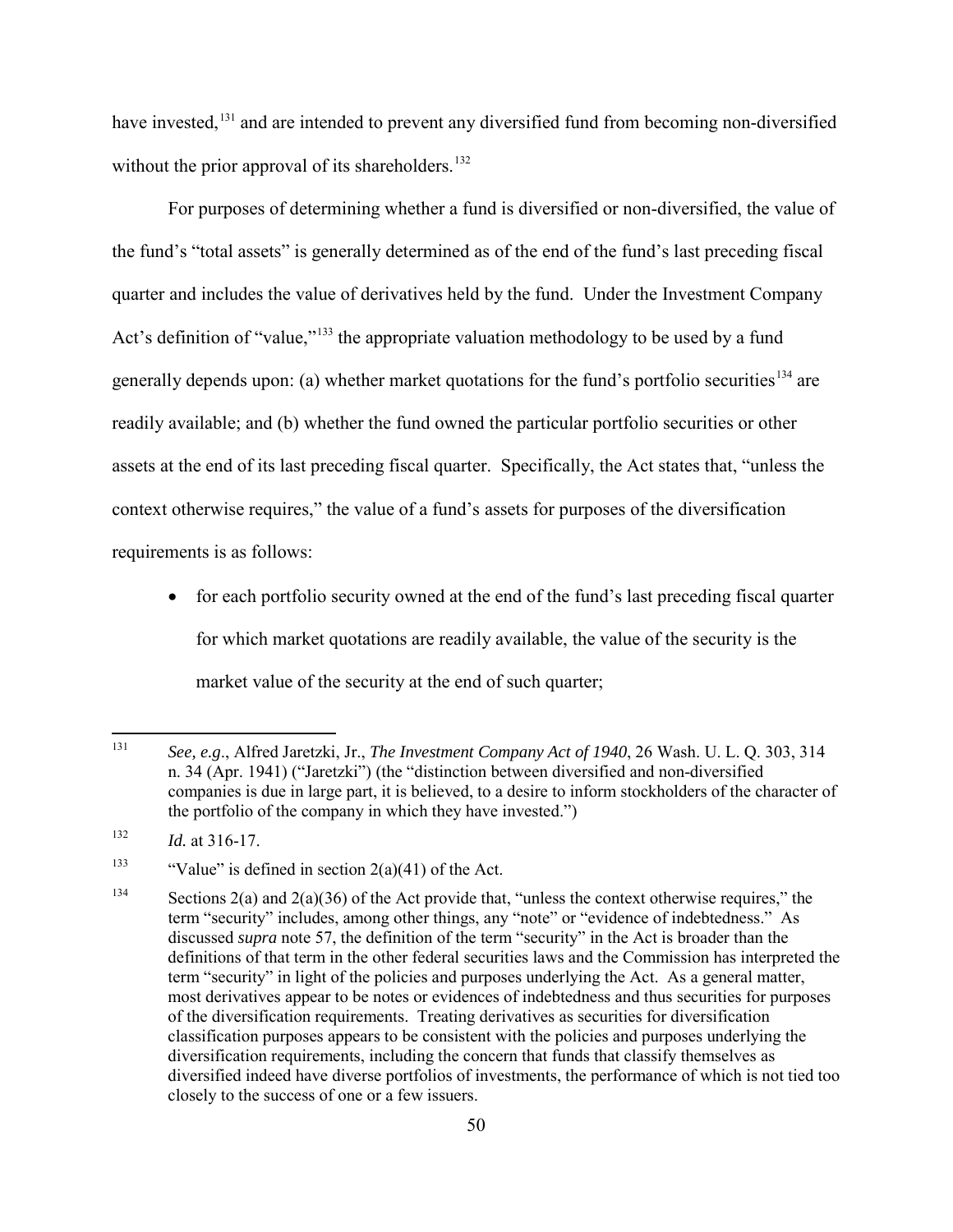- for any other portfolio security or asset owned at the end of the fund's last preceding fiscal quarter, the value of the security or asset is the fair value of the security or asset at the end of such quarter, as determined in good faith by the fund's board of directors; and
- for any security or asset acquired by the fund after the last preceding fiscal quarter, the cost thereof.<sup>[135](#page-50-0)</sup>

### **B. Application of the Diversification Requirements to a Fund's Use of Derivatives**

A diversified fund that contemplates investing in derivatives must consider how to value these instruments for purposes of calculating the 75% bucket based upon its "total assets" and for purposes of calculating whether the fund has invested 5% of the value of its total assets in the securities of any one "issuer." In addition, the fund must determine the identity of the issuer of each such derivative.

## **1. Valuation of Derivatives for Purposes of Determining a Fund's Classification as Diversified or Non-Diversified**

When determining the value of a fund's total assets for purposes of determining the fund's classification as diversified or non-diversified, the fund must calculate the value of any derivative held by the fund. Under the Act, "unless the context otherwise requires," derivatives (and all other assets) held by a fund must be valued for diversification purposes using market values and fair values, at the end of the fund's last preceding fiscal quarter, or, if subsequently acquired, their cost.<sup>[136](#page-50-1)</sup>

<span id="page-50-0"></span><sup>135</sup> Sections  $2(a)(41)(A)(i)$ , (ii), and (iii) of the Act. Market value and fair value are discussed *infra* at Section VI. (Valuation of Derivatives). *See also Adoption of Rules Relating to the Classification of Management Investment Companies as either Diversified or Non-Diversified*, Investment Company Act Release No. 178 (Aug. 6, 1941) [6 FR 3966 (Aug. 8, 1941)].

<span id="page-50-1"></span><sup>&</sup>lt;sup>136</sup> *See* section 2(a)(41)(A) of the Act.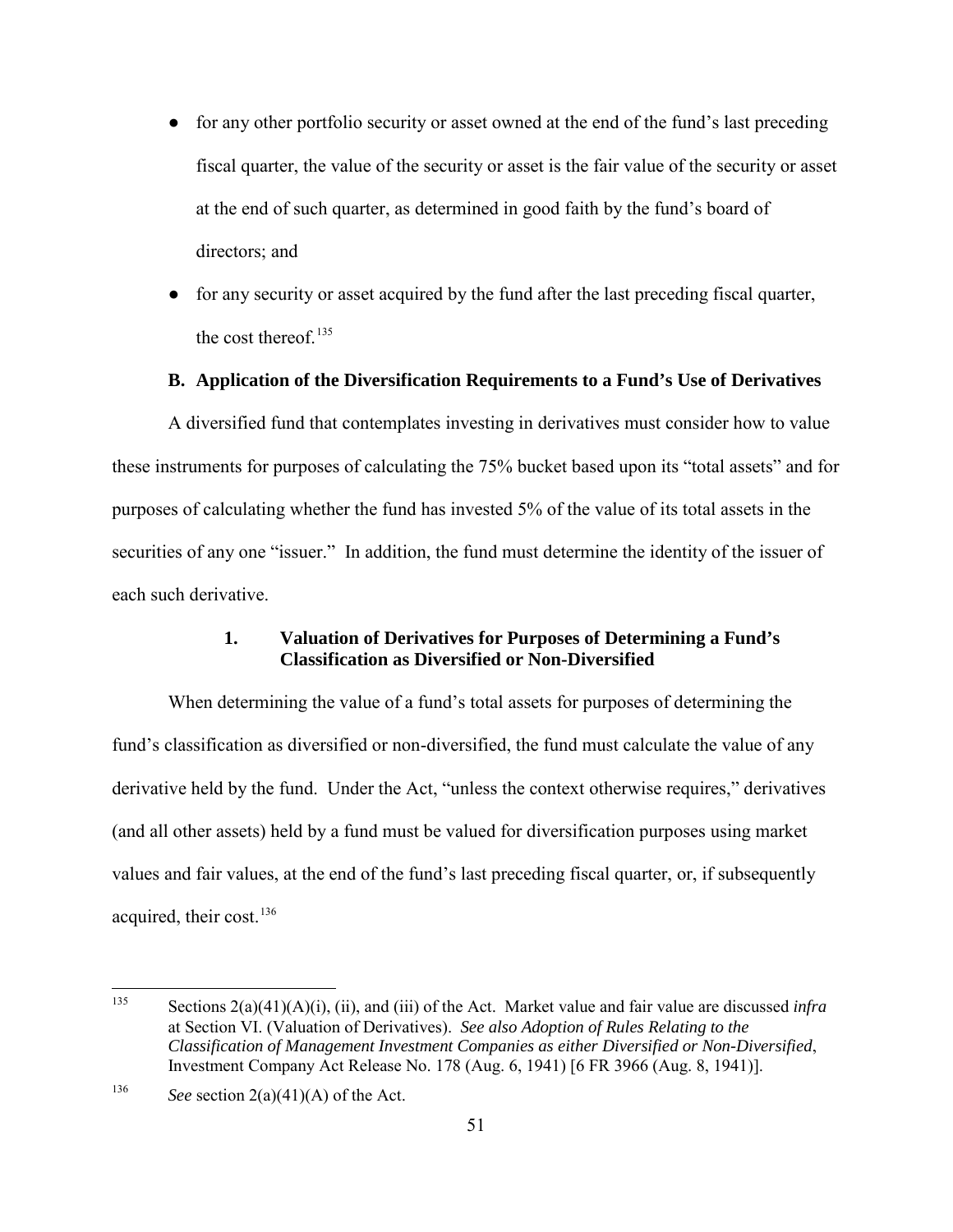For purposes of calculating NAV under the Act's valuation provisions, derivatives are generally valued using a "market value" measure for exchange-traded derivatives and a "fair value" measure for OTC derivatives; under either measure, the value of a derivative would appear to be the value at which the derivative could be sold or otherwise transferred at the relevant time.<sup>137</sup> Compliance with the valuation provisions of the Act helps to ensure, among other things, that the prices at which fund shares are purchased and redeemed are fair and do not result in dilution of shareholder interests or other harm to shareholders.<sup>[138](#page-51-1)</sup>

The diversification requirements are designed to prevent a fund that holds itself out as diversified from having heightened exposure to one or a few issuers and help to accurately inform investors about the nature of the fund. Given that derivatives generally are designed to convey a leveraged return based on a reference asset over a period of time, their mark-to-market values at a given point do not reflect the asset base on which future gains and losses will be based or otherwise represent the potential future exposure of the fund under the derivatives investment. Use of a mark-to-market value for derivatives held by a fund could thus permit a fund to maintain an ongoing exposure to a single issuer or group of issuers in excess of 5% of the fund's assets on a notional basis, while continuing to classify itself as diversified.<sup>[139](#page-51-2)</sup>

<span id="page-51-0"></span><sup>137</sup> 137 For additional discussion of valuation requirements and guidance, *see infra* Section VI. (Valuation of Derivatives).

<span id="page-51-1"></span><sup>138</sup> *Compliance Programs of Investment Companies and Investment Advisers*, Investment Company Act Release No. 26299 (Dec. 17, 2003) [68 FR 74714 (Dec. 24, 2003)] *available at* [http://www.sec.gov/rules/final/ia-2204.pdf.](http://www.sec.gov/rules/final/ia-2204.pdf)

<span id="page-51-2"></span><sup>&</sup>lt;sup>139</sup> For example, a fund that holds itself out as diversified may have invested four percent of its assets in securities of an issuer to which it has additional exposure through a total return swap that creates exposure equal to another four percent of its assets on a notional basis, yielding a combined exposure to the issuer of eight percent of the fund's total assets. The current mark-tomarket value of the total return swap would likely be sufficiently low to enable the fund to calculate its investments in the issuer at less than five percent of its total assets, but, its total exposure to that issuer is over five percent of its total assets.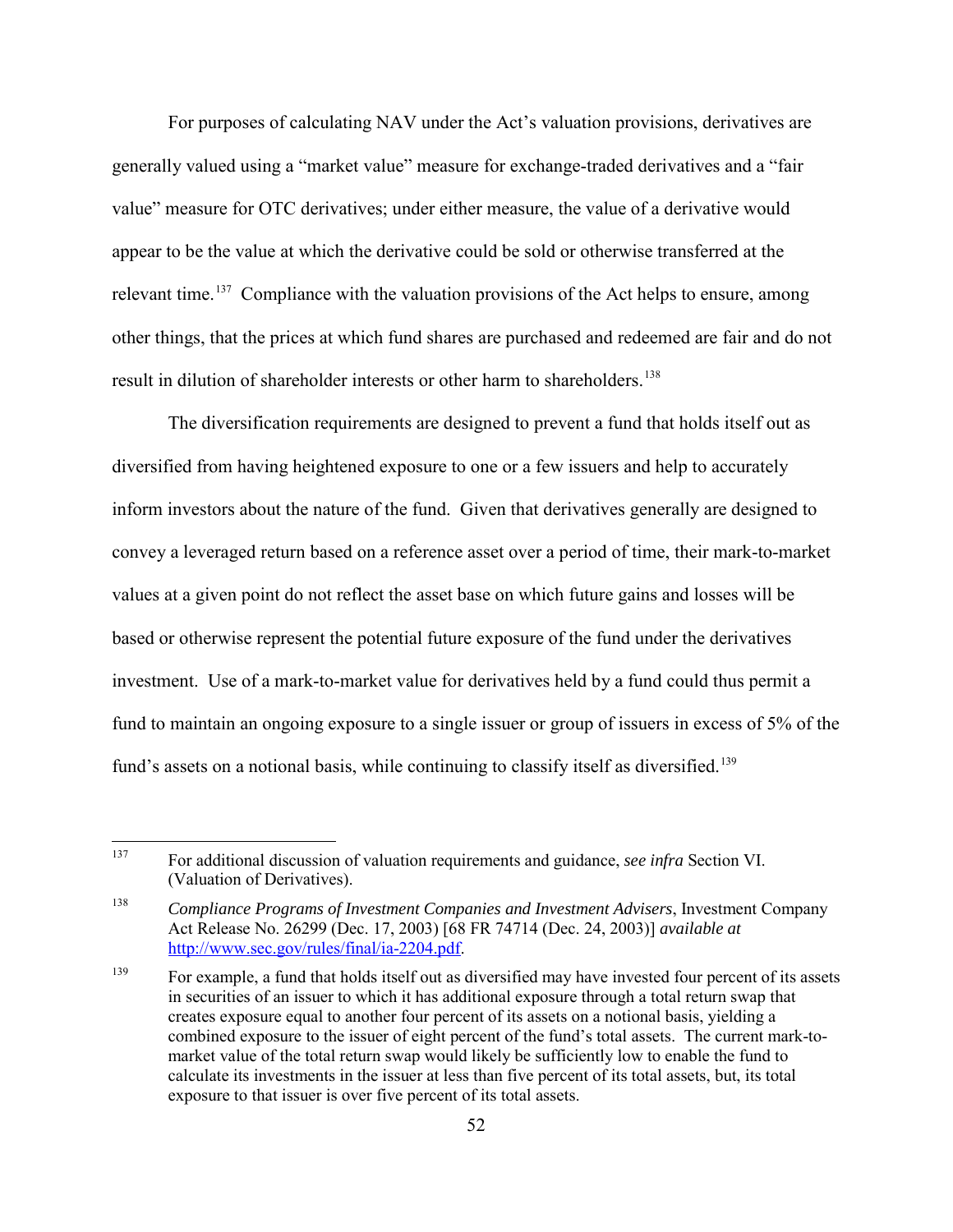Should the Commission consider whether application of the diversification requirements to derivatives is a "context [that] otherwise requires" a different measure of value than the statutory definition of "value?" The value at which the derivative can be sold or otherwise transferred will reflect the gains or losses on that investment at a point in time. Would the use of the notional amount of the derivative, rather than its liquidation value, better achieve the purposes of the diversification provisions of the Act? The Commission requests comment on these issues and related questions set forth below.

## **2. Identification of the Issuer of a Derivative for Purposes of Determining a Fund's Classification as Diversified or Non-Diversified**

The diversification requirements restrict a fund that is classified as diversified from investing, with respect to its 75% bucket, more than 5% of the value of its total assets in the securities of any one issuer. The Act defines the term "issuer" as "every person who issues or proposes to issue any security, or has outstanding any security which it has issued,"[140](#page-52-0) unless the context otherwise requires.<sup>141</sup> In general, the "issuer" of an OTC derivative entered into by a fund would appear to be the fund's counterparty, and the "issuer" of an exchange-traded derivative would appear to be the clearinghouse due to the novation.<sup>[142](#page-52-2)</sup> However, a derivative may have a reference asset that also has an issuer, *e.g.*, a total return swap on the common stock of a corporate issuer. In such a case, the potential exposure of the fund created by the derivative is to both the counterparty to the contract and the issuer of the reference security.

<span id="page-52-0"></span><sup>140</sup> Section  $2(a)(22)$  of the Act.

<span id="page-52-1"></span> $141$  Section 2(a) of the Act.

<span id="page-52-2"></span><sup>142</sup> *See Exemptions for Security-Based Swaps Issued by Certain Clearing Agencies*, Securities Act Release No. 9222 (June 9, 2011) [76 FR 34920 (June 15, 2011)] at n. 18 and accompanying text, *available at* <http://www.sec.gov/rules/proposed/2011/33-9222.pdf> (also describing "novation" as a process through which the original obligation between a buyer and seller is discharged through the substitution of the central counterparty as seller to buyer and buyer to seller, creating two new contracts).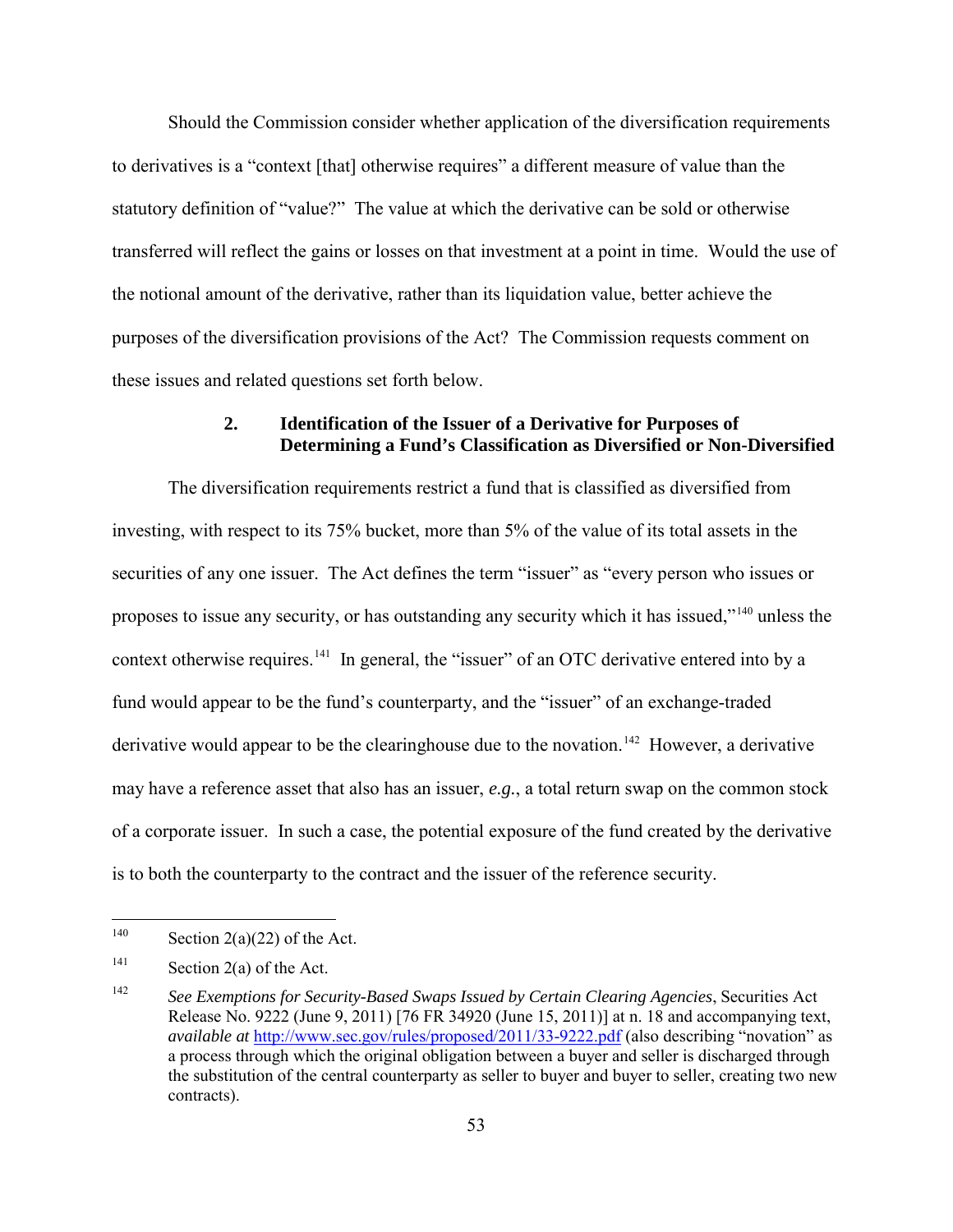# **C. Request for Comment**

The Commission requests comment concerning the application of the Act's diversification requirements to derivatives held in fund portfolios, including the following specific issues:

> • Valuation of Derivatives for Purposes of the Diversification Requirements. As discussed above, the diversification requirements are designed to preclude a fund that has classified itself as "diversified" from concentrating its portfolio investments in the securities of any single issuer. In light of this purpose, how should a derivative be valued for purposes of applying the diversification tests? Could investors be misled by a fund's disclosure that it is diversified when it has ongoing exposure to a single issuer or group of issuers in excess of 5% of the fund's assets on a notional basis? In what circumstances, if any, would mark-tomarket value provide an adequate measure of a fund's exposure to an issuer such that the purposes of the diversification requirements would be fulfilled? If a current market value measure is appropriate for this purpose, should any additional safeguards be adopted to address circumstances in which a derivative's potential future exposure may materially exceed its current market value? For example, should the "diversification" classification be qualified or supplemented to reflect the impact on the fund's diversification of the notional exposures created by derivatives? The Commission also requests comment concerning the potential for derivatives exposures to be understated. Further, if derivatives exposures are potentially understated, how should the issue be addressed? For example, should funds be required to provide additional information to investors? Also, if mark-to-market values are ascribed to derivatives for purposes of the

54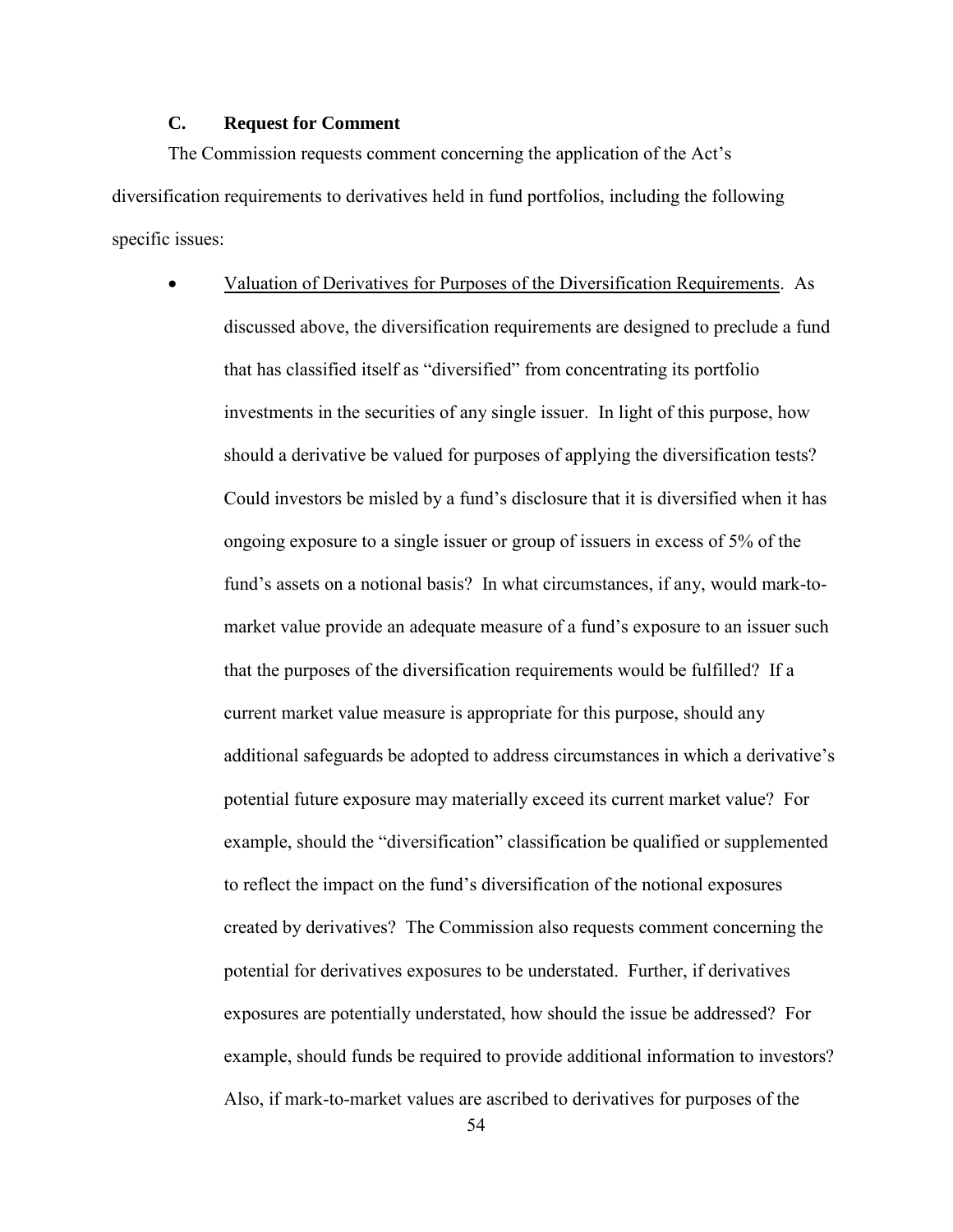diversification requirements, how should negative values for derivatives be treated?

- Alternative Diversification Standards. Should different or additional diversification standards be developed that would better address the types of exposures attainable through derivatives?
- Treatment of Counterparty Issues under the Diversification Requirements. In light of the statutory purpose of preventing a fund from holding itself out as diversified even though it is dependent upon the performance of a small number of issuers, should counterparties to derivatives investments with funds be considered issuers of securities for purposes of the diversification requirements? If counterparty obligations under a derivative investment are considered securities of an issuer for purposes of the diversification requirements, how should such obligations be measured for this purpose? The 2010 ABA Derivatives Report recommends that, for purposes of determining a fund's classification as diversified or non-diversified, a fund should be able to disregard its exposures to its derivative investment counterparties and that counterparty exposures should be addressed separately under section  $12(d)(3)$  of the Act, in part to assure that counterparty exposures would be addressed for non-diversified as well as diversified funds.<sup>143</sup> Would it be preferable to address counterparty exposures under section  $12(d)(3)$ ?<sup>[144](#page-54-1)</sup> If so, should diversification issues relating to

<span id="page-54-0"></span> $143$ 143 2010 ABA Derivatives Report, *supra* note [8,](#page-5-1) at 27-28.

<span id="page-54-1"></span><sup>&</sup>lt;sup>144</sup> Under section 12(d)(3) of the Investment Company Act, funds generally may not purchase or otherwise acquire any security issued by, or any other interest in, the business of a broker, dealer, underwriter, or investment adviser ("securities-related issuer"). *See infra* discussion in Section IV. (Exposure to Securities-Related Issuers Through Derivatives).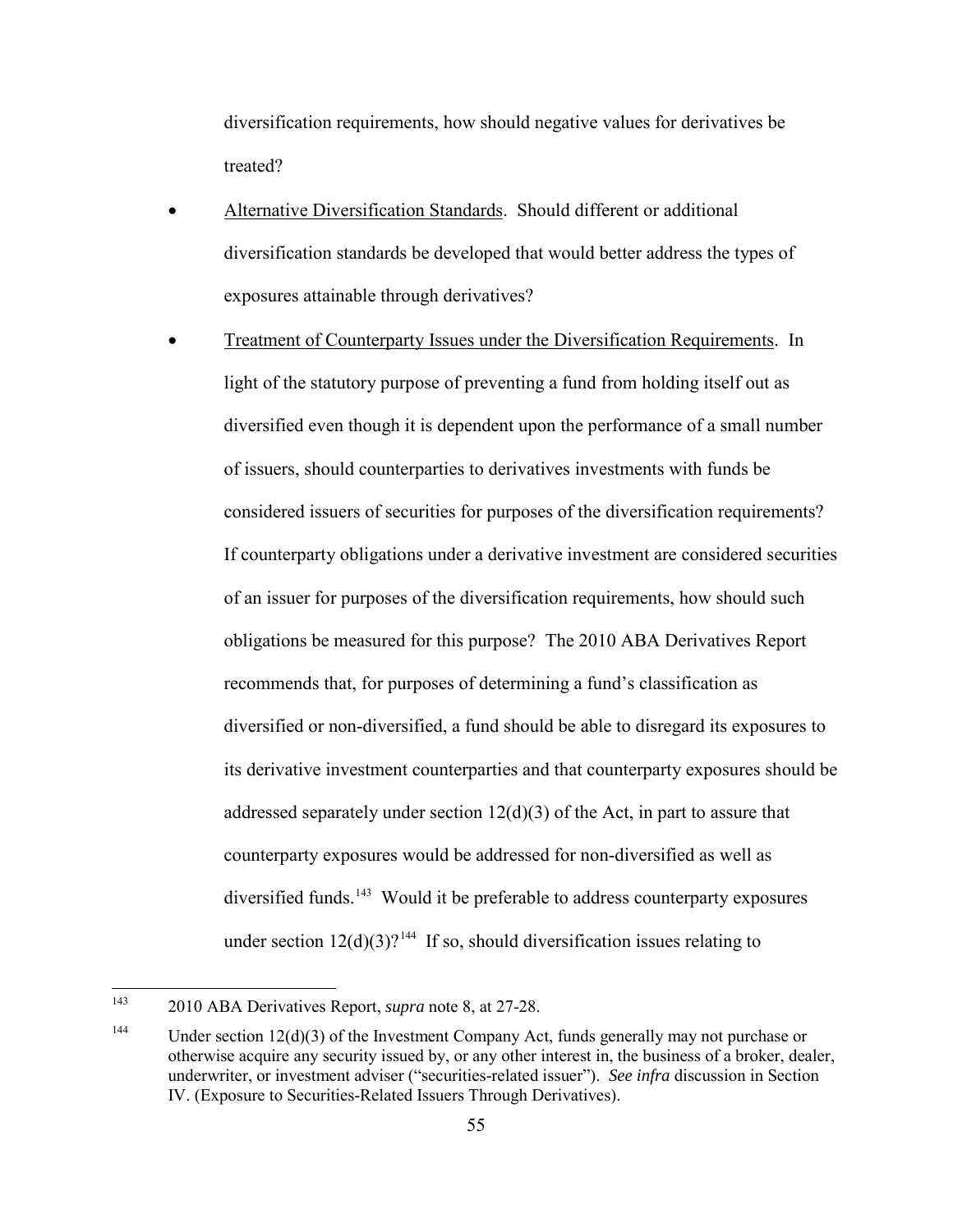counterparties that are not securities-related issuers continue to be addressed under the Act's diversification provisions?

Relevance of Reference Assets Under Derivatives to Diversification

Requirements. Under the 2010 ABA Derivatives Report's suggested approach, a derivative's reference asset would be considered a security issued by an issuer for purposes of the diversification requirements, an approach that the 2010 ABA Derivatives Report indicates is already followed by many funds when calculating "long exposures" to the fund.<sup>[145](#page-55-0)</sup> Should the issuer of reference assets underlying a derivative entered into by a fund be considered to be the issuer of a security for purposes of the diversification requirements in lieu of, or in addition to, the counterparty? If not, how, if at all, should exposure to the issuer of a reference asset be disclosed to investors and the potential inconsistency of such exposure with diversification categorization be addressed?

• Are there special considerations that need to be taken into account for smaller funds? How might taking such considerations into account impact investor protection?

## **IV. EXPOSURE TO SECURITIES-RELATED ISSUERS THROUGH DERIVATIVES**

Funds engaging in derivatives investments may also confront issues under the Act's restrictions upon acquisition of interests in securities-related issuers. In this section of the release, the Commission discusses the application of section  $12(d)(3)$  and rule 12d3-1, which address a fund's exposure to securities-related issuers, to funds' use of derivatives. The Commission seeks comment on the manner in which the Act's prohibition on such acquisitions

<span id="page-55-0"></span>145

<sup>145 2010</sup> ABA Derivatives Report, *supra* note [8,](#page-5-1) at 26.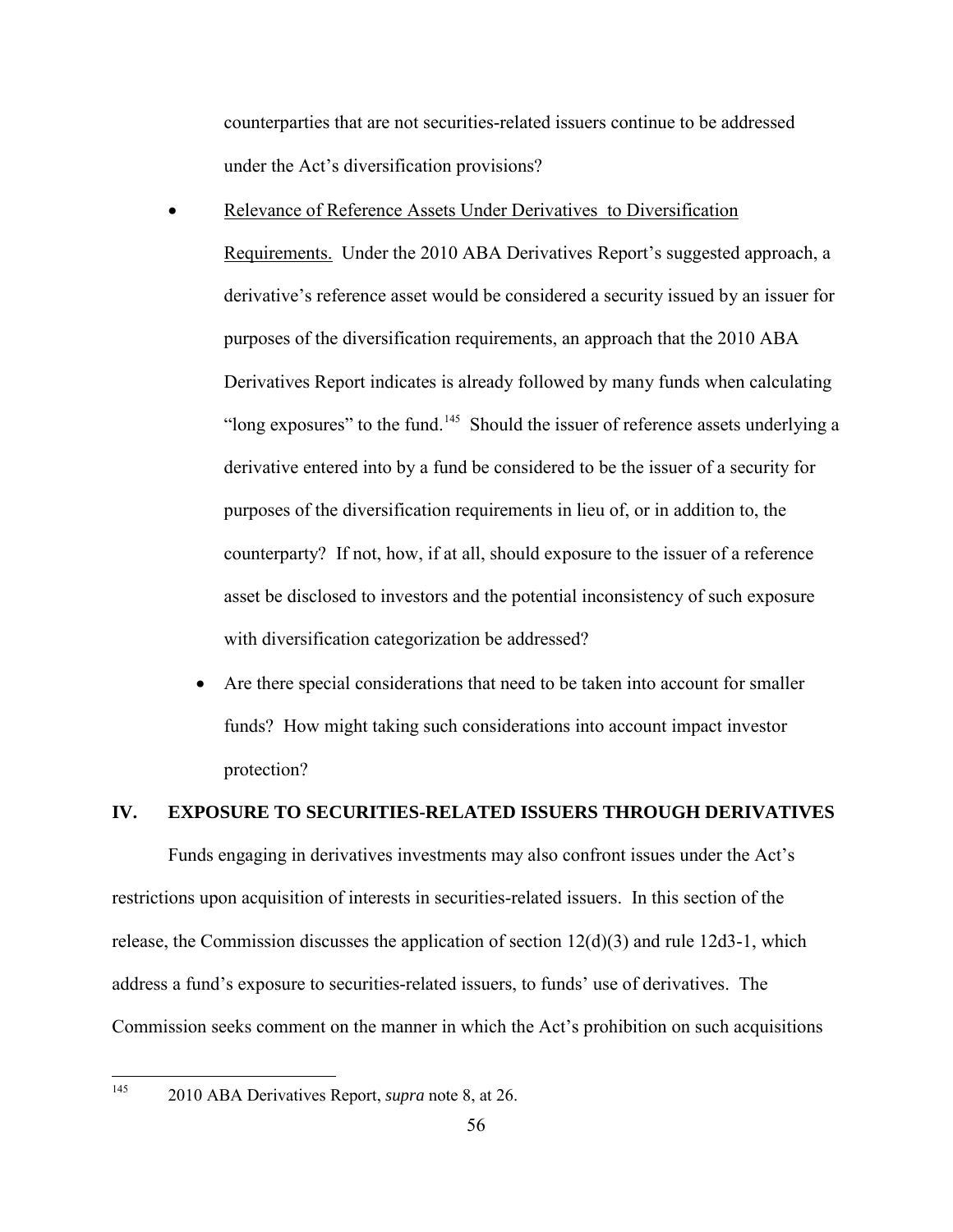and the Commission's exemptive rule granting limited relief from that prohibition should apply in the context of derivatives.

# <span id="page-56-0"></span>**A. Investment Company Act Limitations on Investing in Securities-Related Issuers**

Under section 12(d)(3) of the Investment Company Act, funds generally may not purchase or otherwise acquire any security issued by, or any other interest in, the business of a broker, dealer, underwriter, or investment adviser ("securities-related issuer").<sup>146</sup> There are two reasons for this prohibition. First, it limits a fund's exposure to the entrepreneurial risks of securities-related issuers, including the fund's potential inability to extricate itself from an illiquid investment in a securities-related issuer.<sup>[147](#page-56-2)</sup> Second, it is one of several Investment Company Act provisions which, taken together, prohibit fund sponsors, which include broker-

<span id="page-56-1"></span><sup>146</sup> Section 12(d)(3) of the Act. *See also Statement of the Commission Advising All Registered Investment Companies to Divest Themselves of Interest and Securities Acquired in Contravention of the Provisions of Section 12(d)(3) of the Investment Company Act of 1940 within a Reasonable Period of Time*, Investment Company Act Release No. 3542 (Sept. 21, 1962) [27 FR 9652 (Sept. 29, 1962 )] ("1962 Statement") (stating that "prohibited purchases or acquisitions occur not only when a security or interest is originally purchased or acquired, but also when investment companies . . . hold an interest in a portfolio company which thereafter by merger, consolidation, reorganization . . . or otherwise, acquires an interest in a dealer, broker, underwriter or investment adviser"); *Exemption for Acquisition by Registered Investment Companies of Securities Issued by Persons Engaged Directly or Indirectly in Securities Related Businesses*, Investment Company Act Release No. 13725 (Jan. 17, 1984) [49 FR 2912 (Jan. 24, 1984 )] ("1984 Proposing Release") at n.2 and accompanying text (discussing the 1962 Statement).

<span id="page-56-2"></span><sup>147</sup> *See* 1984 Proposing Release, *supra* note [146,](#page-56-0) at n. 7 and accompanying text (discussing that "[i]n 1940, securities related businesses, for the most part, were organized as private partnerships. By investing in such businesses, investment companies would expose their shareholders to potential losses which were not present in other types of investments; if the business failed, the investment company as a general partner would be held accountable for the partnership's liabilities; if the business floundered, the investment company would be locked into its investment."). Rule 12d3- 1 under the Act has, since 1984, provided a limited exemption from section  $12(d)(3)$  for acquisitions of certain securities and, until 1993, addressed the liquidity concern underlying section  $12(d)(3)$  by limiting the equity securities of a securities-related issuer that a fund may acquire to "margin securities," as defined in Regulation T of the Board of Governors of the Federal Reserve System, and generally limiting the permissible debt securities to "investment grade securities," as determined by at least one nationally recognized statistical rating organization. *See, e.g.,* 1984 Proposing Release*, supra* not[e 146,](#page-56-0) at nn. 24-25 and accompanying text. The rule has never permitted a fund to acquire a general partnership interest in a securitiesrelated business.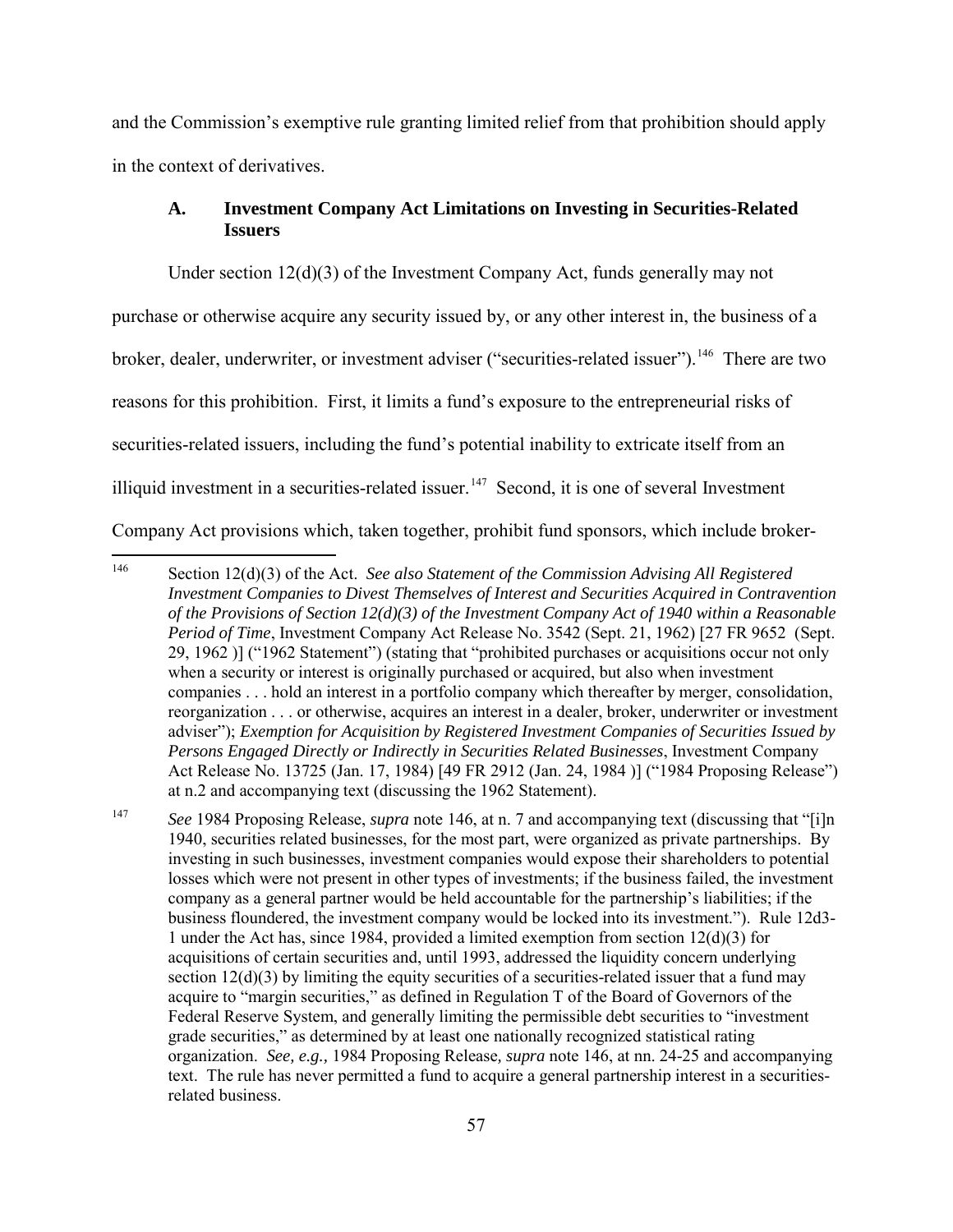dealers, underwriters, and investment advisers, from taking advantage of the funds that they sponsor.<sup>[148](#page-57-0)</sup> Specifically, the prohibition has the effect of limiting the possibility of abusive reciprocal practices<sup>[149](#page-57-1)</sup> between funds and securities-related issuers.

 Rule 12d3-1 under the Act provides funds with a limited exception from this prohibition. Under the rule, a fund may acquire securities of any person that (a) derives 15 percent or less of its gross revenues from "securities related activities,"<sup>150</sup> as long as the fund does not control such person after the acquisition, or (b) derives more than 15 percent of its gross revenues from "securities related activities," subject to limits on the percentage of the issuer's securities that may be acquired by a fund.<sup>151</sup> The rule does not permit a fund to acquire a general partnership interest in a securities-related issuer. [152](#page-57-4)

<span id="page-57-5"></span><span id="page-57-0"></span><sup>148</sup> See *id.* at n. 8 and accompanying text.

<span id="page-57-1"></span><sup>&</sup>lt;sup>149</sup> See, e.g., *id.* at n. 9 and accompanying text ("Such reciprocal practices include the possibility that an investment company might purchase securities or other interests in a broker-dealer to reward that broker-dealer for selling fund shares, rather than solely on investment merit. Similarly, the staff has expressed concern that an investment company might direct brokerage to a broker-dealer in which the company has invested to enhance the broker-dealer's profitability or to assist it during financial difficulty, even though that broker-dealer may not offer the best price and execution.")

<span id="page-57-2"></span><sup>&</sup>lt;sup>150</sup> The rule defines "securities related activities" as "activities as a broker, a dealer, an underwriter, an investment adviser registered under the Investment Advisers Act of 1940, as amended, or as an investment adviser to a registered investment company."

<span id="page-57-3"></span><sup>&</sup>lt;sup>151</sup> Under these limits, a fund may not acquire more than 5% of that class of the issuer's outstanding equity securities or more than 10% of the outstanding principal amount of the issuer's debt securities, and may not have more than 5% of the value of the fund's total assets invested in the securities of the issuer. Rule 12d3-1 defines "equity security" in accordance with rule 3a11-1 under the Exchange Act, which in turn includes "any stock or similar security, certificate of interest or participation in any profit sharing agreement, preorganization certificate or subscription, transferable share, voting trust certificate or certificate of deposit for an equity security, limited partnership interest, interest in a joint venture, or certificate of interest in a business trust; any security future on any such security; or any security convertible, with or without consideration into such a security, or carrying any warrant or right to subscribe to or purchase such a security; or any such warrant or right; or any put, call, straddle, or other option or privilege of buying such a security from or selling such a security to another without being bound to do so." Rule 12d3-1 under the Act defines "debt security" as "all securities other than equity securities."

<span id="page-57-4"></span><sup>&</sup>lt;sup>152</sup> Rule 12d3-1 also does not permit the acquisition of a security issued by the fund's promoter,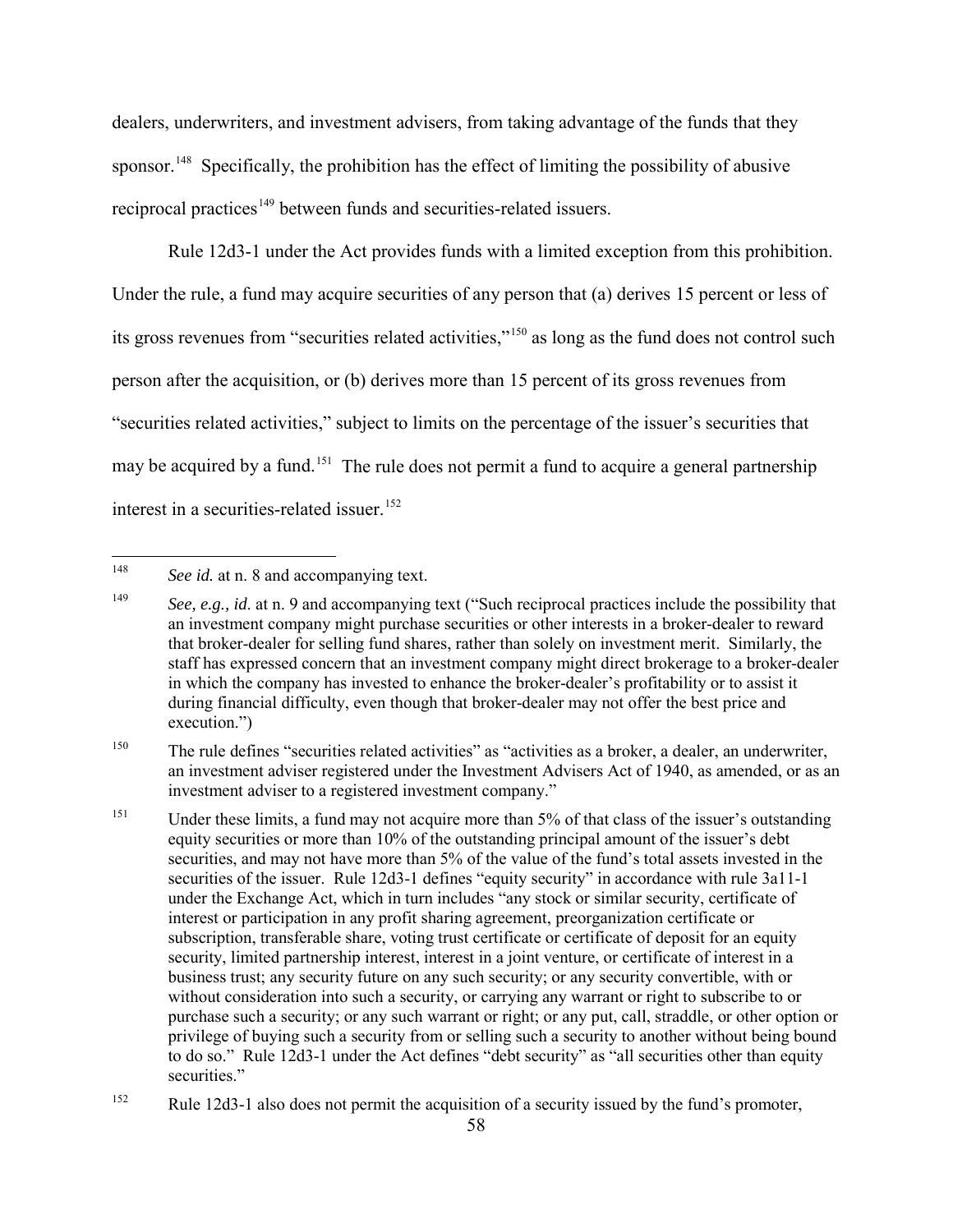#### **B. Counterparty to a Derivatives Investment**

 When a fund invests in an OTC derivative, the fund receives the obligation of its counterparty to perform under the contract. If the counterparty is a securities-related issuer, a fund's acquisition of that obligation may constitute an acquisition of a security or another interest in a securities-related issuer within the scope of section  $12(d)(3)$  of the Investment Company Act.<sup>[153](#page-58-0)</sup> As noted above, in the case of exchange-traded derivatives that are cleared, the issuer of the derivative typically is the clearinghouse. In a no-action letter, the staff did not object to the assertion that, in acquiring an exchange-traded option, a fund generally would not appear to be acquiring securities issued by, or an interest in, a securities-related issuer.<sup>154</sup> In the case of OTC derivatives, if a fund's counterparty is a securities-related issuer, the fund's transaction with the counterparty may represent the acquisition of a security issued by, or an interest in, that issuer.<sup>[155](#page-58-2)</sup>

If an OTC derivative with a securities-related issuer as the counterparty is a security issued by that counterparty, then the fund may be able to rely on rule 12d3-1 to engage in the transaction.<sup>[156](#page-58-3)</sup> If such a derivative is not a security issued by the counterparty, but the transaction

principal underwriter, or investment adviser, or an affiliated person of the promoter, principal underwriter, or investment adviser, subject to an exception for certain subadvisory relationships.

<span id="page-58-0"></span><sup>153</sup> If the counterparty is not a securities-related issuer, the fund may enter into the transaction without being limited by section  $12(d)(3)$ . The fund will need to monitor the status of its counterparty during the term of the transaction to ensure that the counterparty remains a nonsecurities-related issuer. *See* 1962 Statement, *supra* note [146.](#page-56-0)

<span id="page-58-1"></span><sup>154</sup> *See, e.g.,* Institutional Equity Fund, SEC Staff No-Action Letter (Feb. 27, 1984).

<span id="page-58-2"></span><sup>&</sup>lt;sup>155</sup> The Commission has stated, for example, that in entering into a repurchase agreement, a fund may be acquiring an interest in the counterparty that is prohibited by section 12(d)(3). *See, e.g., Treatment of Repurchase Agreements and Refunded Securities as an Acquisition of the Underlying Securities*, Investment Company Act Release No. 25058 (July 5, 2001) at n. 5 and accompanying text [66 FR 36156 at note 5 (July 11, 2001)].

<span id="page-58-3"></span><sup>&</sup>lt;sup>156</sup> A derivative is likely to be categorized as a debt security subject to the 10% limitation of rule 12d3-1. Rule 12d3-1 defines "debt security" as "all securities other than equity securities." The Commission also by order has exempted certain transactions from section  $12(d)(3)$  that may have involved a fund's acquisition of a security from a securities-related issuer. *See, e.g*., the following orders issued by the Commission involving principal-protected funds: AIG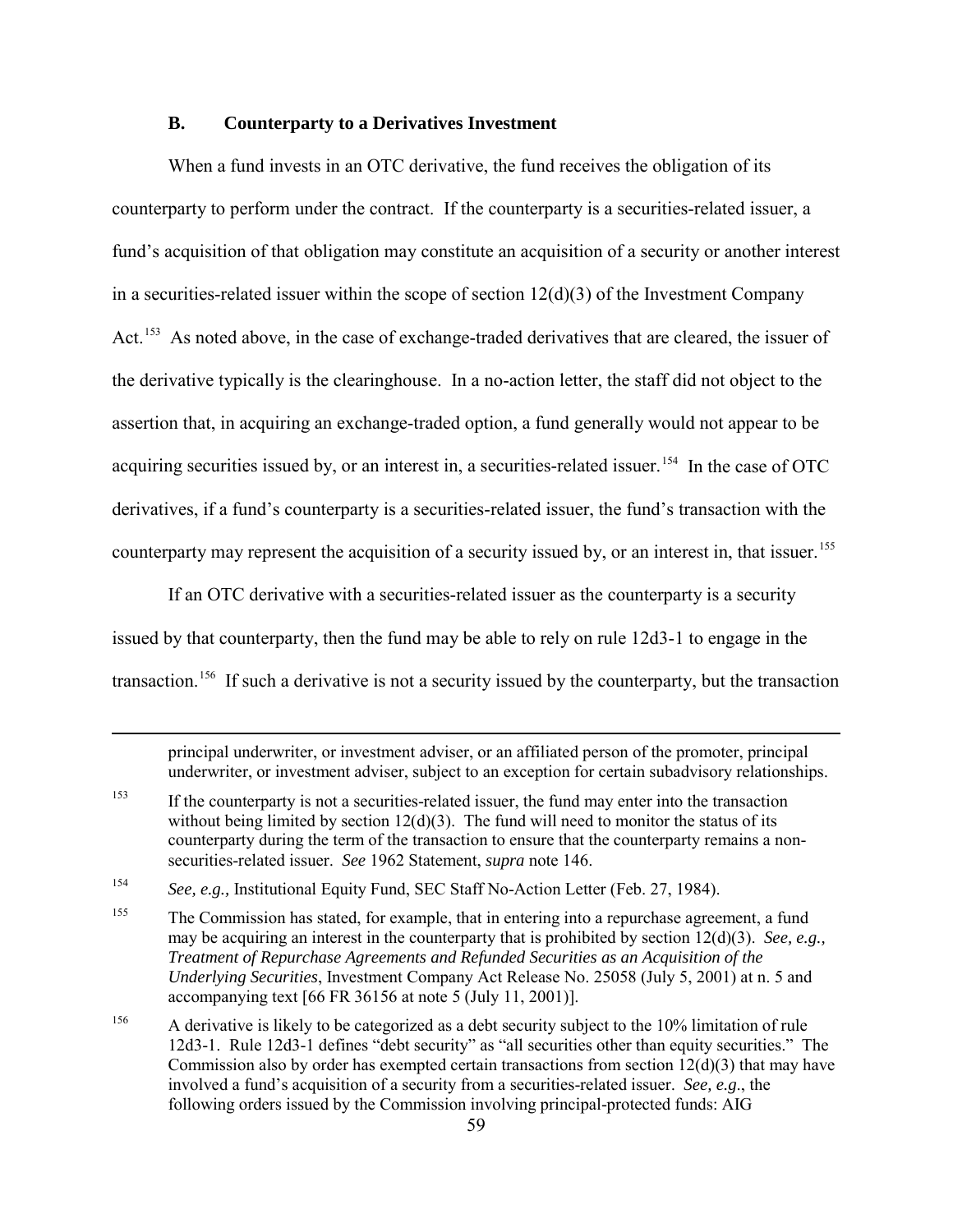may be deemed to be the fund's acquisition of "an interest in" a securities-related issuer (the counterparty), then rule 12d3-1 would not be available because it exempts only acquisitions of securities, and the transaction would be prohibited under the Investment Company Act. There is no bright-line test distinguishing transactions that may or may not constitute a fund's acquisition of an "interest in" a securities-related issuer. However, a fund's acquisition of a general partnership interest in a securities-related issuer, whether or not the interest is a security, is not permitted by rule 12d3-1.<sup>[157](#page-59-0)</sup>

### **C. Exposure to Other Securities-Related Issuers Through Derivatives**

The issue of whether an OTC derivative transaction is prohibited under the Investment Company Act as an impermissible acquisition of a security issued by, or an interest in, a securities-related issuer, also may require analysis of a fund's exposure to a reference asset underlying the derivative. If the derivative transaction is based upon the price or value of securities issued by, or interests in, a securities-related issuer, the fund's relationship to the issuer of the reference asset may raise both of the concerns underlying section  $12(d)(3)$  – the fund's

 $\overline{a}$ 

SunAmerica Asset Management Corp., et al., Investment Company Act Release Nos. 26725 (notice) (Jan. 21, 2005) [70 FR 3946 (Jan. 27, 2005)] and 26760 (Feb. 16, 2005) (order) (by virtue of entering into a protection arrangement with an AIG affiliate that is a broker, dealer, underwriter, investment adviser to a registered investment company, or an investment adviser registered under the Investment Advisers Act, a fund may be deemed to have acquired a security from the AGI affiliate); Merrill Lynch Principal Protected Trust, et al., Investment Company Act Release Nos. 26164 (Aug. 20, 2003) (notice) [68 FR 51602 (Aug. 27, 2003)] and 26180 (Sept. 16, 2003) (order) (by virtue of entering into a protection arrangement with a Merrill Lynch affiliate that is a broker, dealer, underwriter, investment adviser to a registered investment company, or an investment adviser registered under the Investment Advisers Act of 1940, a fund may be deemed to have acquired a security from the Merrill Lynch affiliate).

<span id="page-59-0"></span><sup>157</sup> In addition, section 12(d)(3) of the Act prohibits a fund's acquisition of any security issued by "or any other interest in" a securities-related issuer. The Commission has noted that, in enacting section 12(d)(3), Congress was particularly concerned with funds investing as general partners in securities-related issuers. *See Exemption of Acquisitions of Securities Issued by Persons Engaged in Securities-Related Business*, Investment Company Act Release No. 19204 (Jan. 4, 1993) [58 FR 3243 (Jan. 8, 1993)] at n. 10 and accompanying text. Rule 12d3-1(c) provides that "this section does not exempt the acquisition of: (1) a general partnership interest[.]"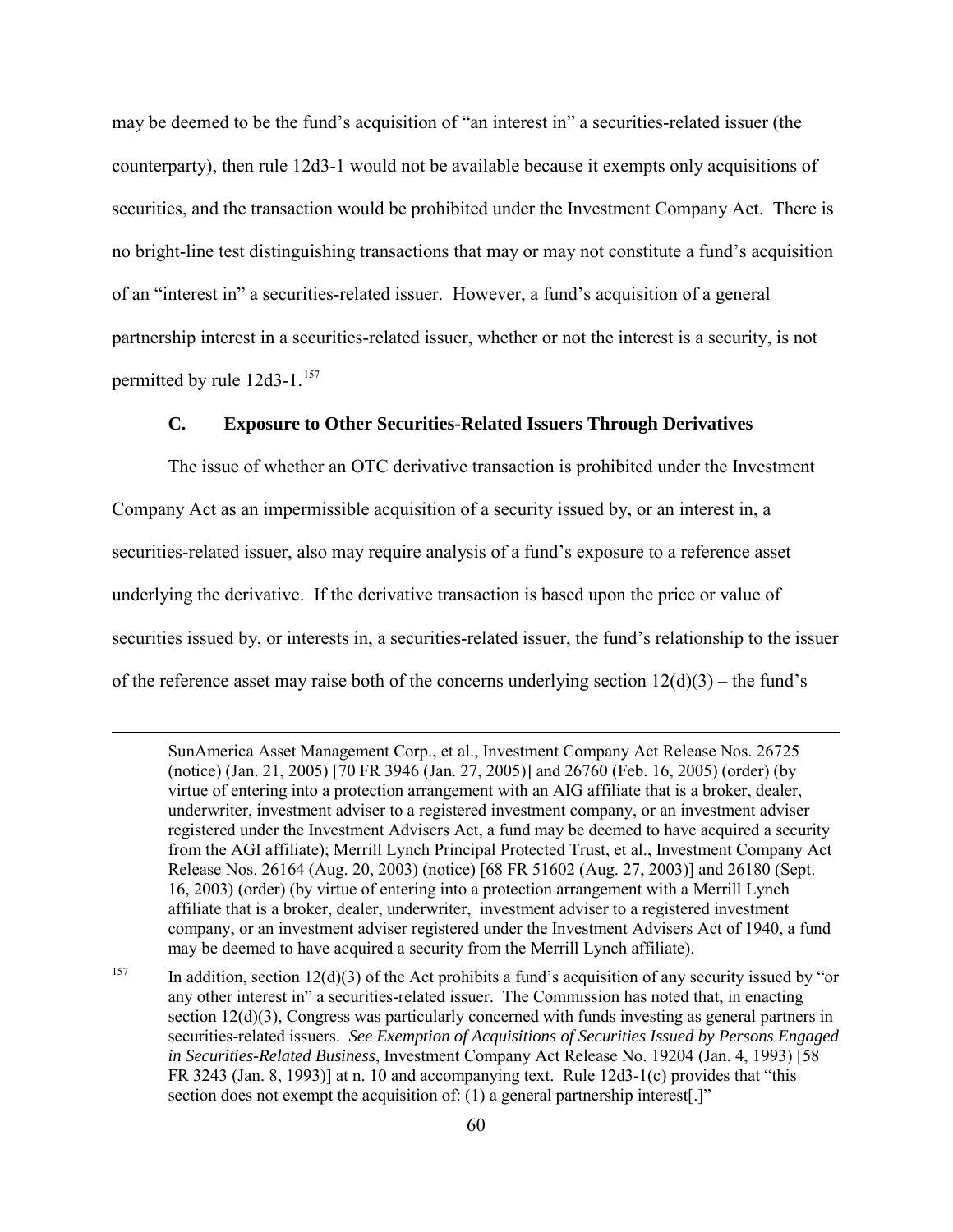exposure to the risks of that securities-related issuer and the potential for reciprocal practices. For example, if the issuer of the reference asset is a broker-dealer, and the fund's position in the derivative transaction benefits from increases in the market price of the reference asset, the fund might direct brokerage or other business to that broker-dealer to enhance the broker-dealer's profitability. Consequently, the fund could be considered to have assumed an exposure to a securities-related issuer that is in violation of section 12(d)(3). In that event, the fund would need to consider the availability and conditions of rule 12d3-1 with respect to that entity before determining whether the fund may, and if so, to what extent, enter into the derivative transaction.

 Certain OTC derivative transactions involve credit support providers or entities performing similar roles. These entities also may be securities-related issuers. In that case, the fund would need to determine whether the provision of credit support or similar protection for the fund's benefit in the derivative transaction constitutes the fund's acquisition of a security issued by, or an interest in, the credit support provider that is a securities-related issuer.<sup>[158](#page-60-0)</sup> If it does, then the fund would need to analyze the derivative transaction under section  $12(d)(3)$  with respect to the credit support provider as well.

### **D. Valuation of Derivatives for Purposes of Rule 12d3-1 under the Investment Company Act**

 As noted above, if a derivative transaction involves an acquisition by the fund of a security issued by a securities-related issuer, the fund may be able to rely on rule 12d3-1 under the Investment Company Act, which provides a conditional exemption to the prohibition in section 12(d)(3). For purposes of the conditions of rule 12d3-1, if the securities-related issuer, in its most recent fiscal year, derived more than 15% of its gross revenues from securities-related

<span id="page-60-0"></span><sup>158</sup> *See* rule 12d3-1(d)(7)(v) under the Act, deeming an acquisition of demand features or guarantees as not being the acquisition of securities of a securities-related issuer provided certain conditions are met.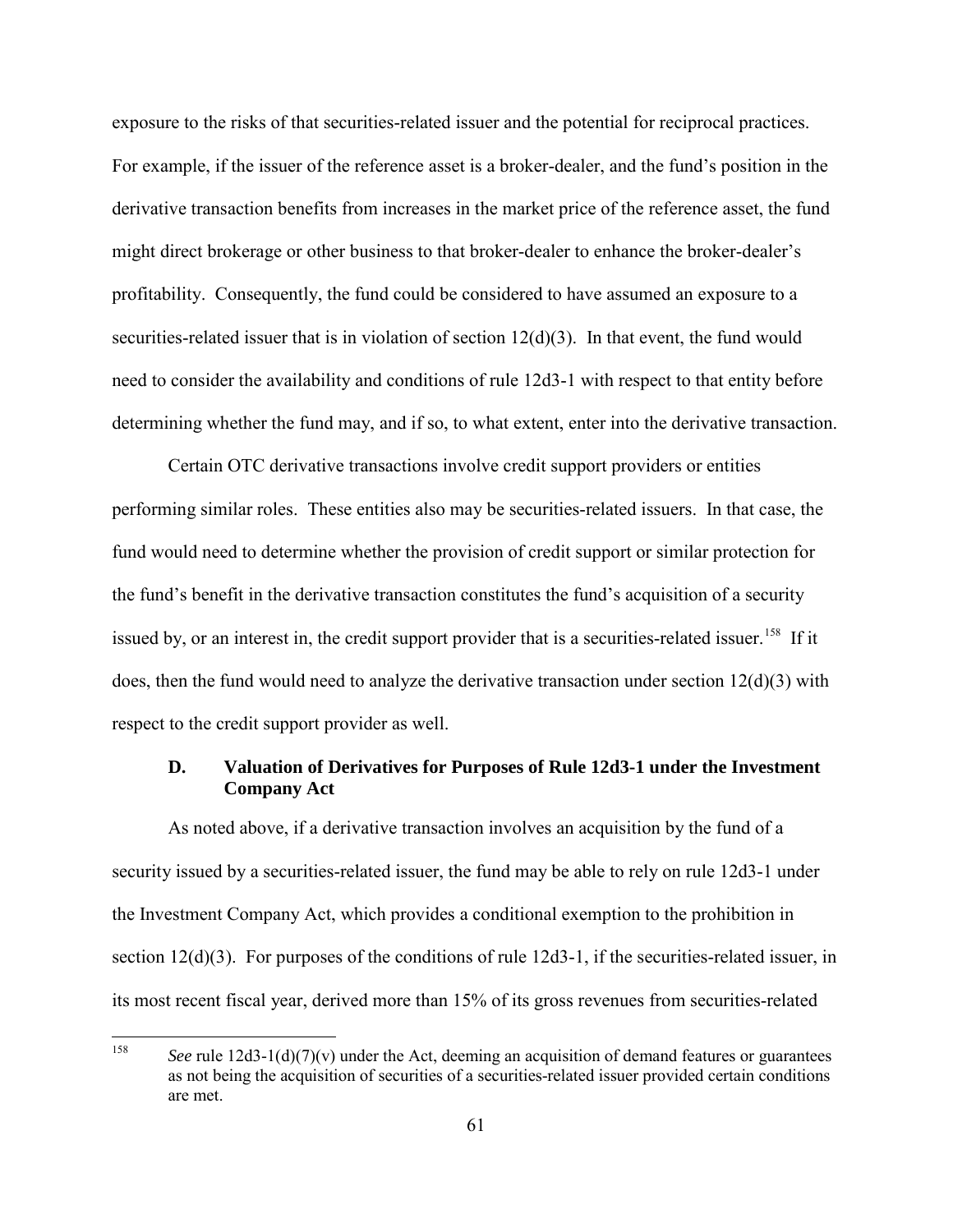activities, as defined in the rule, the fund would need to determine whether such derivative is an equity or debt security and apply the percentage limitations in the rule accordingly.<sup>[159](#page-61-0)</sup> Among other things, the fund would need to determine whether, immediately after the acquisition of such derivative, the fund has invested not more than five percent of the value of its total assets in the securities of the issuer. For purposes of this calculation, the exposure of the fund to its counterparty or its exposure to the issuer of a reference security may be understated were the current market or fair value of the derivative the appropriate measure. The potential future exposure of the fund to the securities-related issuer is, in each case, likely to be unaccounted for by a current mark-to-market standard. Neither the Commission nor the staff has addressed this point. The Commission understands that many funds perform the calculation under rule 12d3-1 based upon the notional amounts of derivatives transactions, although this practice is not uniform.

### **E. Request for Comment**

The Commission asks for comment on all aspects of the application of section  $12(d)(3)$ and rule 12d3-1 to funds' derivative transactions.

• Do commenters believe that OTC derivative transactions between funds and securities-related issuers implicate the purposes of section 12(d)(3), *i.e*., protection against the entrepreneurial risks of securities-related issuers and the potential for reciprocal practices that disadvantage fund investors? If so, in what respects? If not, on what basis should a fund's exposure to a securities-related issuer in a derivatives transaction be distinguished from other types of investments to which section 12(d)(3) applies?

<span id="page-61-0"></span><sup>159</sup> See *supra* discussion at note [151.](#page-57-5)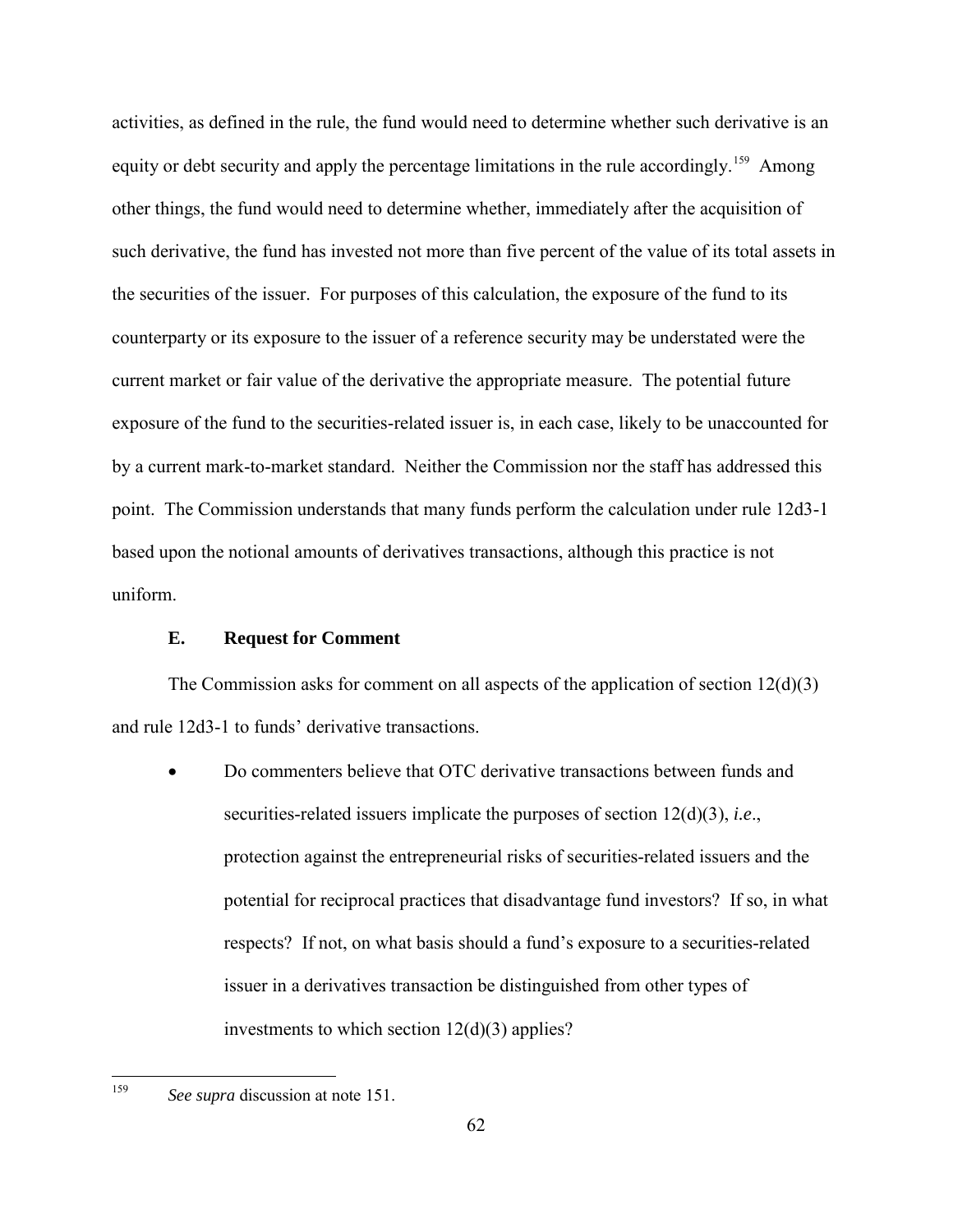- Do commenters believe that a fund's exposure to price movements or performance of a reference security issued by a securities-related issuer implicates the purposes of section  $12(d)(3)$ ? If not, on what basis would such exposure be distinguished from other types of investments subject to section  $12(d)(3)$ ?
- Should the extent to which the securities-related issuer's obligations are secured by collateral provided by the issuer affect this analysis? If so, what specific effect should collateral arrangements be accorded and by what criteria should qualifying collateral arrangements be defined?
- The 2010 ABA Derivatives Report suggests that section  $12(d)(3)$  "provides an appropriate framework for dealing with fund counterparty exposures."<sup>160</sup> The 2010 ABA Derivatives Report states that the counterparties to fund derivative transactions generally fall within the categories of securities-related issuers addressed by section  $12(d)(3)$  and that, unlike the diversification requirements discussed above, section 12(d)(3) applies to all registered investment companies, regardless of diversification status. The 2010 ABA Derivatives Report also suggests that the Commission or the staff issue guidance concerning the manner in which the various provisions of rule 12d3-1 under the Act should apply to derivatives.<sup>[161](#page-62-1)</sup> Is rule 12d3-1 the appropriate framework for exempting certain derivatives transactions from section  $12(d)(3)$ ? Are the existing percentage limitations in rule 12d3-1 appropriate in the context of derivatives? Should there

<span id="page-62-0"></span><sup>160</sup> <sup>160</sup> 2010 ABA Derivatives Report, *supra* note [8,](#page-5-1) at 33. The Report states that "counterparty" exposure" presents "the concern that a counterparty cannot pay a fund the amount that the fund is due under the derivative instrument…." *Id.*

<span id="page-62-1"></span> $161$  *Id.* at 34-35.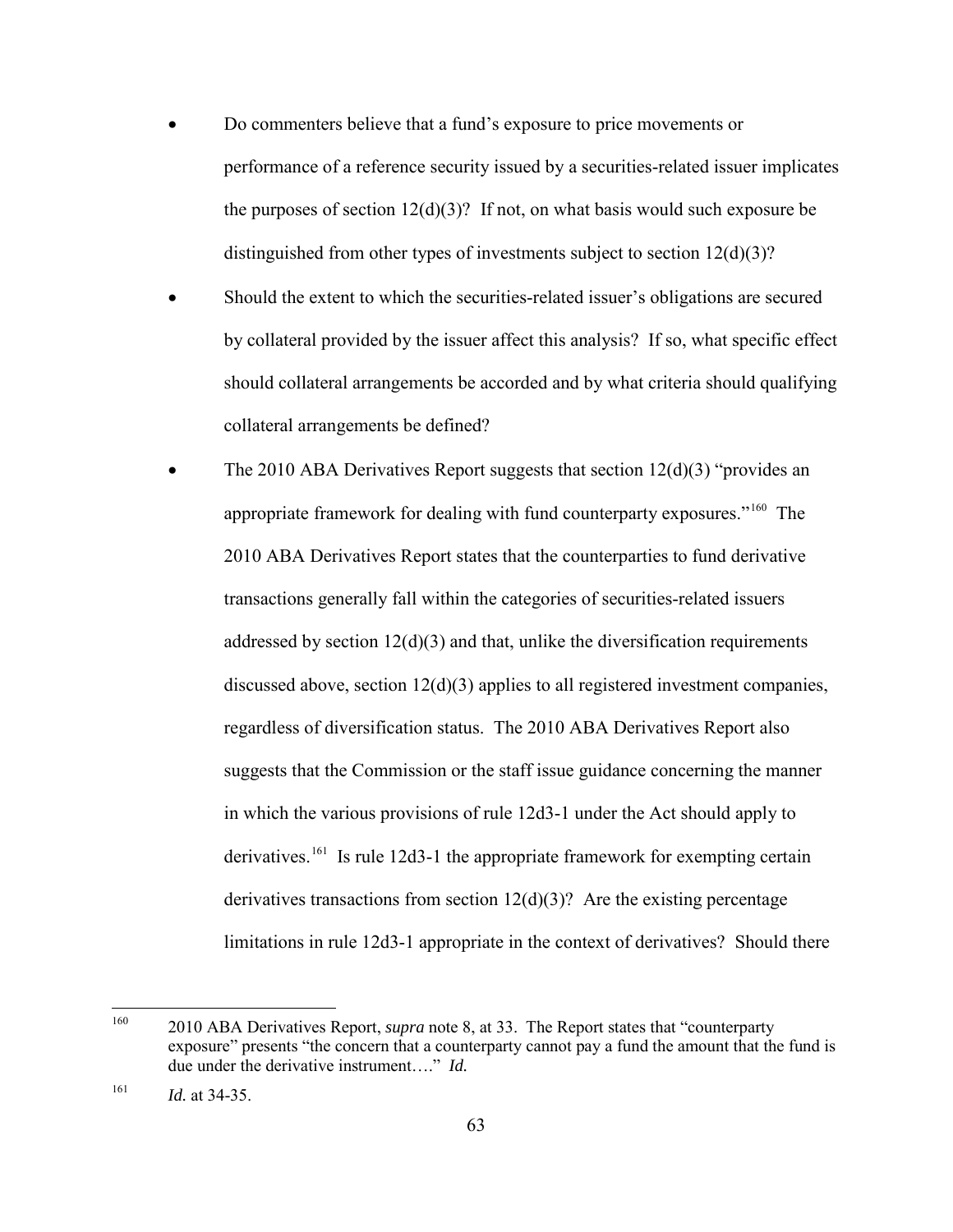be additional limitations or conditions to an exemption from section  $12(d)(3)$  for derivative transactions? If so, what types of conditions or limitations? The Commission also asks commenters to identify and discuss the interpretive issues that may arise when rule 12d3-1 is applied to funds' use of derivatives.

## **V. PORTFOLIO CONCENTRATION**

 In this section, the Commission discusses the Investment Company Act's provisions regarding portfolio "concentration" and the application of these provisions to a fund's use of derivatives.

### <span id="page-63-4"></span>**A. Investment Company Act Provisions Regarding Portfolio Concentration**

 Funds are required to disclose in their registration statements their policy concerning "concentrating investments in a particular industry or group of industries."[162](#page-63-0) This requirement reflects the view that such a policy is likely to be central to a fund's ability to achieve its investment objectives, and that a fund that concentrates its investments will be subject to greater risks than funds that do not follow the policy.<sup>[163](#page-63-1)</sup> The concentration requirements also are intended to prevent funds from substantially changing the nature and character of their businesses without shareholder approval.<sup>[164](#page-63-2)</sup> Funds are prohibited from deviating from their policy concerning "concentration of investments in any particular industry or groups of industries" as recited in their registration statements without obtaining shareholder approval.<sup>[165](#page-63-3)</sup>

<span id="page-63-5"></span><span id="page-63-0"></span><sup>162</sup> See Section 8(b)(1)(E) of the Act; Form N-1A, Items 4, 9 (instruction 4) and  $16(c)(1)(iv)$ ; and Form N-2, Items 8.2.b(2) and 17.2.e.

<span id="page-63-1"></span><sup>163</sup> *Registration Form Used by Open-End Management Investment Companies*, Investment Company Act Release No. 23064 (Mar. 13, 1998) ("Release 23064") [63 FR 13916 (Mar. 23, 1998)] at nn. 98-99 and accompanying text.

<span id="page-63-2"></span><sup>164</sup> *See* Jaretzki, *supra* note [131,](#page-49-4) at 317. The concentration requirements focus on all of the funds' investments, and not solely on their investments in securities.

<span id="page-63-3"></span><sup>165</sup> Section 13(a)(3) of the Act. *See also* Securities and Exchange Commission's Brief Amicus Curiae dated March 25, 2010, *In re: Charles Schwab Corp*. *Securities Litigation*, Master File No.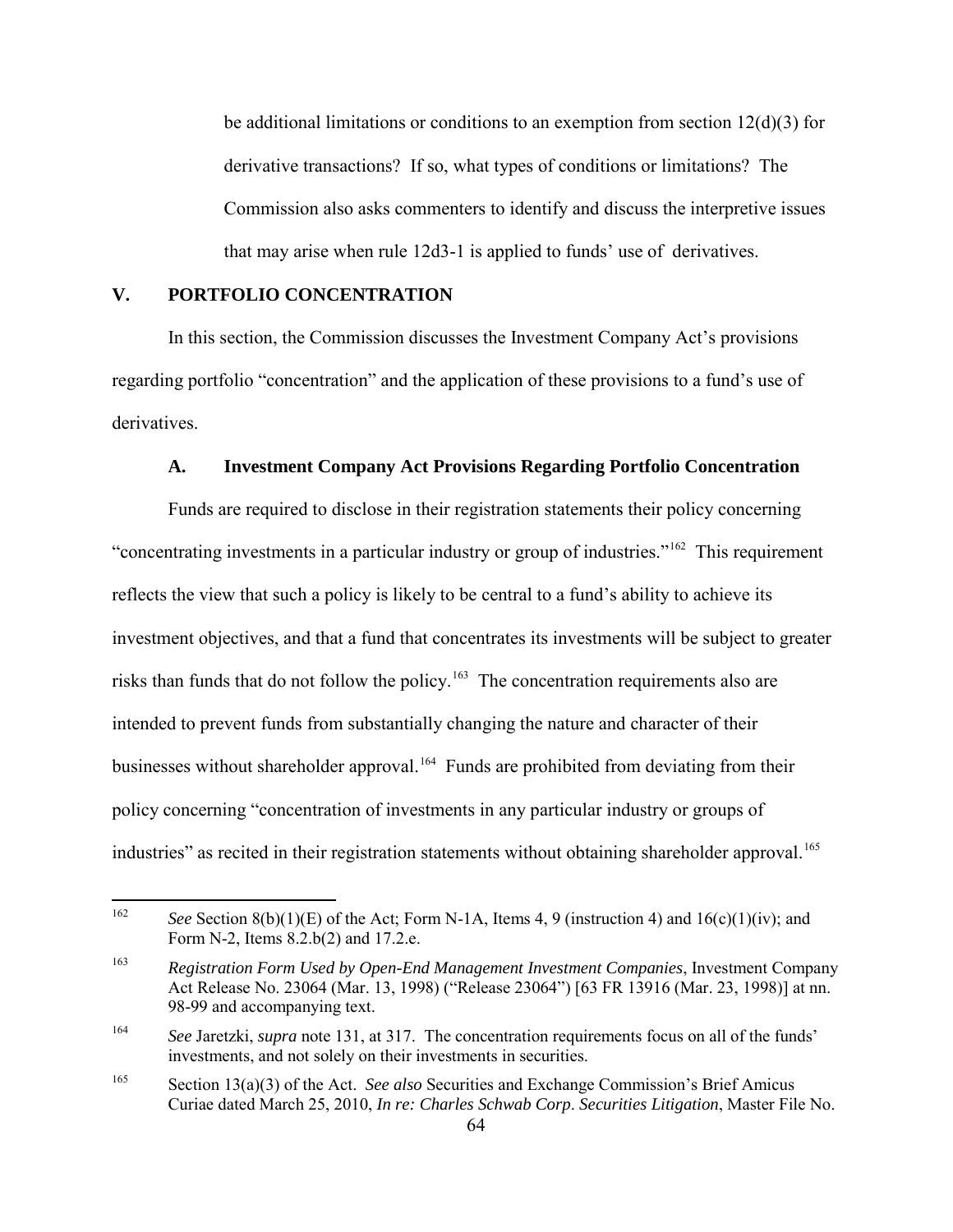The Investment Company Act does not include definitions of the terms "concentration" and "industry or groups of industries." The Commission has stated generally that a fund is concentrated in a particular industry or group of industries if the fund invests or proposes to invest more than 25% of the value of its net assets in a particular industry or group of industries.<sup>166</sup> The Commission also has stated that, in determining industry classifications, a fund may select its own industry classifications, but such classifications must be reasonable and should not be so broad that the primary economic characteristics of the companies in a single class are materially different.<sup>[167](#page-64-1)</sup>

# **B. Issues Relating to the Application of the Act's Concentration Provisions to a Fund's Use of Derivatives**

When a fund enters into a derivatives transaction, the fund may gain exposure to more than one industry or group of industries. For example, if a fund and a bank enter into a total return swap on stock issued by a corporation in the pharmaceuticals industry, the fund will have gained exposure to the banking industry (*i.e*., the industry associated with the fund's

C-08-01510-WHA (N. D. Cal.)("SEC Schwab Amicus Brief") at 2-3; *In re: Charles Schwab Corp. Securities Litigation*, No. C 08-01510 WHA, 2010 U.S. Dist. LEXIS 32113 (N. D. Cal. Mar. 30, 2010)("Schwab Opinion") at \*3-\*4.

<span id="page-64-0"></span><sup>166</sup> *See also* Form N-1A, Item 9, instruction 4 (defining industry concentration for Form N-1A disclosure purposes as "investing more than 25% of a Fund's net assets in a particular industry or group of industries"); *but compare* Form N-2, Item 8.2.b (instruction) (defining industry concentration for Form N-2 purposes as "25 percent or more of the value of Registrant's total assets invested or proposed to be invested in a particular industry or group of industries"). *See also, e.g.,* Release No. 23064, *supra* note [163,](#page-63-4) ("The Commission's staff has taken the position for purposes of the concentration disclosure requirement that a fund investing more than 25% of its assets in an industry is concentrating in that industry.").

<span id="page-64-1"></span><sup>167</sup> *See* SEC Schwab Amicus Brief, *supra* note [165,](#page-63-5) at 8 and 9. *See also* Schwab Opinion, *supra* note [165,](#page-63-5) at \*20 ("This order agrees . . . that a promoter is free to define an industry in any reasonable way when it establishes a fund and assumes for sake of argument that the promoter may unilaterally, even after the fund is up and running, clarify in a reasonable way a definitional line that may otherwise be vague. But once the promoter has drawn a clear line and thereafter gathers in the savings of investors, the promoter must adhere to the stated limitation unless and until changed by a stockholder vote.")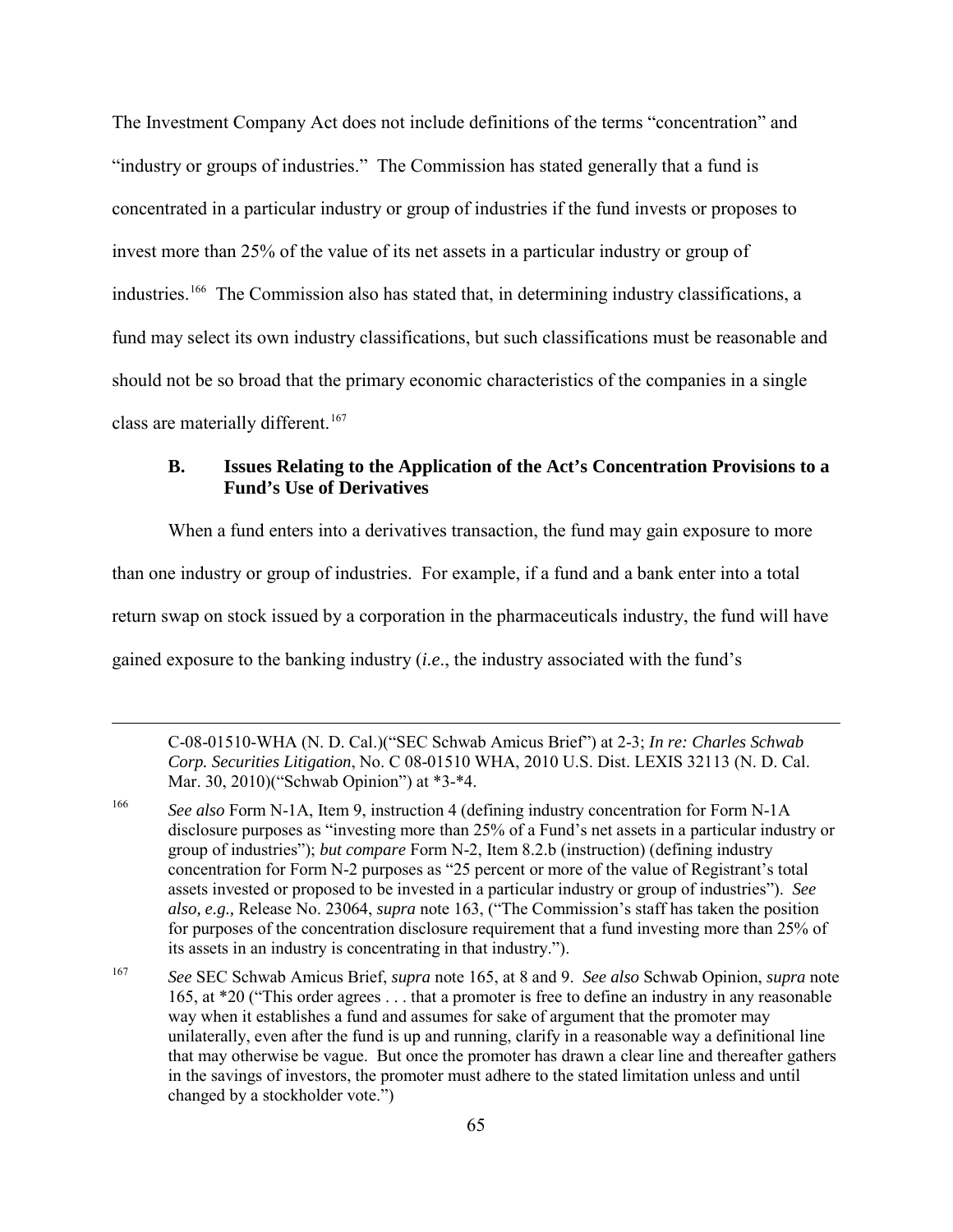counterparty) as well as exposure to the pharmaceuticals industry (*i.e.*, the industry associated with the issuer of the reference asset). As noted above, the Commission has stated that generally a fund is concentrated in a particular industry or group of industries if the fund invests or proposes to invest more than 25% of the value of its net assets in a particular industry or group of industries. This standard does not, by its terms, address derivative transactions by which a fund obtains exposure to a particular industry or group of industries, whether through exposure to the counterparty to the transaction or through its contractual exposure to a reference asset.

 Another issue relevant to determining industry concentration is whether a fund values its derivatives using notional amount or market value. The 2010 ABA Derivatives Report states that "using the notional value, rather than the market value, of a derivative instrument may inflate an industry position relative to the fund's current economic exposure."[168](#page-65-0) The 2010 ABA Derivatives Report further states that "funds typically comply with their concentration policies by looking to the reference asset and not any counterparty to the derivative instrument. Funds typically use market values for these calculations  $\dots$ ."<sup>[169](#page-65-1)</sup>

#### **C. Request for Comment**

 The Commission requests comment on the application of concentration requirements to funds' investments in derivatives, including the following questions.

• How do funds apply the concentration requirements to their investments in derivatives? Do they consider current market value or the notional amount of a derivative (or some other measure) for purposes of determining whether they have invested 25% or more of the value of their net assets in a particular industry or

<span id="page-65-0"></span><sup>168</sup> 168 2010 ABA Derivatives Report, *supra* note [8,](#page-5-1) at n. 57.

<span id="page-65-1"></span><sup>169</sup> *Id.* at 29.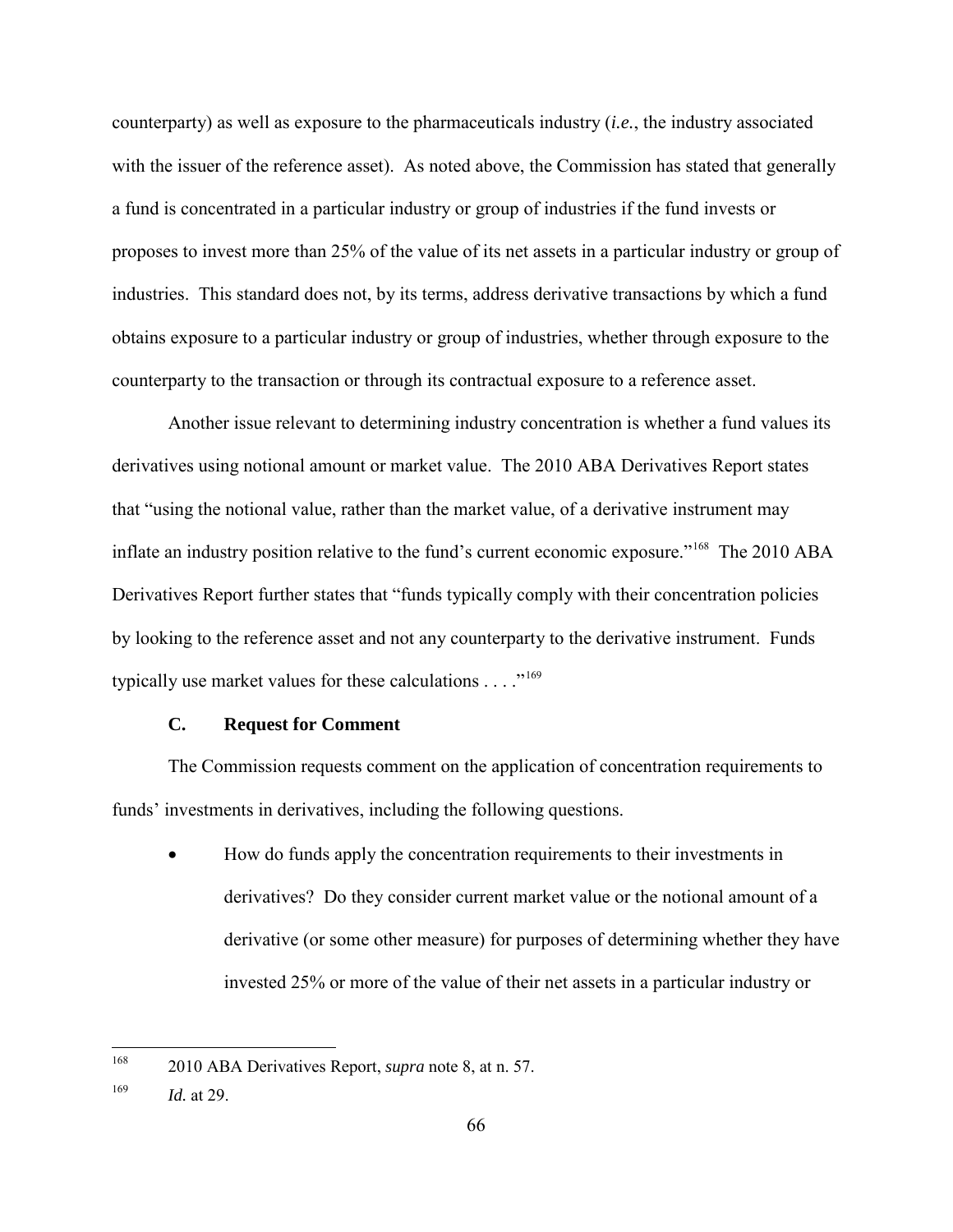group of industries? Do funds focus solely upon the exposures to the industries with which their derivatives counterparties are associated, or do they also take into account their exposures to the industry or industries (if any) of the reference assets underlying those derivatives?

- Is it consistent with the policies and purposes underlying the concentration requirements for funds to focus on the industry of the issuer of the reference asset and disregard the exposure to the industry or industries with which the derivatives counterparty is associated? Should this depend on the level of collateral (if any) posted by the counterparty?
- Should the Commission provide guidance to funds on how they should comply with the concentration requirements when they use derivatives? If so, what should that guidance entail?
- Are there special considerations that need to be taken into consideration for smaller funds? How might taking such considerations into account impact investor protection?

## **VI. VALUATION OF DERIVATIVES**

 In this section, the Commission discusses, and requests comment on, the valuation of derivatives used by funds for purposes of applying the various provisions of the Investment Company Act.

### **A. Investment Company Act Valuation Requirements**

When calculating their NAVs, funds must determine the value of their asset**s**, including the value of the derivatives that they hold. The Investment Company Act specifies how funds must determine the value of their assets. Under the Act, all funds (other than money market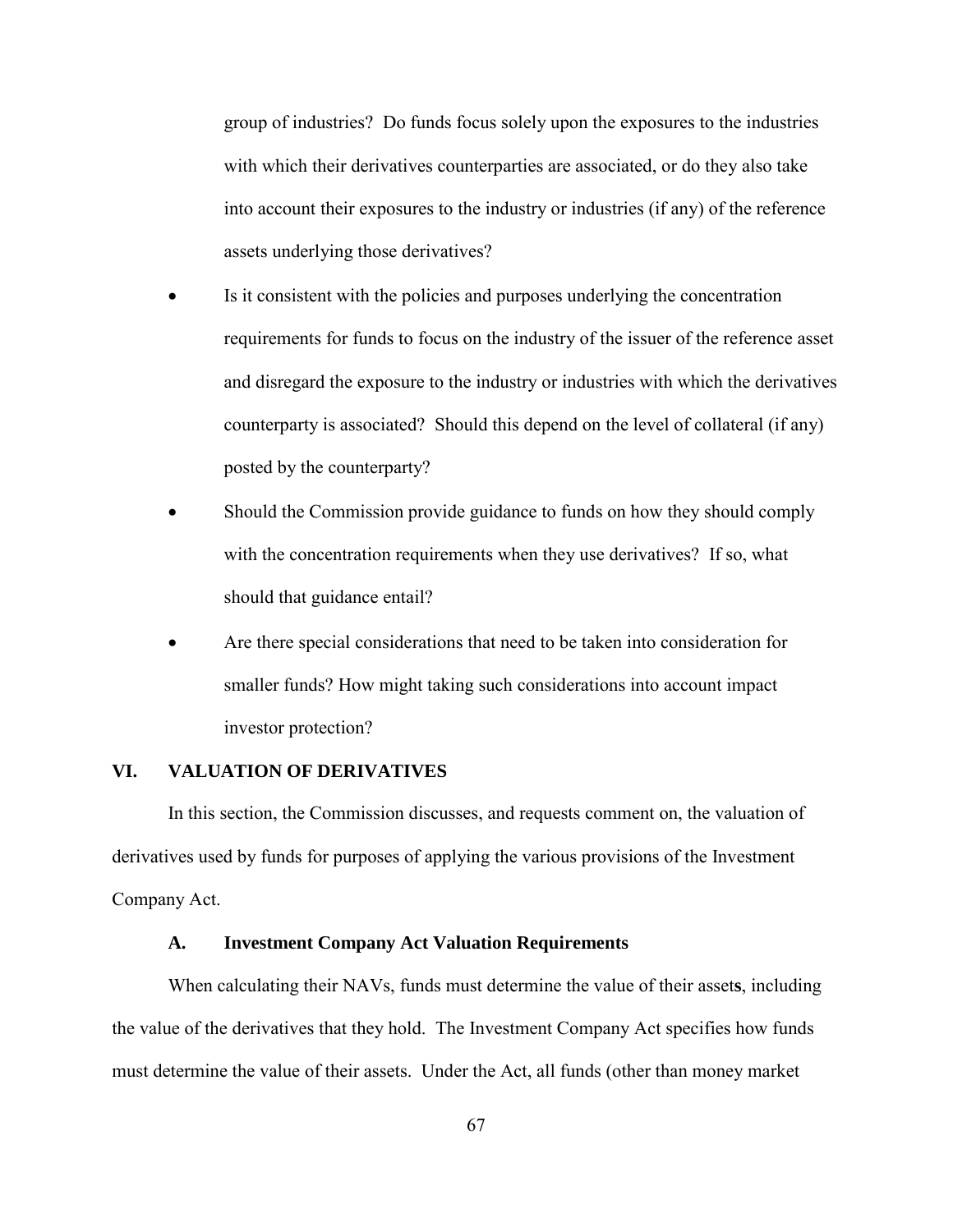funds),  $170$  whether open-end or closed-end, must calculate their NAVs by using the market values of their portfolio securities when market quotations for those securities are "readily available."[171](#page-67-1) When market quotations for a fund's portfolio securities or other assets are not readily available, the fund must calculate its NAV by using the fair value of those securities or assets, as determined in good faith by the fund's board of directors.<sup>[172](#page-67-2)</sup>

There is no single methodology for determining the fair value of a security or other asset because fair value depends upon the facts and circumstances of each situation.<sup>173</sup> As a general principle, however, the fair value of a security or other asset held by a fund would be the amount that the fund might reasonably expect to receive for the security or other asset upon its current sale.<sup>174</sup> When determining the fair value of a security or other asset held by a fund, all indications of value that are available must be taken into account.<sup>[175](#page-67-5)</sup>

### **B. Application of the Valuation Requirements to a Fund's Use of Derivatives**

For many derivatives that are securities, such as exchange-traded options, market quotations typically are readily available. As a result, a fund generally must use market values to

value such derivatives. For many other derivatives, however, market quotations are not readily

<span id="page-67-0"></span><sup>170</sup> Money market funds that comply with the provisions of rule 2a-7 under the Act [17 CFR 270.2a-7], however, may value their portfolio securities on the basis of amortized cost. In addition, under certain circumstances, open-end funds may value certain of their portfolio securities on the basis of amortized cost. *See Valuation of Debt Instruments by Money Market Funds and Certain Other Open-End Investment Companies*, Investment Company Act Release No. 9786 (May 31, 1977) [42 FR 28999 (June 7, 1977)], *available at* [http://www.sec.gov/rules/interp/1977/ic-](http://www.sec.gov/rules/interp/1977/ic-9786.pdf)[9786.pdf.](http://www.sec.gov/rules/interp/1977/ic-9786.pdf)

<span id="page-67-1"></span><sup>171</sup> Section 2(a)(41)(B) of the Act. *See also* ASR 118 and ASR 113, *supra* note [14.](#page-7-7) "Readily available" refers to public market quotations that are current, *i.e*., "[r]eadily available market quotations refers to reports of current public quotations for securities similar in all respects to the securities in question." ASR 113, *supra* note [14,](#page-7-7) at 2.

<span id="page-67-2"></span><sup>172</sup> ASR 113, *supra* note [14.](#page-7-7)

<span id="page-67-3"></span><sup>173</sup> ASR 118, *supra* note [14.](#page-7-7)

<span id="page-67-4"></span><sup>174</sup> ASR 113 and ASR 118, *supra* note [14.](#page-7-7)

<span id="page-67-5"></span><sup>175</sup> ASR 118, *supra* note [14.](#page-7-7)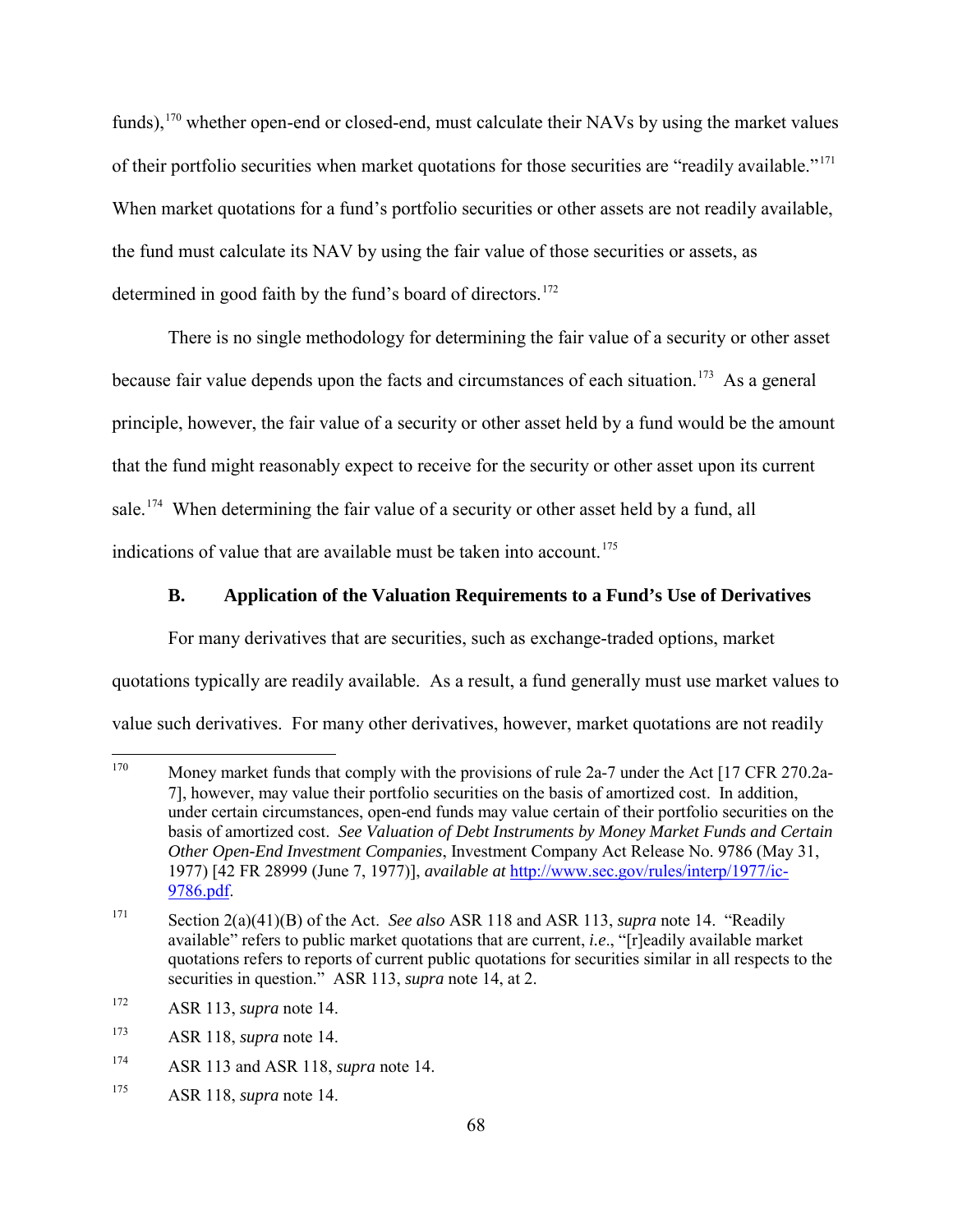available, and a fund that holds such derivatives is required to value those derivatives at their fair values as determined by the fund's board of directors.

Valuation of some derivatives may present special challenges for funds. Some derivatives may have customized terms, including contractual restrictions on their transferability. Some derivatives also may restrict a fund's ability to close out the contract or to enter into an offsetting transaction. For some derivatives, there may be no quotations available from independent sources, and for some derivatives the fund's counterparty may be the only available source of pricing information.

#### **C. Request for Comment**

The Commission requests comment on funds' valuation of derivatives, including the following questions:

- How do funds determine the fair values of derivatives that they hold? To what extent do valuation determinations depend upon the type of derivative, reference asset, trading venue, and other factors?
- How do funds, when fair valuing derivatives, assess the accuracy and reliability of pricing information that is obtained from their counterparties or from other sources?
- How do funds take into account, when valuing derivatives, contractual restrictions on transferability, and restrictions on their ability to close out the transactions or to enter into offsetting transactions?
- Some derivatives held by funds may have negative values due to, among other things, changes in the value of the reference assets underlying the derivatives. Do